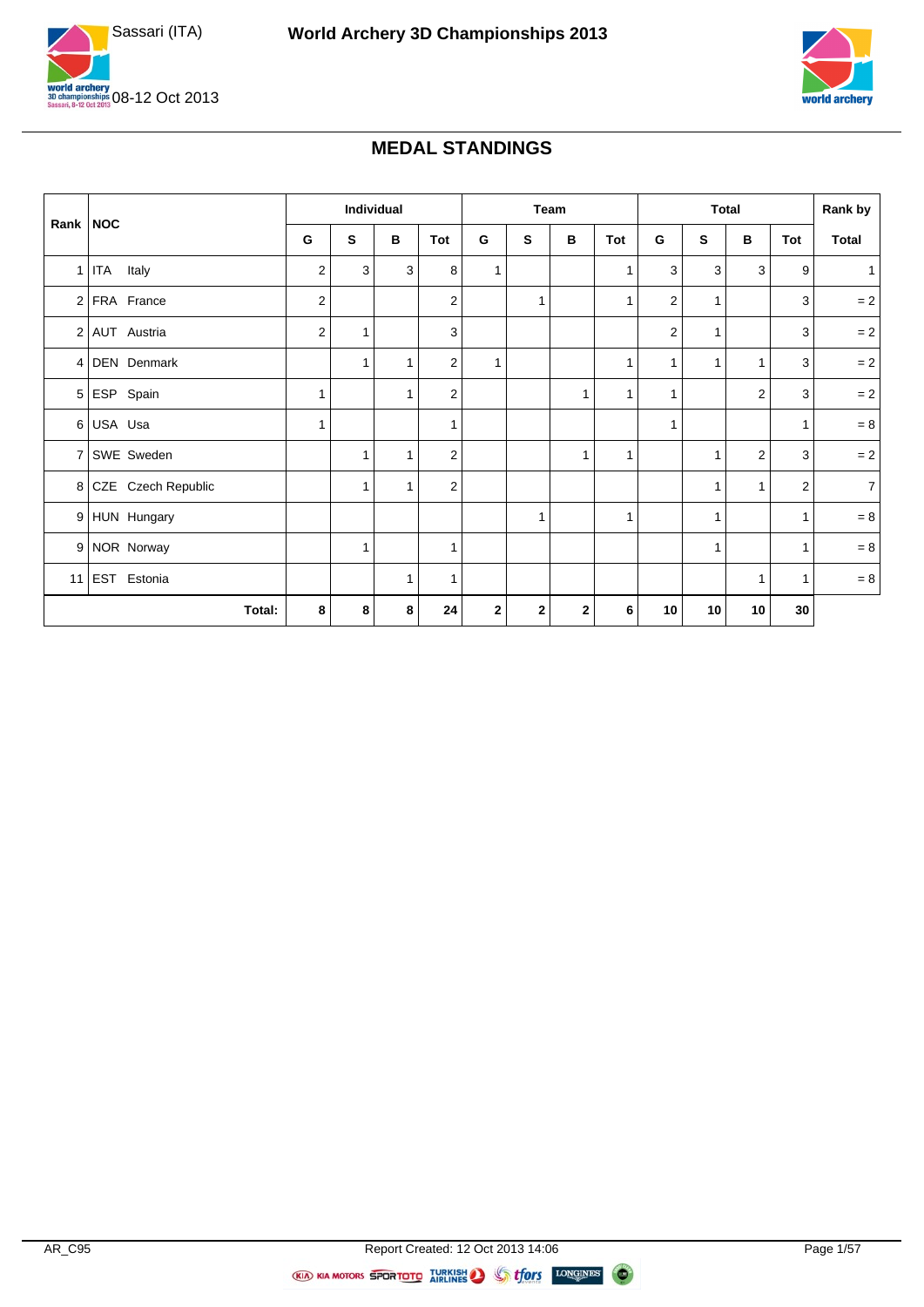



#### **MEDALLISTS BY EVENT**

| <b>Event Name</b>      | Date            | <b>Medal</b>  | Name                          | <b>NOC</b>          |
|------------------------|-----------------|---------------|-------------------------------|---------------------|
| Compound Men           | Sat 12 Oct      | <b>GOLD</b>   | <b>COUSINS Dave</b>           | USA Usa             |
|                        |                 | <b>SILVER</b> | CSIKÓS József                 | <b>DEN</b> Denmark  |
|                        |                 | <b>BRONZE</b> | <b>ANDERSEN Stig</b>          | <b>DEN</b> Denmark  |
| <b>Compound Women</b>  | Sat 12 Oct      | <b>GOLD</b>   | <b>COURPRON Deborah</b>       | FRA France          |
|                        |                 | <b>SILVER</b> | <b>BIANCHI Sonia</b>          | <b>ITA</b><br>Italy |
|                        |                 | <b>BRONZE</b> | <b>FRANCHINI Irene</b>        | <b>ITA</b><br>Italy |
| <b>Barebow Men</b>     | Sat 12 Oct      | GOLD          | <b>GARCIA FERNANDEZ David</b> | ESP Spain           |
|                        |                 | <b>SILVER</b> | SEIMANDI Giuseppe             | <b>ITA</b><br>Italy |
|                        |                 | <b>BRONZE</b> | <b>KOCOUREK Richard</b>       | CZE Czech Republic  |
| <b>Barebow Women</b>   | Sat 12 Oct GOLD |               | <b>VILLA Gloria</b>           | <b>ITA</b><br>Italy |
|                        |                 | <b>SILVER</b> | <b>NILSSON Jessica</b>        | SWE Sweden          |
|                        |                 | <b>BRONZE</b> | <b>BJORKLUND Lina</b>         | SWE Sweden          |
| Longbow Men            | Sat 12 Oct      | GOLD          | FANTOZZI Giacomo Luca         | <b>ITA</b><br>Italy |
|                        |                 | <b>SILVER</b> | <b>HANUS Tomas</b>            | CZE Czech Republic  |
|                        |                 | <b>BRONZE</b> | PONTREMOLESI Marco            | <b>ITA</b><br>Italy |
| Longbow Women          | Sat 12 Oct      | GOLD          | <b>CLUZE Sophie</b>           | FRA France          |
|                        |                 | <b>SILVER</b> | <b>BARBARO Giulia</b>         | ITA<br>Italy        |
|                        |                 | <b>BRONZE</b> | <b>KELL YIIe</b>              | EST Estonia         |
| <b>Instinctive Men</b> | Sat 12 Oct      | GOLD          | <b>OCENASEK Wolfgang</b>      | <b>AUT</b> Austria  |
|                        |                 | <b>SILVER</b> | PARSCHISEK Alexander          | AUT Austria         |
|                        |                 | <b>BRONZE</b> | FALETTI Giuliano              | ITA<br>Italy        |
| Instinctive Women      | Sat 12 Oct      | GOLD          | <b>OCENASEK Christa</b>       | AUT Austria         |
|                        |                 | <b>SILVER</b> | STANDERHOLEN Nina Andrea      | NOR Norway          |
|                        |                 | <b>BRONZE</b> | JIMENEZ GARCIA Inmaculada     | ESP Spain           |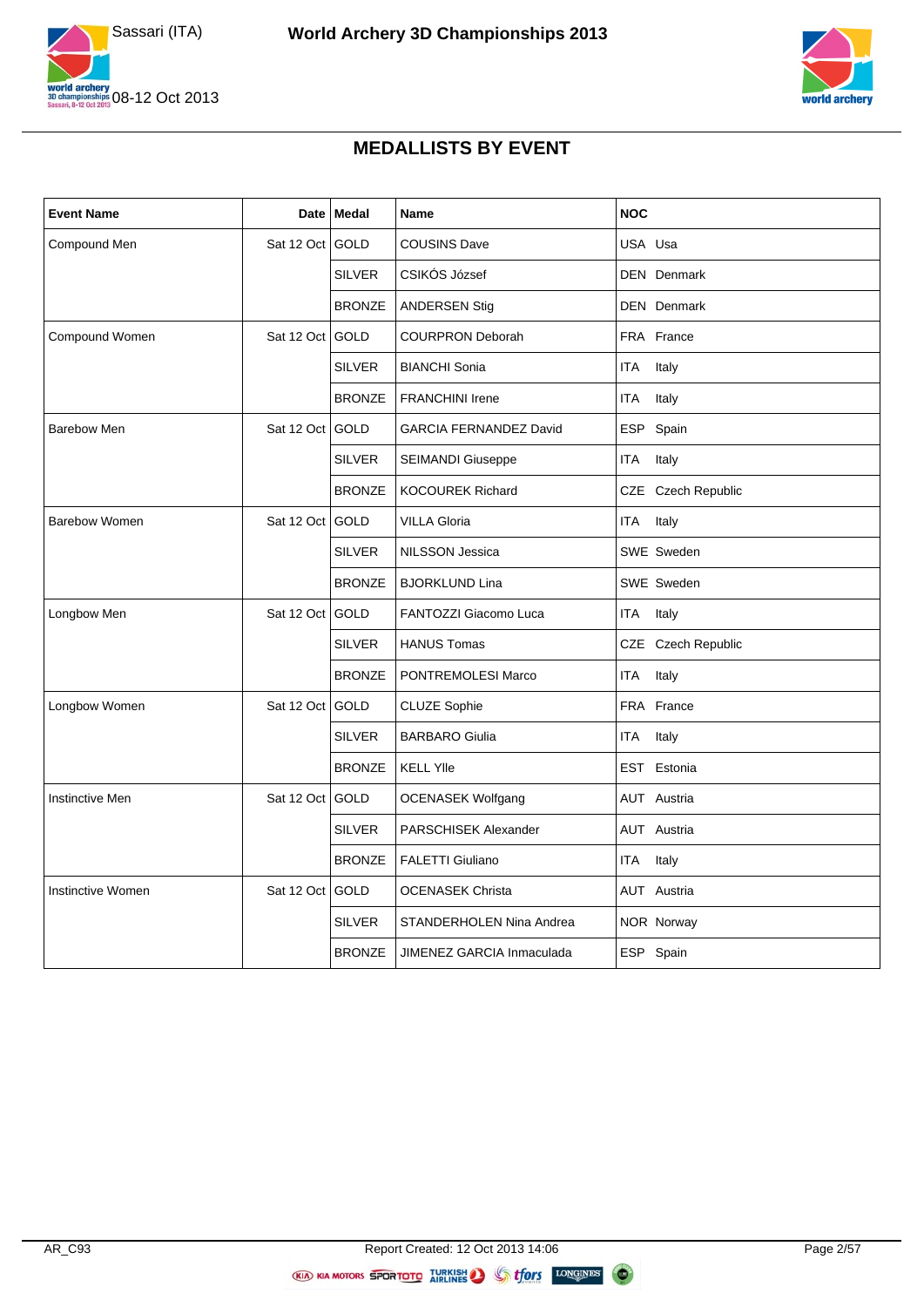



#### **MEDALLISTS BY EVENT**

| <b>Event Name</b> |                 | Date Medal    | Name                             | <b>NOC</b>   |
|-------------------|-----------------|---------------|----------------------------------|--------------|
| Men Team          | Sat 12 Oct GOLD |               | <b>ANDERSEN Stig</b>             | DEN Denmark  |
|                   |                 |               | NIELSEN Tom Hauberg Rask         |              |
|                   |                 |               | <b>LARSEN Claus</b>              |              |
|                   |                 | <b>SILVER</b> | SZEDLAR Janos                    | HUN Hungary  |
|                   |                 |               | MOLNAR Jozsef                    |              |
|                   |                 |               | <b>MOLNAR Ferenc</b>             |              |
|                   |                 | <b>BRONZE</b> | RODRIGUEZ Jose Maria             | ESP Spain    |
|                   |                 |               | <b>IRIARTE LARUMBE Jose Luis</b> |              |
|                   |                 |               | <b>GARCIA FERNANDEZ David</b>    |              |
| Women Team        | Sat 12 Oct GOLD |               | <b>BIANCHI Sonia</b>             | Italy<br>ITA |
|                   |                 |               | <b>BARBARO Giulia</b>            |              |
|                   |                 |               | NOZIGLIA Cinzia                  |              |
|                   |                 | <b>SILVER</b> | <b>COURPRON Deborah</b>          | FRA France   |
|                   |                 |               | CLUZE Sophie                     |              |
|                   |                 |               | PORTE Chantal                    |              |
|                   |                 | <b>BRONZE</b> | SODERSTEN Lisa                   | SWE Sweden   |
|                   |                 |               | <b>ANTMAN Viola</b>              |              |
|                   |                 |               | NILSSON Jessica                  |              |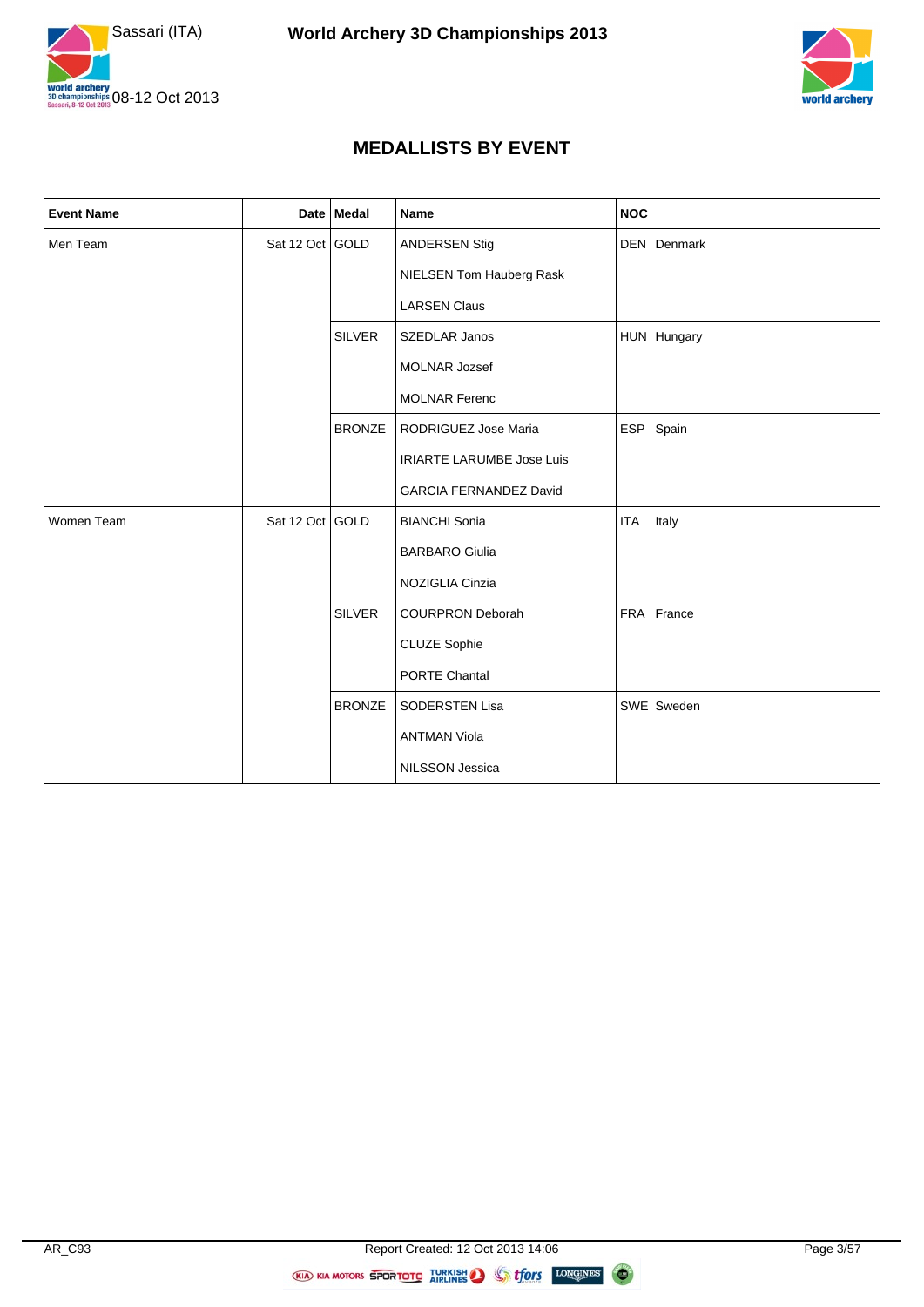



| <b>NOC</b> | Country               | Name                                           | Date of Birth Back No. |      | Event                               |
|------------|-----------------------|------------------------------------------------|------------------------|------|-------------------------------------|
| AUT        | <b>AUSTRIA</b>        | <b>BITTERMANN Klaus</b>                        | 04 Dec 1981            | 005C | Compound Men                        |
|            |                       | <b>BRUNNER Anita</b>                           | 27 Jun 1967            | 022D | Longbow Women                       |
|            |                       | <b>BUEMBERGER Karin</b>                        | 20 Oct 1963            | 018B | Compound Women                      |
|            |                       | <b>GALLER Joachim</b>                          | 17 Mar 1973            | 016A | Longbow Men                         |
|            |                       | <b>KERSCHBACHER August</b>                     | 15 Nov 1960            | 006C | Barebow Men                         |
|            |                       | <b>KREMPL Werner</b>                           | 05 Oct 1963            | 015C | Instinctive Men                     |
|            |                       | <b>KROISS Waltraud</b>                         | 11 Mar 1952            | 009A | Instinctive Women                   |
|            |                       | <b>LANGER Andrea</b>                           | 14 Jun 1975            | 023D | Longbow Women                       |
|            |                       | <b>LINHART Christian</b>                       |                        |      | <b>Official Coach</b>               |
|            |                       | <b>OCENASEK Christa</b>                        | 08 Mar 1960            | 007C | Instinctive Women                   |
|            |                       |                                                |                        | 011B |                                     |
|            |                       | <b>OCENASEK Wolfgang</b>                       | 17 Apr 1959            |      | <b>Instinctive Men</b>              |
|            |                       | <b>PARSCHISEK Alexander</b>                    | 10 May 1967            | 010C | Instinctive Men                     |
|            |                       | <b>RAINER Andreas</b>                          | 23 Oct 1969            | 008A | Barebow Men                         |
|            |                       | <b>RAINER Kurt</b>                             | 19 Sep 1963            | 018A | Longbow Men                         |
|            |                       | <b>REITHMAIER Christian</b>                    | 24 Jun 1963            | 004D | <b>Barebow Men</b>                  |
|            |                       | <b>ROBL Helge</b>                              | 31 Dec 1971            | 017D | Longbow Men                         |
|            |                       | <b>SABITZER Johannes</b>                       | 16 Jul 1969            | 006A | Compound Men                        |
|            |                       | SABITZER Michaela                              | 01 Jul 1971            | 015D | Compound Women                      |
|            |                       | SCHÖBER Erich                                  |                        |      | <b>Official Coach</b>               |
|            |                       | <b>WILDMANN Karin</b>                          | 12 Jul 1966            | 017B | Compound Women                      |
|            |                       | ZEINDL-WILDMANN Stefan                         | 23 Aug 1969            | 004B | Compound Men                        |
| <b>BEL</b> | <b>BELGIUM</b>        | <b>BARON Raymonde</b>                          |                        |      | <b>Official Delegation Official</b> |
|            |                       | <b>PUTTEMANS Pieter</b>                        | 18 Dec 1961            | 007B | Barebow Men                         |
|            |                       | VANDERVELDEN Vincent                           | 05 Oct 1969            | 009D | Compound Men                        |
|            |                       | <b>VERRIER Serge</b>                           | 11 Jun 1964            | 013A | Longbow Men                         |
|            |                       | <b>VERSTAPPEN Dorien</b>                       | 06 Jan 1989            | 003A | <b>Barebow Women</b>                |
|            |                       | <b>WILLEMS Henri</b>                           |                        |      | Official Team Captain               |
| CAN        | CANADA                | <b>BROUILLETTE Renee</b>                       | 03 Jun 1965            | 018D | Compound Women                      |
|            |                       | <b>CAMPSALL AI</b>                             | 11 Mar 1953            | 008B | Compound Men                        |
|            |                       | <b>HARPER Bryan</b>                            | 02 Jul 1974            | 009B | Compound Men                        |
|            |                       | <b>HOOEY Jude</b>                              | 16 May 1951            | 017D | Compound Women                      |
|            |                       | <b>LEBEUF Dany</b>                             | 08 Jun 1969            | 008C | Barebow Men                         |
|            |                       | <b>MITCHELL Steve</b>                          | 29 Apr 1957            | 010A | Compound Men                        |
|            |                       | NEUMEYER Ann                                   |                        |      | Official Team Captain               |
|            |                       | <b>PATON Brock</b>                             | 10 Apr 1945            | 019D | Longbow Men                         |
|            |                       | PERRY Lana                                     | 20 May 1982            | 019B | Compound Women                      |
|            |                       |                                                |                        |      | Barebow Men                         |
|            |                       | <b>SKINNER Travis</b><br><b>STRELEOFF Fred</b> | 16 Nov 1972            | 005C |                                     |
|            |                       |                                                | 04 Mar 1967            | 010D | <b>Instinctive Men</b>              |
|            |                       | <b>TRACEY James</b>                            | 14 Jul 1970            | 009C | <b>Barebow Men</b>                  |
| CRO        | <b>CROATIA</b>        | DASOVIC Darko                                  | 03 Jun 1962            | 006B | Compound Men                        |
|            |                       | MAROSEVIC Damir                                | 04 Oct 1959            | 006B | <b>Barebow Men</b>                  |
|            |                       | <b>MUSTAPIC Ivan</b>                           | 09 Jul 1966            | 001B | Compound Men                        |
|            |                       | <b>NEMED Tomislav</b>                          |                        | 021B | Longbow Men                         |
|            |                       | PETROVIC Zoran                                 | 15 Nov 1965            | 003D | <b>Barebow Men</b>                  |
|            |                       | <b>STARCEVIC Branko</b>                        | 26 Mar 1970            | 008D | Compound Men                        |
| CZE        | <b>CZECH REPUBLIC</b> | <b>HANUS Tomas</b>                             | 06 Feb 1969            | 013B | Longbow Men                         |
|            |                       | <b>JELINEK Josef</b>                           | 05 Aug 1957            | 017B | <b>Instinctive Men</b>              |
|            |                       | <b>JEZDIK Robert</b>                           | 15 Nov 1965            | 015D | <b>Instinctive Men</b>              |
|            |                       | <b>JURIK Marian</b>                            | 17 Jan 1963            | 009B | Barebow Men                         |
|            |                       | <b>KOCOUREK Richard</b>                        | 19 Jan 1958            | 001D | <b>Barebow Men</b>                  |
|            |                       |                                                |                        |      |                                     |
|            |                       | <b>KOLINKO Ladislav</b>                        | 15 Dec 1969            | 004C | <b>Barebow Men</b>                  |
|            |                       | <b>KORAB Ladislav</b>                          | 17 Dec 1972            | 017A | Longbow Men                         |
|            |                       | <b>LAIFR Tom</b>                               | 07 May 1974            | 010B | Compound Men                        |
|            |                       | <b>MACKOVA Martina</b>                         | 17 Dec 1962            | 002D | Barebow Women                       |
|            |                       | <b>MADURKAY Petr</b>                           | 08 Nov 1966            | 012A | <b>Instinctive Men</b>              |
|            |                       | MAJEROVA Vera                                  | 04 Oct 1965            | 003B | <b>Barebow Women</b>                |
|            |                       | VAVRICKOVA Katerina                            | 10 Sep 1975            | 005A | <b>Barebow Women</b>                |

(KIA) KIA MOTORS SPORTOTO AIRLINES O **ffors** LONGINES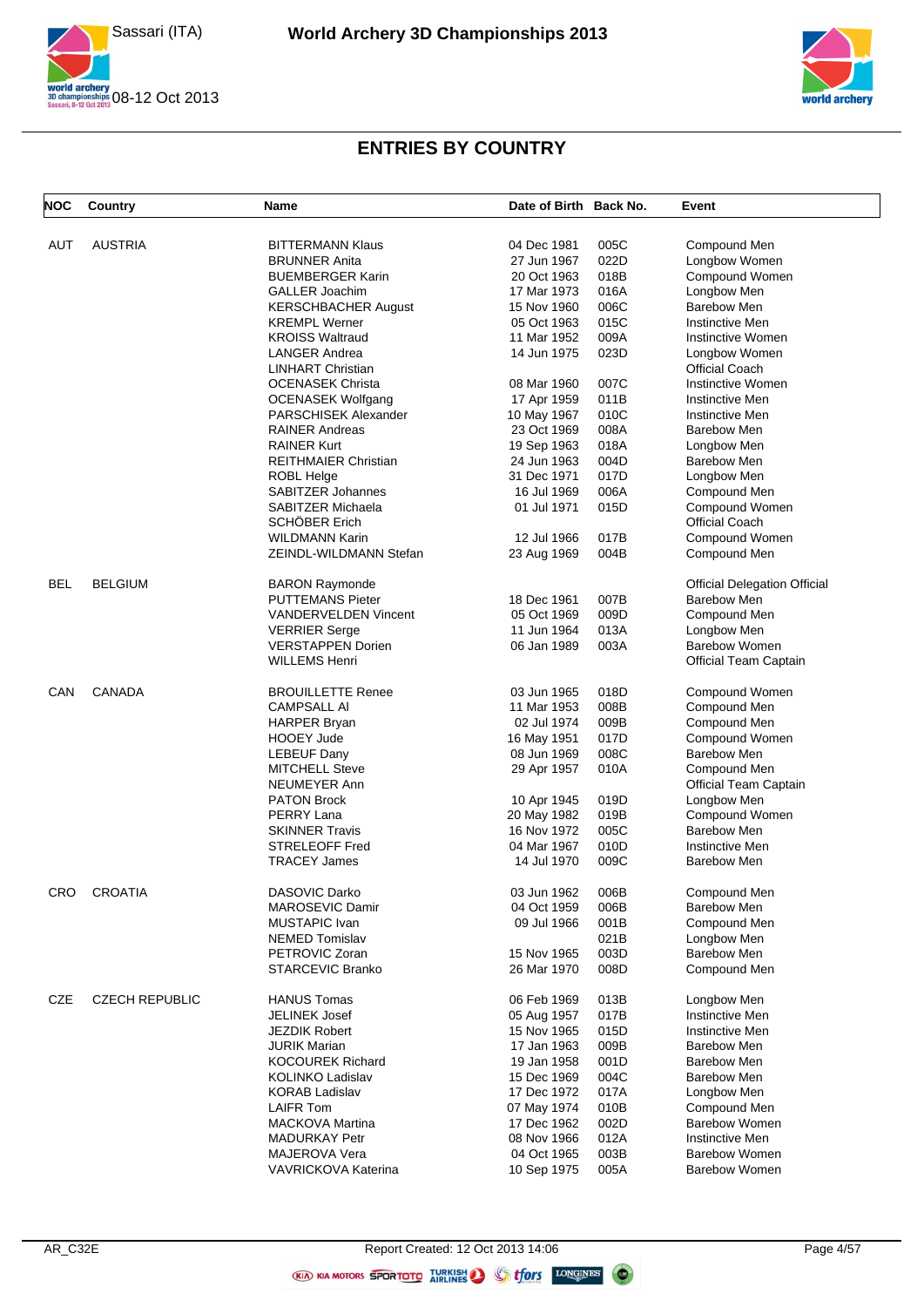



| <b>NOC</b> | Country        | Name                              | Date of Birth Back No. |      | Event                        |
|------------|----------------|-----------------------------------|------------------------|------|------------------------------|
| <b>DEN</b> | <b>DENMARK</b> | <b>ANDERSEN Stig</b>              | 12 Jul 1986            | 001D | Compound Men                 |
|            |                | CSIKÓS József                     | 01 Sep 1965            | 002B | Compound Men                 |
|            |                | <b>HANSEN Finn Bjoern</b>         | 03 Aug 1965            | 018B | Instinctive Men              |
|            |                | <b>HOLSTEIN Sabina</b>            | 02 Jun 1972            | 024D | Longbow Women                |
|            |                | JENSEN Torben Cramer              | 02 Dec 1960            | 003C | <b>Barebow Men</b>           |
|            |                | <b>LARSEN Claus</b>               | 27 Mar 1980            | 002D | <b>Barebow Men</b>           |
|            |                | <b>LYKKEBAEK Klaus</b>            |                        |      | <b>Official Team Captain</b> |
|            |                | LYSGAARD Jes                      | 07 Mar 1967            | 019A | Longbow Men                  |
|            |                | NIELSEN Jan E.                    | 16 Jan 1965            | 017C | <b>Instinctive Men</b>       |
|            |                | NIELSEN Tom Hauberg Rask          | 08 Feb 1955            | 015A | Longbow Men                  |
|            |                | PLOUGMAND Soeren                  | 02 May 1982            | 015D | Longbow Men                  |
|            |                | ROEPSTORFF Josefine de            | 20 Sep 1967            | 021D | Longbow Women                |
|            |                | <b>SKJEMSTAD Rune</b>             | 10 Dec 1967            | 016D | <b>Instinctive Men</b>       |
|            |                | SKUDSTRUP Tanja Dinesen           | 09 Sep 1968            | 023A | Longbow Women                |
|            |                | STEFFENSEN Jacob                  | 22 Jun 1989            | 003A |                              |
|            |                |                                   |                        |      | Compound Men                 |
| <b>ESP</b> | <b>SPAIN</b>   | <b>FERNANDEZ BUIL Javier</b>      | 13 May 1957            | 015C | Longbow Men                  |
|            |                | GARCIA FERNANDEZ David            | 03 Apr 1983            | 002A | <b>Barebow Men</b>           |
|            |                | <b>GARRIDO LACERAS Pedro Jose</b> |                        |      | <b>Official Coach</b>        |
|            |                | <b>GARRIDO LAZARO Encarna</b>     | 09 Dec 1971            | 020B | Longbow Women                |
|            |                | <b>GOMEZ GARATE Juan</b>          | 27 Jan 1957            | 012B | <b>Instinctive Men</b>       |
|            |                | <b>IRIARTE LARUMBE Jose Luis</b>  | 30 May 1959            | 013D | Longbow Men                  |
|            |                | JIMENEZ GARCIA Inmaculada         | 29 Oct 1962            | 010A | Instinctive Women            |
|            |                | JUANOLA CODINA Sebastian          | 17 Aug 1967            | 001A | <b>Barebow Men</b>           |
|            |                | LORENZ JORNALET Jordi             | 31 Aug 1970            | 013A | <b>Instinctive Men</b>       |
|            |                | <b>MERIDA MORENO Shenaida</b>     | 30 Nov 1993            | 016C | Compound Women               |
|            |                | MERIDA RODRIGUEZ Joaquin          | 23 Apr 1965            | 004D | Compound Men                 |
|            |                | MOSQUERA GARCIA M Jose            | 25 Jun 1959            | 009C | Instinctive Women            |
|            |                | NAVARRO Jose Mâ"¢                 |                        |      | <b>Official Coach</b>        |
|            |                | PEREZ GARRIDO Begona              | 02 Mar 1957            | 008A | Instinctive Women            |
|            |                | RIEROLA MIAROMS Montse            | 26 Oct 1968            | 004C | Barebow Women                |
|            |                | RODRIGUEZ Jose Maria              | 24 Mar 1972            | 002C | Compound Men                 |
|            |                | SOTA GARCIA Carlos M.             | 05 Apr 1963            | 014A | Instinctive Men              |
| <b>EST</b> | <b>ESTONIA</b> | <b>HANSMANN Maario</b>            | 27 May 1978            | 020C | Longbow Men                  |
|            |                | <b>KELL YIIe</b>                  | 29 Aug 1965            | 022A | Longbow Women                |
|            |                | <b>KOORT Kadi</b>                 | 20 Nov 1978            | 011C | Instinctive Women            |
|            |                | <b>MORLEY Steve</b>               | 27 May 1963            | 012D | <b>Instinctive Men</b>       |
|            |                | SIRKEL-SUVISTE Inge               | 19 Sep 1976            | 020D | Longbow Women                |
|            |                | <b>TAIMLA Carl Robert</b>         | 03 Dec 1996            | 008D | <b>Barebow Men</b>           |
|            |                | <b>TALMAR Siim</b>                |                        |      | Official Team Captain        |
|            |                | <b>TOOMLA Avo</b>                 | 04 Mar 1960            | 019B | Longbow Men                  |
|            |                | <b>UUSMAA Anu</b>                 | 23 Oct 1971            | 005B | <b>Barebow Women</b>         |
|            |                | <b>VIRULA Katrin</b>              | 24 Oct 1970            | 021C | Longbow Women                |
| <b>FIN</b> | <b>FINLAND</b> | KARI Hannu H                      | 11 Dec 1961            | 005D | <b>Barebow Men</b>           |
|            |                | <b>KORHONEN Seppo</b>             | 15 Jan 1949            | 011B | Compound Men                 |
|            |                | SAILA Tapani                      | 15 Dec 1936            | 021D | Longbow Men                  |
|            |                | <b>TUOVINEN Jorma</b>             | 29 Jun 1955            | 020B | Longbow Men                  |
|            |                | TUOVINEN Merja                    |                        |      | <b>Official Other</b>        |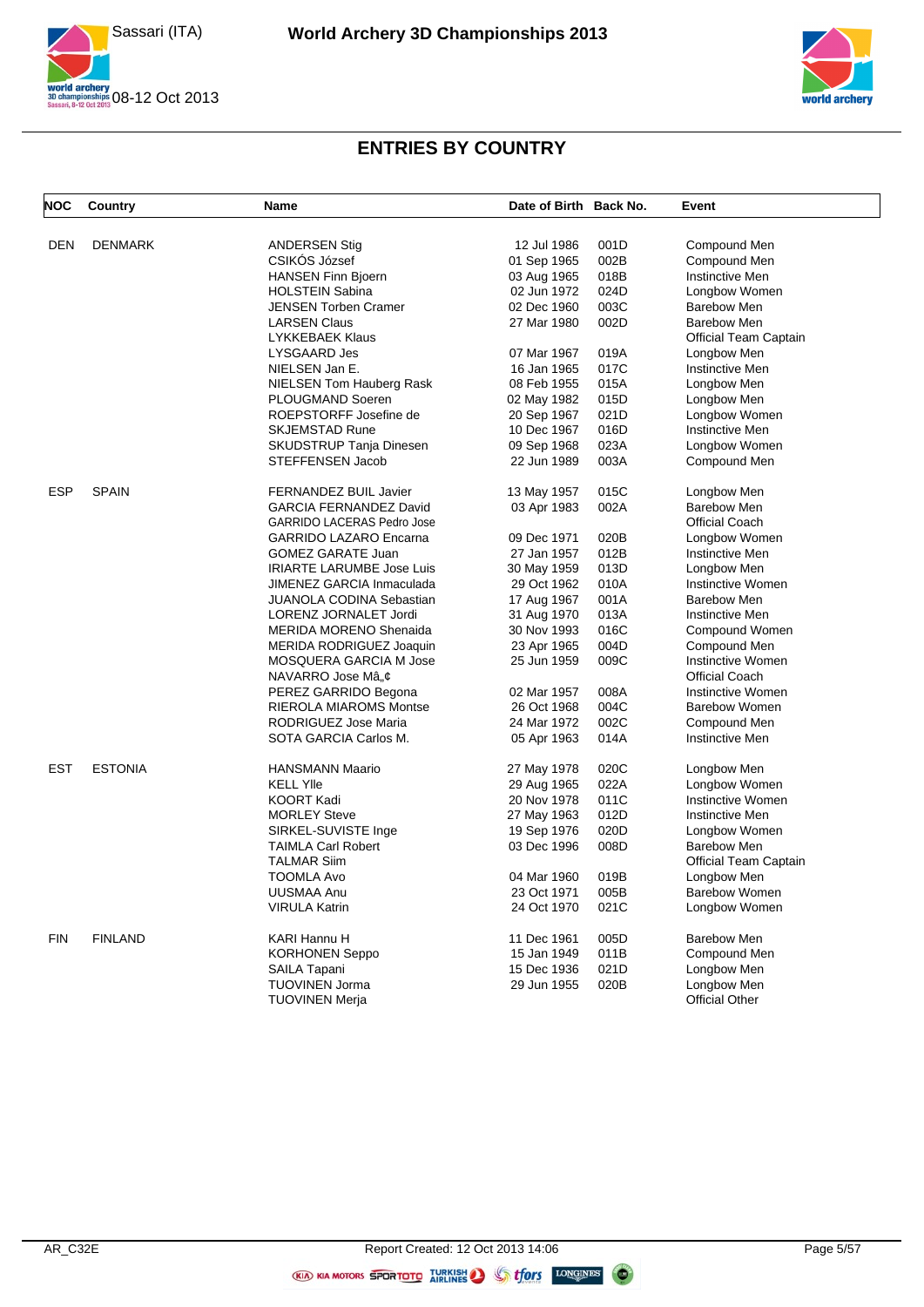



| <b>NOC</b> | Country              | Name                            | Date of Birth Back No. |      | Event                               |
|------------|----------------------|---------------------------------|------------------------|------|-------------------------------------|
| <b>FRA</b> | <b>FRANCE</b>        | <b>BOUCLET Philippe</b>         |                        |      | <b>Official Delegation Official</b> |
|            |                      | <b>CLUZE Sophie</b>             | 19 Nov 1970            | 021A | Longbow Women                       |
|            |                      | <b>CORVINO Serge</b>            | 03 Dec 1960            | 014A | Longbow Men                         |
|            |                      | <b>COURPRON Deborah</b>         | 01 May 1985            | 016B | Compound Women                      |
|            |                      | <b>DAUMAS Michel</b>            |                        |      | <b>Official Other</b>               |
|            |                      | FIARD Tiffany                   | 24 Apr 1992            | 002B | Barebow Women                       |
|            |                      | <b>GARDEUR Robin</b>            | 16 Feb 1993            | 011C | Instinctive Men                     |
|            |                      | <b>GIRARD Benoit</b>            | 20 Mar 1988            | 006D | Compound Men                        |
|            |                      | <b>JUNET Philippe</b>           | 30 May 1981            | 003B | Compound Men                        |
|            |                      | <b>LAFOREST Christian</b>       |                        |      | <b>Official Other</b>               |
|            |                      | <b>LECUYER Emmanuel</b>         |                        |      | <b>Official Coach</b>               |
|            |                      | <b>MUTEAUX Stéphane</b>         |                        |      | <b>Official Coach</b>               |
|            |                      | <b>PERRINEL Francoise</b>       | 13 Dec 1962            | 008C | Instinctive Women                   |
|            |                      | <b>PORTE Chantal</b>            | 10 Jan 1962            | 001B | <b>Barebow Women</b>                |
|            |                      | <b>RIBES Loic</b>               | 21 Dec 1988            | 005B | <b>Barebow Men</b>                  |
|            |                      | <b>ROGIER Patrick</b>           | 29 Sep 1958            | 013C | Instinctive Men                     |
|            |                      | <b>SAUBION Dominique</b>        |                        |      | <b>Official Medical</b>             |
|            |                      | <b>SAUBION Violette</b>         | 29 Oct 1958            | 015B | Compound Women                      |
| <b>GBR</b> | <b>GREAT BRITAIN</b> | <b>BURKE Steven</b>             | 07 Jan 1962            | 022A | Longbow Men                         |
|            |                      | <b>COLE Gary</b>                | 01 Jan 1973            | 003D | Compound Men                        |
|            |                      | <b>HOLDERNESS Lucy</b>          | 05 Oct 1964            | 015A | Compound Women                      |
| <b>HUN</b> | <b>HUNGARY</b>       | <b>BARJAK Laszlo</b>            | 12 Apr 1955            | 007C | <b>Barebow Men</b>                  |
|            |                      | <b>BOKA Laszlo</b>              | 08 Sep 1956            | 009A | Compound Men                        |
|            |                      | <b>GONDAN Gyorgy</b>            | 18 Mar 1971            | 005B | Compound Men                        |
|            |                      | <b>GYORGYNE KERESZT Piroska</b> | 15 Jul 1965            | 008B | <b>Instinctive Women</b>            |
|            |                      | <b>KISS Laszlo</b>              | 31 Jul 1972            | 003B | Barebow Men                         |
|            |                      | <b>KOSZORUS Zsolt</b>           | 12 Oct 1971            | 016B | <b>Instinctive Men</b>              |
|            |                      | <b>MAKAI Robert</b>             | 02 Jun 1976            | 014C | Longbow Men                         |
|            |                      | <b>MOLNAR Ferenc</b>            | 26 Jun 1966            | 010A | Instinctive Men                     |
|            |                      | <b>MOLNAR Jozsef</b>            | 14 Mar 1962            | 017C | Longbow Men                         |
|            |                      | <b>MOLNARNE TOTH Szilvia</b>    | 27 Apr 1970            | 007A | Instinctive Women                   |
|            |                      | <b>NAHOCZKI Peter</b>           | 18 May 1961            | 013B | Instinctive Men                     |
|            |                      | <b>RADA Ilona</b>               | 24 Aug 1973            | 004A | <b>Barebow Women</b>                |
|            |                      | <b>SZEDLAR Janos</b>            | 14 Mar 1965            | 002D | Compound Men                        |
|            |                      | <b>VANKY Sebastian</b>          |                        |      | <b>Official Team Captain</b>        |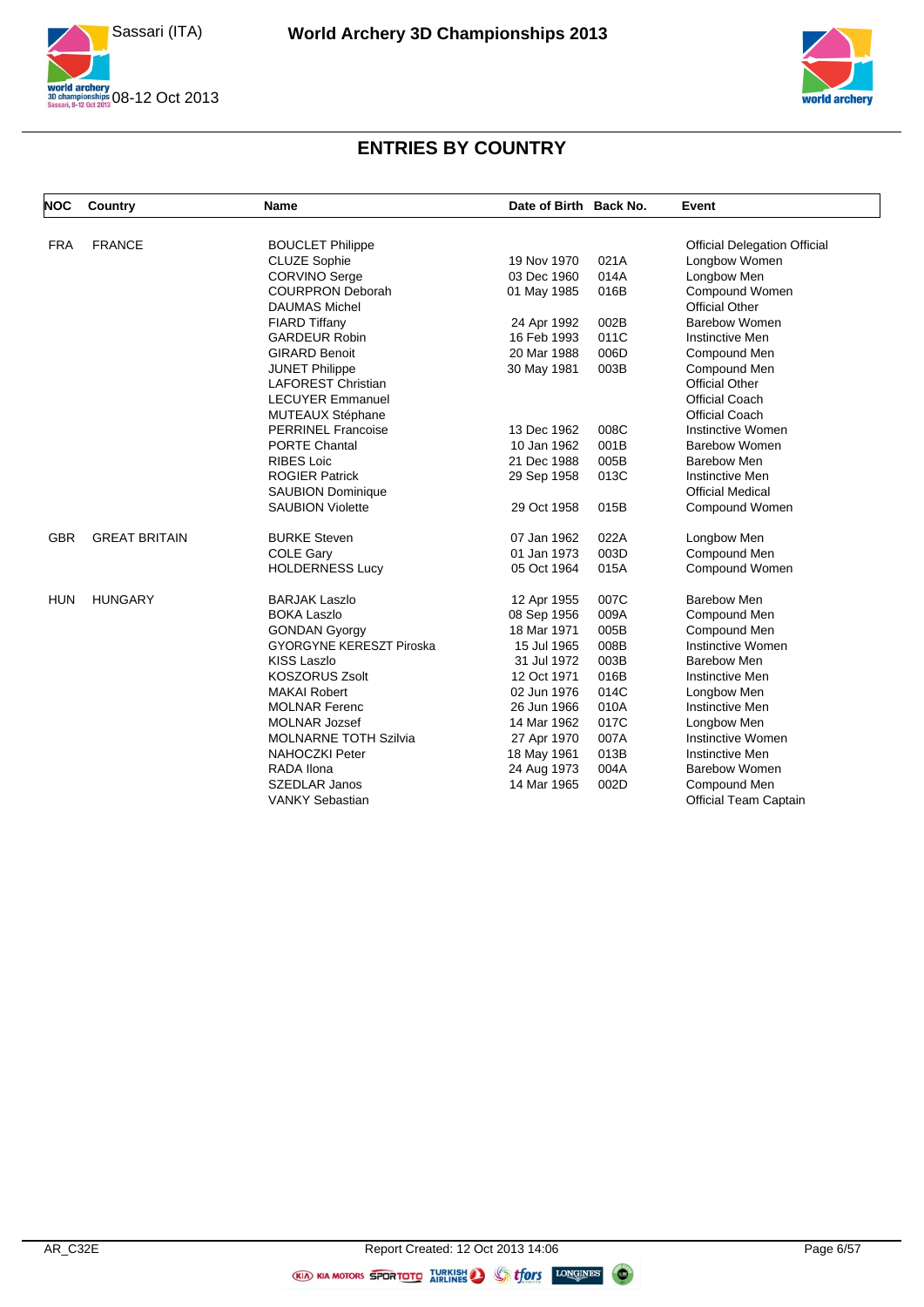



| <b>NOC</b> | Country        | Name                              | Date of Birth Back No. |      | Event                               |
|------------|----------------|-----------------------------------|------------------------|------|-------------------------------------|
|            |                |                                   |                        |      |                                     |
| ITA        | <b>ITALY</b>   | <b>BARBARO Giulia</b>             | 13 Dec 1957            | 020A | Longbow Women                       |
|            |                | <b>BASSI</b> luana                | 21 Jan 1952            | 009B | Instinctive Women                   |
|            |                | <b>BELLOTTI Daniele</b>           |                        |      | <b>Official Coach</b>               |
|            |                | <b>BERTI Ferruccio</b>            | 04 Oct 1953            | 002B | <b>Barebow Men</b>                  |
|            |                | <b>BIANCHI Sonia</b>              | 12 Mar 1966            | 016A | Compound Women                      |
|            |                | <b>BOTTO Giorgio</b>              |                        |      | <b>Official Coach</b>               |
|            |                | <b>BUCCI Paolo</b>                | 28 Aug 1959            | 013C | Longbow Men                         |
|            |                | <b>CANALE Laura</b>               | 16 Feb 1968            | 021B | Longbow Women                       |
|            |                | <b>CAPRETTA Francesca</b>         | 06 Jun 1966            | 007D | Instinctive Women                   |
|            |                | DI NARDO Fabrizio                 | 15 Nov 1967            | 002A | Compound Men                        |
|            |                | <b>FALETTI Giuliano</b>           | 27 Aug 1956            | 011D | Instinctive Men                     |
|            |                | FANTOZZI Giacomo Luca             | 06 Oct 1961            | 018B | Longbow Men                         |
|            |                | <b>FORNI Marilena</b>             | 03 May 1963            | 008D | Instinctive Women                   |
|            |                | <b>FRANCHINI Irene</b>            | 23 Jul 1981            | 015C | Compound Women                      |
|            |                | <b>GALLO Raffaele</b>             | 21 Aug 1965            | 007B | Compound Men                        |
|            |                | <b>LAZZARONI Enzo</b>             | 15 May 1960            | 010B | Instinctive Men                     |
|            |                | MAZZALI Simona                    | 12 Oct 1964            | 018A | Compound Women                      |
|            |                | <b>NOCETI Alessio</b>             | 05 Jun 1996            | 003A | <b>Barebow Men</b>                  |
|            |                | NOZIGLIA Cinzia                   | 10 Nov 1984            | 001C | <b>Barebow Women</b>                |
|            |                | PITTALUGA Fabio                   |                        | 012C | <b>Instinctive Men</b>              |
|            |                |                                   | 17 May 1965            |      |                                     |
|            |                | PODDIGHE Paolo                    |                        |      | <b>Official Delegation Official</b> |
|            |                | POMPEO Antonio                    | 04 Dec 1964            | 005D | Compound Men                        |
|            |                | PONTREMOLESI Marco                | 22 Aug 1960            | 014B | Longbow Men                         |
|            |                | <b>RIZZI Donatella</b>            | 18 Jul 1962            | 022B | Longbow Women                       |
|            |                | ROGAZZO Marianna                  | 04 Aug 1975            | 003D | <b>Barebow Women</b>                |
|            |                | <b>SEIMANDI Giuseppe</b>          | 08 Jan 1987            | 001B | <b>Barebow Men</b>                  |
|            |                | <b>VILLA Gloria</b>               | 23 Apr 1976            | 002C | <b>Barebow Women</b>                |
| LAT        | LATVIA         | <b>BRINDINA Lidija</b>            |                        |      | <b>Official Delegation Official</b> |
|            |                | <b>CISTOVS Aleksandrs</b>         | 25 Jun 1979            | 022C |                                     |
|            |                | <b>LAPSINS Eduards</b>            |                        | 017B | Longbow Men                         |
|            |                |                                   | 06 May 1962            |      | Longbow Men                         |
|            |                | <b>SILKINA Kristine</b>           | 20 Dec 1978            | 024A | Longbow Women                       |
|            |                | <b>VILISTERS Armands</b>          | 14 Mar 1967            | 014D | Longbow Men                         |
|            |                | <b>ZALITE Agate</b>               | 08 May 1979            | 019A | Compound Women                      |
| LTU        | LITHUANIA      | <b>JUNEVICIUS Mindaugas</b>       | 04 Dec 1979            | 007D | <b>Barebow Men</b>                  |
|            |                | <b>MOSIN Vladimir</b>             | 30 Nov 1971            | 009A | <b>Barebow Men</b>                  |
|            |                | NAUMAVICIUS Vitalijus             | 07 Oct 1964            | 021C | Longbow Men                         |
|            |                | <b>SVEDAS Nerijus</b>             | 01 Jul 1969            | 008B | <b>Barebow Men</b>                  |
|            |                | <b>SVEDAS Vilius</b>              | 03 Dec 1992            | 010C | Compound Men                        |
|            |                |                                   |                        |      |                                     |
| <b>LUX</b> | LUXEMBOURG     | <b>HASTERT Claude</b>             | 23 Apr 1979            | 009D | Barebow Men                         |
|            |                | <b>SWIETCZAK Patrick</b>          |                        |      | <b>Official Delegation Official</b> |
|            |                | <b>THILL Carine</b>               |                        |      | <b>Official Delegation Official</b> |
|            |                | <b>THILL Charles</b>              | 16 Nov 1949            | 011C | Compound Men                        |
|            |                | <b>THILL Yvette</b>               | 17 Jul 1955            | 005C | <b>Barebow Women</b>                |
|            |                |                                   |                        |      |                                     |
| <b>MEX</b> | <b>MEXICO</b>  | <b>MORALES Javier</b>             |                        | 014C | Instinctive Men                     |
|            |                | <b>OCHOA Ruben</b>                | 15 Feb 1967            | 003C | Compound Men                        |
|            |                |                                   |                        |      |                                     |
| NOR        | <b>NORWAY</b>  | <b>BANG Per Kristian</b>          | 20 Nov 1976            | 016C | Longbow Men                         |
|            |                | <b>EDVARDSEN Ronny Margly</b>     | 29 Jul 1969            | 002C | <b>Barebow Men</b>                  |
|            |                | <b>ELLINGSEN Jan Erik</b>         |                        |      | Official Coach                      |
|            |                | <b>FINNOY Iris</b>                | 30 Dec 1969            | 020C | Longbow Women                       |
|            |                | <b>KLAAPBAKKEN Ola</b>            | 23 Dec 1961            | 014B | Instinctive Men                     |
|            |                | <b>LIE Eivind</b>                 | 07 Jul 1992            | 004A | Compound Men                        |
|            |                | LILLESAETER Odd                   | 31 Mar 1965            | 010D | Compound Men                        |
|            |                | <b>NEERGAARD Knut</b>             | 29 Oct 1945            | 020D | Longbow Men                         |
|            |                | <b>OYEN Eddie</b>                 | 12 Mar 1969            | 007A | Compound Men                        |
|            |                | PEDERSEN Roar Aulie               | 19 Jul 1967            | 013D | Instinctive Men                     |
|            |                | SMØRDAL ERICSSON Mats Inge        |                        |      | Official Team Captain               |
|            |                | STANDERHOLEN Nina Andrea          | 10 May 1981            | 009D | Instinctive Women                   |
|            |                |                                   |                        |      |                                     |
| ROU        | <b>ROMANIA</b> | <b>COANTA Ciprian</b>             | 31 Dec 1976            | 017A | Instinctive Men                     |
|            |                |                                   |                        |      |                                     |
| AR_C32E    |                | Report Created: 12 Oct 2013 14:06 |                        |      | Page 7/57                           |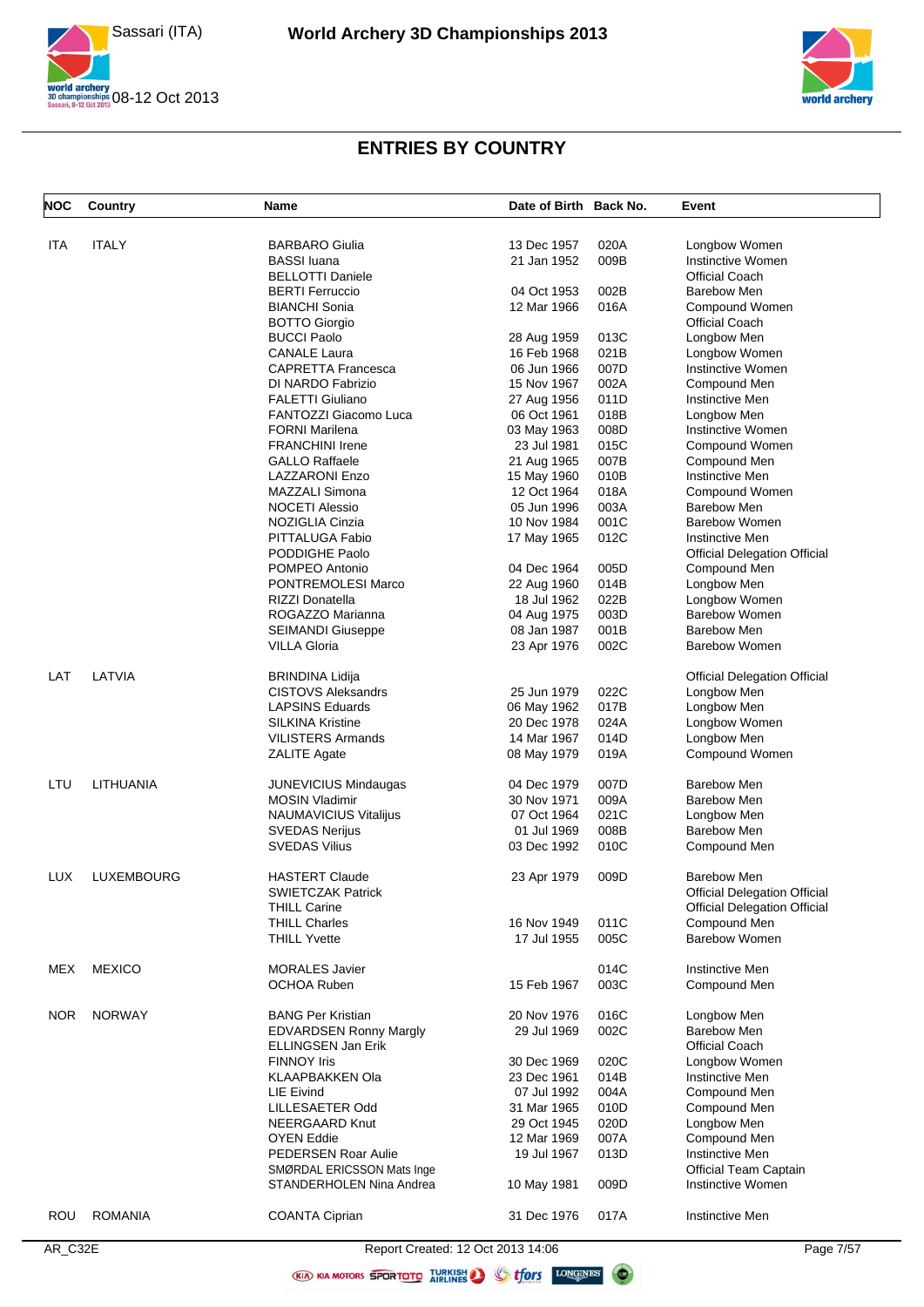



| <b>NOC</b> | Country            | Name                                           | Date of Birth Back No. |      | Event                               |
|------------|--------------------|------------------------------------------------|------------------------|------|-------------------------------------|
| <b>RUS</b> | <b>RUSSIA</b>      | <b>BUGROVA Anna</b>                            | 23 Jan 1988            | 011B | Instinctive Women                   |
|            |                    | DARKHANOV Valentin                             |                        | 004A | Barebow Men                         |
|            |                    | DARKHANOVA Varvara                             |                        |      | <b>Official Delegation Official</b> |
|            |                    | <b>FILIPPOVA Elena</b>                         | 23 Oct 1984            | 018C | Compound Women                      |
|            |                    | <b>KALUGIN Viacheslav</b>                      | 27 Jun 1990            | 006A | <b>Barebow Men</b>                  |
|            |                    | <b>KLEIN Vasilii</b>                           | 21 Nov 1958            | 015A | <b>Instinctive Men</b>              |
|            |                    | KUZMENKOVA Anna                                | 28 Dec 1981            | 022C | Longbow Women                       |
|            |                    | <b>KUZMIN Sergey</b>                           | 18 Feb 1968            | 015B | Longbow Men                         |
|            |                    | LAPTEVA Svetlana                               | 21 Nov 1981            | 010C | Instinctive Women                   |
|            |                    | LAREVA Liudmila                                | 29 Jun 1983            | 024C | Longbow Women                       |
|            |                    | LEBEDEVA Alexandra                             | 13 Apr 1971            | 017C | Compound Women                      |
|            |                    | <b>MALYSHEV Maxim</b>                          | 22 May 1987            | 005A | <b>Barebow Men</b>                  |
|            |                    | MESHCHANOV Andrey                              | 06 Jul 1963            | 017D | Instinctive Men                     |
|            |                    | PODDEVALIN Mikhail                             | 05 Apr 1983            | 016D | Longbow Men                         |
|            |                    | POLUBOYAROV Oleg                               | 01 Jan 1900            | 009C | Compound Men                        |
|            |                    | RODIONOVA Maria                                | 05 Dec 1990            | 004B | <b>Barebow Women</b>                |
|            |                    | SAVENKOVA Maria                                | 01 Jan 1999            | 001D | <b>Barebow Women</b>                |
|            |                    |                                                |                        |      |                                     |
|            |                    | <b>SBRODOV Mikhail</b>                         | 04 Jan 1985            | 005A | Compound Men                        |
|            |                    | STOLYAROV Oleg                                 | 07 Feb 1968            | 018C | Instinctive Men                     |
|            |                    | <b>VESHTER Arturs</b>                          | 23 Jun 1961            | 007D | Compound Men                        |
|            |                    | ZOTOVA Natalia                                 | 19 May 1984            | 019C | Compound Women                      |
| <b>SLO</b> | <b>SLOVENIA</b>    | <b>GORSIC Edo</b>                              | 23 Aug 1968            | 008C | Compound Men                        |
|            |                    | <b>GORSIC Karli Andrej</b>                     | 18 Jul 1969            | 019C | Longbow Men                         |
|            |                    | <b>KLANCAR Anton</b>                           | 03 Dec 1970            | 018D | Longbow Men                         |
|            |                    | KOCMAN Marjan                                  | 29 Jun 1972            | 011A | <b>Instinctive Men</b>              |
|            |                    | <b>NOLIMAL Renata</b>                          | 28 Aug 1971            | 023C | Longbow Women                       |
|            |                    | <b>OBLAK Doroteja</b>                          | 17 May 1945            | 007B | Instinctive Women                   |
|            |                    | OKU Oku                                        | 21 Mar 1954            | 020A | Longbow Men                         |
|            |                    | <b>ROZMANEC Franci</b>                         |                        |      | Official Team Captain               |
|            |                    | <b>TURSIC Slavko</b>                           | 05 May 1973            | 001C | Compound Men                        |
| <b>SMR</b> | <b>SAN MARINO</b>  | <b>BARTOLINI Marino</b>                        | 03 Aug 1960            | 016A | Instinctive Men                     |
|            |                    | <b>BONELLI Giovanni Paolo</b>                  | 08 Mar 1982            | 008A | Compound Men                        |
|            |                    | <b>CAMPO Vito</b>                              | 16 Feb 1959            | 022B | Longbow Men                         |
| SUI        | <b>SWITZERLAND</b> | <b>SPRING Martin</b>                           | 30 Sep 1968            | 006C | Compound Men                        |
| <b>SVK</b> | <b>SLOVAKIA</b>    | <b>BINDER Dusan</b>                            | 01 Feb 1970            | 016B | Longbow Men                         |
|            |                    | <b>BINDEROVA Tatiana</b>                       | 01 Jan 1980            | 011A | Instinctive Women                   |
|            |                    | <b>BOMBUSKAR Milan</b>                         | 26 Dec 1955            | 011A | Compound Men                        |
|            |                    | DANIELA Kubisova                               | 04 Feb 1961            | 010B | Instinctive Women                   |
|            |                    | GABRIELA Mullerova-Krakova                     | 20 Apr 1977            | 003C | <b>Barebow Women</b>                |
|            |                    | KUDELA Jan                                     | 01 Feb 1950            | 007A | <b>Barebow Men</b>                  |
|            |                    |                                                | 21 Nov 1969            | 014D | Instinctive Men                     |
|            |                    | <b>MALEK Lubomir</b><br><b>MULLER Vladimir</b> | 02 Feb 1980            | 006D | Barebow Men                         |
|            |                    |                                                |                        |      |                                     |
|            |                    | <b>MYSIAK Stefan</b>                           | 02 Feb 1980            | 018A | <b>Instinctive Men</b>              |
|            |                    | <b>VALENT Ladislav</b>                         | 02 Feb 1980            | 004B | Barebow Men                         |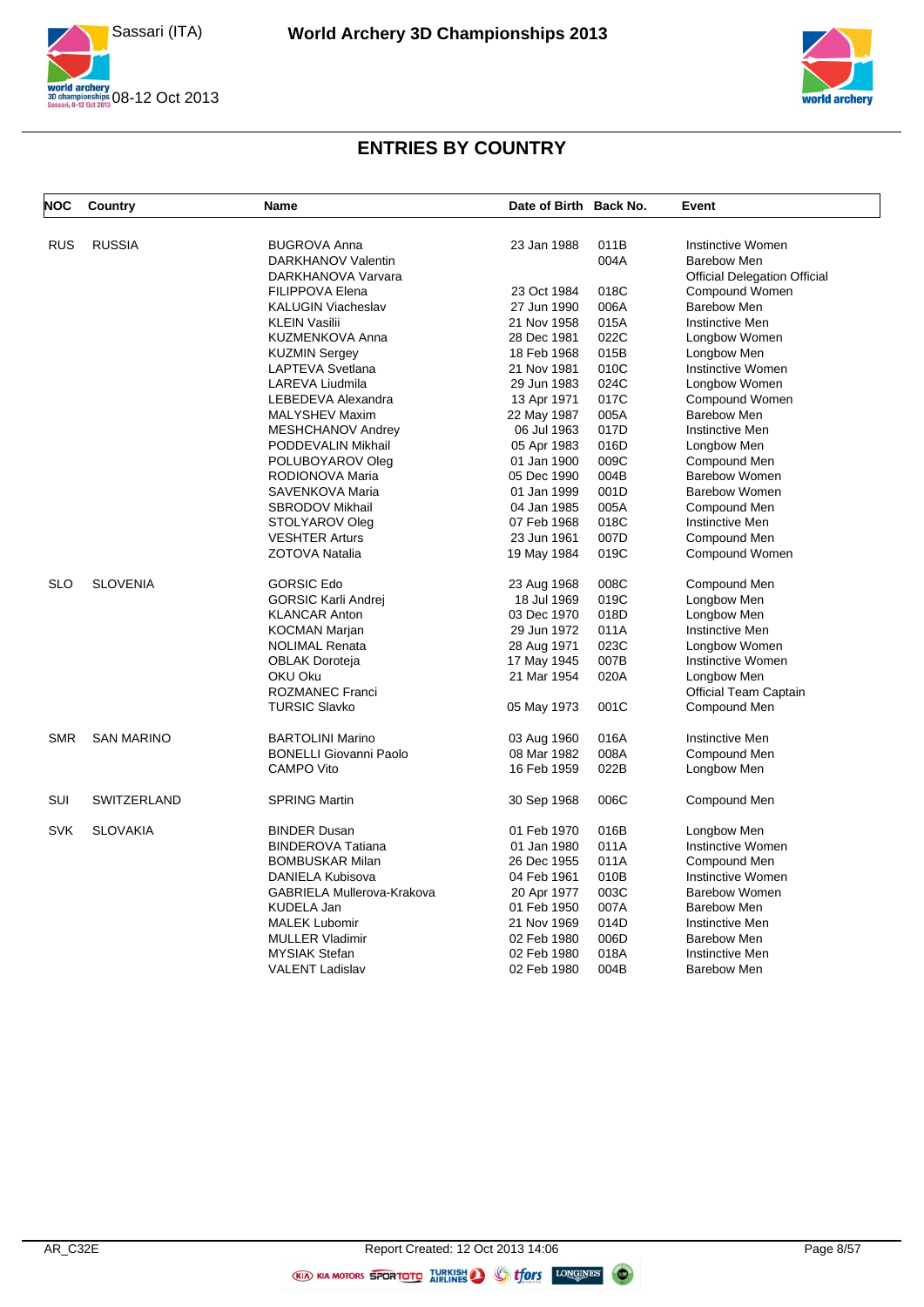



| <b>NOC</b> | Country                    | <b>Name</b>              | Date of Birth Back No. |      | Event                              |
|------------|----------------------------|--------------------------|------------------------|------|------------------------------------|
|            |                            |                          |                        |      |                                    |
| SWE        | <b>SWEDEN</b>              | <b>ANTMAN Viola</b>      | 18 Jun 1971            | 023B | Longbow Women                      |
|            |                            | <b>BJORKLUND Lina</b>    | 09 Oct 1979            | 001A | <b>Barebow Women</b>               |
|            |                            | <b>CARLSSON Bo</b>       | 11 May 1960            | 015B | Instinctive Men                    |
|            |                            | <b>CARLSSON Eivor</b>    |                        |      | <b>Official Other</b>              |
|            |                            | DOMEIJ Jan               |                        |      | <b>Official Other</b>              |
|            |                            | <b>DOMEIJ Ulla</b>       | 15 Apr 1953            | 024B | Longbow Women                      |
|            |                            | ELWING Jan               | 30 Apr 1962            | 018C | Longbow Men                        |
|            |                            | HJERPE Jari              | 22 Dec 1961            | 007C | Compound Men                       |
|            |                            | <b>LARSSON Bobby</b>     | 10 Jan 1967            | 001C | <b>Barebow Men</b>                 |
|            |                            | MALMSTRÖM Yngve          |                        |      | <b>Official Team Captain</b>       |
|            |                            | <b>NILSSON Jessica</b>   | 11 Sep 1997            | 002A | <b>Barebow Women</b>               |
|            |                            | <b>NORDSVAHN Lennart</b> |                        |      | <b>Official Coach</b>              |
|            |                            | <b>NOREN Andreas</b>     | 18 Jan 1977            | 004C | Compound Men                       |
|            |                            | OLOFSSON Ingrid          | 07 Dec 1963            | 017A | Compound Women                     |
|            |                            | <b>SODERSTEN Lisa</b>    | 15 Feb 1972            | 016D | Compound Women                     |
|            |                            | <b>STAHLING Ronny</b>    | 08 Oct 1963            | 016C | <b>Instinctive Men</b>             |
|            |                            | <b>STRIMARK Mattias</b>  | 29 Mar 1980            | 021A | Longbow Men                        |
| <b>USA</b> | <b>USA</b>                 | <b>COUSINS Dave</b>      | 16 Apr 1977            | 001A | Compound Men                       |
| <b>WA</b>  | WORLD ARCHERYWORLD ARCHERY | <b>AHLUND Cenneth</b>    |                        |      | <b>Official Technical Delegate</b> |
|            |                            | <b>BEN ARI Jay</b>       |                        |      | Official Judge                     |
|            |                            | <b>BROWN Hannah</b>      |                        |      | Official Judge                     |
|            |                            | <b>DATTA Indranil</b>    |                        |      | Official Judge                     |
|            |                            | <b>EGASHIRA Shinji</b>   |                        |      | Official Judge                     |
|            |                            | <b>FAZZOLARI Lena</b>    |                        |      | Official Judge                     |
|            |                            | <b>GARROD Roger</b>      |                        |      | Official Judge                     |
|            |                            | <b>KARLE Fredreich</b>   |                        |      | Official Judge                     |
|            |                            | <b>LANDSKAUG Vigdis</b>  |                        |      | Official Judge                     |
|            |                            | O'MALLEY Karen           |                        |      | Official Judge                     |
|            |                            | PIGA Giorgio             |                        |      | Official Judge                     |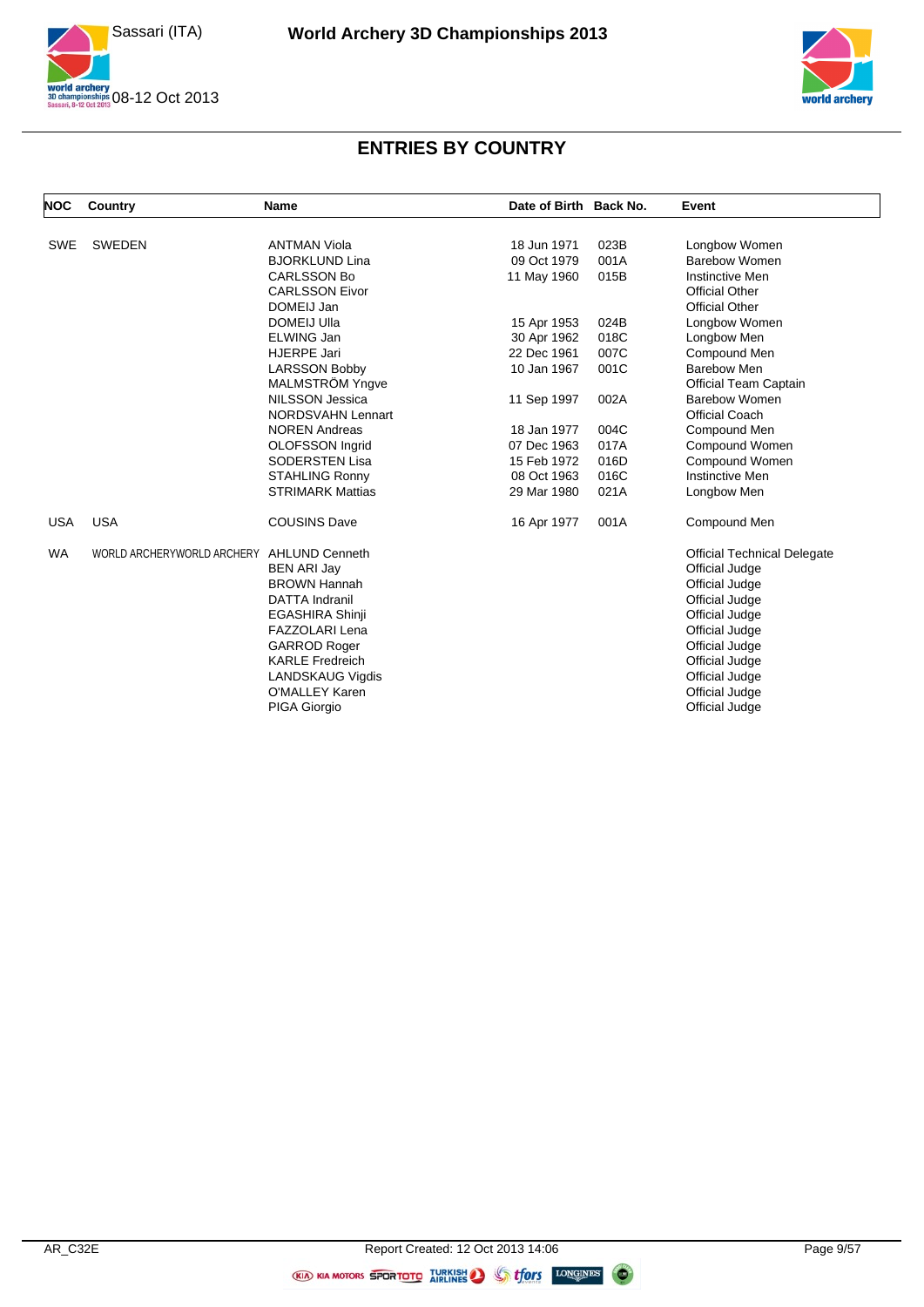



| <b>USA</b><br><b>COUSINS Dave</b><br>Usa<br>1029 /01<br>124/07<br>86/01<br>42<br>44<br>1<br><b>DEN</b><br>$\overline{2}$<br>CSIKOS József<br>Denmark<br>966 /16<br>124/08<br>85/03<br>39<br>38<br><b>DEN</b><br>989 /04<br>127/02<br>40<br>43<br>3<br><b>ANDERSEN Stig</b><br>Denmark<br>84/04<br>POMPEO Antonio<br><b>ITA</b><br>980 / 06<br>127/03<br>86/02<br>39<br>37<br>Italy<br>4<br><b>ESP</b><br>987 /05<br>5<br>RODRIGUEZ Jose Maria<br>124/05<br>83/05<br>Spain<br><b>COLE Gary</b><br><b>GBR</b><br><b>Great Britain</b><br>977 /07<br>125/04<br>82/06<br>6<br><b>SWE</b><br>79/07<br>7<br><b>NOREN Andreas</b><br>969 /15<br>127/01<br>Sweden<br>CRO<br>MUSTAPIC Ivan<br>Croatia<br>992 /03<br>124/06<br>78/08<br>8<br><b>ESP</b><br>971 /13<br>9<br>MERIDA RODRIGUEZ Joaquin<br>124/09<br>Spain<br><b>MEX</b><br><b>OCHOA Ruben</b><br>Mexico<br>976 / 08<br>123/10<br>10<br><b>SLO</b><br>1009 /02<br>123/10<br><b>TURSIC Slavko</b><br>10<br>Slovenia<br>ITA<br>973 /11<br>12<br><b>GALLO Raffaele</b><br>Italy<br>121/12<br><b>HUN</b><br>13<br>974 /10<br>119/13<br><b>GONDAN Gyorgy</b><br>Hungary<br><b>RUS</b><br>14<br>SBRODOV Mikhail<br>Russia<br>971 /12<br>117/14<br><b>FRA</b><br>15<br>970 /14<br>113/15<br><b>JUNET Philippe</b><br>France<br><b>HUN</b><br>975 /09<br>16<br>SZEDLAR Janos<br>111/16<br>Hungary<br><b>NOR</b><br>966 /17<br>17<br>LIE Eivind<br>Norway<br><b>NOR</b><br>18<br><b>OYEN Eddie</b><br>965 /18<br>Norway<br><b>AUT</b><br>965 /19<br><b>BITTERMANN Klaus</b><br>Austria<br>19<br><b>AUT</b><br>962 /20<br>ZEINDL-WILDMANN Stefan<br>Austria<br>20<br>961 /21<br>ITA.<br>21<br>DI NARDO Fabrizio<br>Italy<br><b>DEN</b><br>STEFFENSEN Jacob<br>Denmark<br>959 /22<br>22<br><b>SWE</b><br>23<br><b>HJERPE Jari</b><br>958 /23<br>Sweden<br><b>AUT</b><br>957 /24<br><b>SABITZER Johannes</b><br>Austria<br>24<br>SUI<br>956 /25<br>25<br><b>SPRING Martin</b><br>Switzerland<br><b>FRA</b><br>26<br><b>GIRARD Benoit</b><br>France<br>944 /26<br>CRO<br><b>DASOVIC Darko</b><br>939 /27<br>27<br>Croatia<br><b>HUN</b><br>28<br><b>BOKA Laszlo</b><br>936 /28<br>Hungary<br>CAN<br>935 /29<br>29<br><b>HARPER Bryan</b><br>Canada<br>CAN<br><b>CAMPSALL AI</b><br>Canada<br>929 /30<br>30<br><b>GORSIC Edo</b><br><b>SLO</b><br>928 /31<br>31<br>Slovenia<br>CRO<br>926 /32<br>32<br><b>STARCEVIC Branko</b><br>Croatia<br><b>RUS</b><br>921 /33<br>33<br>POLUBOYAROV Oleg<br>Russia<br><b>SMR</b><br><b>BONELLI Giovanni Paolo</b><br>San Marino<br>919 /34<br>34<br><b>VESHTER Arturs</b><br><b>RUS</b><br>Russia<br>916 /35<br>35<br>CAN<br>36<br><b>MITCHELL Steve</b><br>Canada<br>897 /36<br><b>NOR</b><br>891 /37<br>37<br>LILLESAETER Odd<br>Norway<br><b>BEL</b><br>38<br><b>VANDERVELDEN Vincent</b><br>Belgium<br>889 /38<br><b>SVEDAS Vilius</b><br>LTU<br>856 /39<br>39<br>Lithuania<br><b>SVK</b><br><b>BOMBUSKAR Milan</b><br>Slovakia<br>855 /40<br>40<br>CZE<br><b>LAIFR Tom</b><br>854 /41<br>41<br><b>Czech Republic</b><br>FIN<br>42<br><b>KORHONEN Seppo</b><br>Finland<br>815 /42 | Rk | Name                 | <b>NOC</b> |            | <b>RR</b> Score<br>Rank | 1 Elim.<br>Round | 2 Elim.<br>Round | 1/2 | <b>Finals</b> |
|---------------------------------------------------------------------------------------------------------------------------------------------------------------------------------------------------------------------------------------------------------------------------------------------------------------------------------------------------------------------------------------------------------------------------------------------------------------------------------------------------------------------------------------------------------------------------------------------------------------------------------------------------------------------------------------------------------------------------------------------------------------------------------------------------------------------------------------------------------------------------------------------------------------------------------------------------------------------------------------------------------------------------------------------------------------------------------------------------------------------------------------------------------------------------------------------------------------------------------------------------------------------------------------------------------------------------------------------------------------------------------------------------------------------------------------------------------------------------------------------------------------------------------------------------------------------------------------------------------------------------------------------------------------------------------------------------------------------------------------------------------------------------------------------------------------------------------------------------------------------------------------------------------------------------------------------------------------------------------------------------------------------------------------------------------------------------------------------------------------------------------------------------------------------------------------------------------------------------------------------------------------------------------------------------------------------------------------------------------------------------------------------------------------------------------------------------------------------------------------------------------------------------------------------------------------------------------------------------------------------------------------------------------------------------------------------------------------------------------------------------------------------------------------------------------------------------------------------------------------------------------------------------------------------------------------------------------------------------------------------------------------------------------------------------------------|----|----------------------|------------|------------|-------------------------|------------------|------------------|-----|---------------|
|                                                                                                                                                                                                                                                                                                                                                                                                                                                                                                                                                                                                                                                                                                                                                                                                                                                                                                                                                                                                                                                                                                                                                                                                                                                                                                                                                                                                                                                                                                                                                                                                                                                                                                                                                                                                                                                                                                                                                                                                                                                                                                                                                                                                                                                                                                                                                                                                                                                                                                                                                                                                                                                                                                                                                                                                                                                                                                                                                                                                                                                               |    |                      |            |            |                         |                  |                  |     |               |
|                                                                                                                                                                                                                                                                                                                                                                                                                                                                                                                                                                                                                                                                                                                                                                                                                                                                                                                                                                                                                                                                                                                                                                                                                                                                                                                                                                                                                                                                                                                                                                                                                                                                                                                                                                                                                                                                                                                                                                                                                                                                                                                                                                                                                                                                                                                                                                                                                                                                                                                                                                                                                                                                                                                                                                                                                                                                                                                                                                                                                                                               |    |                      |            |            |                         |                  |                  |     |               |
|                                                                                                                                                                                                                                                                                                                                                                                                                                                                                                                                                                                                                                                                                                                                                                                                                                                                                                                                                                                                                                                                                                                                                                                                                                                                                                                                                                                                                                                                                                                                                                                                                                                                                                                                                                                                                                                                                                                                                                                                                                                                                                                                                                                                                                                                                                                                                                                                                                                                                                                                                                                                                                                                                                                                                                                                                                                                                                                                                                                                                                                               |    |                      |            |            |                         |                  |                  |     |               |
|                                                                                                                                                                                                                                                                                                                                                                                                                                                                                                                                                                                                                                                                                                                                                                                                                                                                                                                                                                                                                                                                                                                                                                                                                                                                                                                                                                                                                                                                                                                                                                                                                                                                                                                                                                                                                                                                                                                                                                                                                                                                                                                                                                                                                                                                                                                                                                                                                                                                                                                                                                                                                                                                                                                                                                                                                                                                                                                                                                                                                                                               |    |                      |            |            |                         |                  |                  |     |               |
|                                                                                                                                                                                                                                                                                                                                                                                                                                                                                                                                                                                                                                                                                                                                                                                                                                                                                                                                                                                                                                                                                                                                                                                                                                                                                                                                                                                                                                                                                                                                                                                                                                                                                                                                                                                                                                                                                                                                                                                                                                                                                                                                                                                                                                                                                                                                                                                                                                                                                                                                                                                                                                                                                                                                                                                                                                                                                                                                                                                                                                                               |    |                      |            |            |                         |                  |                  |     |               |
|                                                                                                                                                                                                                                                                                                                                                                                                                                                                                                                                                                                                                                                                                                                                                                                                                                                                                                                                                                                                                                                                                                                                                                                                                                                                                                                                                                                                                                                                                                                                                                                                                                                                                                                                                                                                                                                                                                                                                                                                                                                                                                                                                                                                                                                                                                                                                                                                                                                                                                                                                                                                                                                                                                                                                                                                                                                                                                                                                                                                                                                               |    |                      |            |            |                         |                  |                  |     |               |
|                                                                                                                                                                                                                                                                                                                                                                                                                                                                                                                                                                                                                                                                                                                                                                                                                                                                                                                                                                                                                                                                                                                                                                                                                                                                                                                                                                                                                                                                                                                                                                                                                                                                                                                                                                                                                                                                                                                                                                                                                                                                                                                                                                                                                                                                                                                                                                                                                                                                                                                                                                                                                                                                                                                                                                                                                                                                                                                                                                                                                                                               |    |                      |            |            |                         |                  |                  |     |               |
|                                                                                                                                                                                                                                                                                                                                                                                                                                                                                                                                                                                                                                                                                                                                                                                                                                                                                                                                                                                                                                                                                                                                                                                                                                                                                                                                                                                                                                                                                                                                                                                                                                                                                                                                                                                                                                                                                                                                                                                                                                                                                                                                                                                                                                                                                                                                                                                                                                                                                                                                                                                                                                                                                                                                                                                                                                                                                                                                                                                                                                                               |    |                      |            |            |                         |                  |                  |     |               |
|                                                                                                                                                                                                                                                                                                                                                                                                                                                                                                                                                                                                                                                                                                                                                                                                                                                                                                                                                                                                                                                                                                                                                                                                                                                                                                                                                                                                                                                                                                                                                                                                                                                                                                                                                                                                                                                                                                                                                                                                                                                                                                                                                                                                                                                                                                                                                                                                                                                                                                                                                                                                                                                                                                                                                                                                                                                                                                                                                                                                                                                               |    |                      |            |            |                         |                  |                  |     |               |
|                                                                                                                                                                                                                                                                                                                                                                                                                                                                                                                                                                                                                                                                                                                                                                                                                                                                                                                                                                                                                                                                                                                                                                                                                                                                                                                                                                                                                                                                                                                                                                                                                                                                                                                                                                                                                                                                                                                                                                                                                                                                                                                                                                                                                                                                                                                                                                                                                                                                                                                                                                                                                                                                                                                                                                                                                                                                                                                                                                                                                                                               |    |                      |            |            |                         |                  |                  |     |               |
|                                                                                                                                                                                                                                                                                                                                                                                                                                                                                                                                                                                                                                                                                                                                                                                                                                                                                                                                                                                                                                                                                                                                                                                                                                                                                                                                                                                                                                                                                                                                                                                                                                                                                                                                                                                                                                                                                                                                                                                                                                                                                                                                                                                                                                                                                                                                                                                                                                                                                                                                                                                                                                                                                                                                                                                                                                                                                                                                                                                                                                                               |    |                      |            |            |                         |                  |                  |     |               |
|                                                                                                                                                                                                                                                                                                                                                                                                                                                                                                                                                                                                                                                                                                                                                                                                                                                                                                                                                                                                                                                                                                                                                                                                                                                                                                                                                                                                                                                                                                                                                                                                                                                                                                                                                                                                                                                                                                                                                                                                                                                                                                                                                                                                                                                                                                                                                                                                                                                                                                                                                                                                                                                                                                                                                                                                                                                                                                                                                                                                                                                               |    |                      |            |            |                         |                  |                  |     |               |
|                                                                                                                                                                                                                                                                                                                                                                                                                                                                                                                                                                                                                                                                                                                                                                                                                                                                                                                                                                                                                                                                                                                                                                                                                                                                                                                                                                                                                                                                                                                                                                                                                                                                                                                                                                                                                                                                                                                                                                                                                                                                                                                                                                                                                                                                                                                                                                                                                                                                                                                                                                                                                                                                                                                                                                                                                                                                                                                                                                                                                                                               |    |                      |            |            |                         |                  |                  |     |               |
|                                                                                                                                                                                                                                                                                                                                                                                                                                                                                                                                                                                                                                                                                                                                                                                                                                                                                                                                                                                                                                                                                                                                                                                                                                                                                                                                                                                                                                                                                                                                                                                                                                                                                                                                                                                                                                                                                                                                                                                                                                                                                                                                                                                                                                                                                                                                                                                                                                                                                                                                                                                                                                                                                                                                                                                                                                                                                                                                                                                                                                                               |    |                      |            |            |                         |                  |                  |     |               |
|                                                                                                                                                                                                                                                                                                                                                                                                                                                                                                                                                                                                                                                                                                                                                                                                                                                                                                                                                                                                                                                                                                                                                                                                                                                                                                                                                                                                                                                                                                                                                                                                                                                                                                                                                                                                                                                                                                                                                                                                                                                                                                                                                                                                                                                                                                                                                                                                                                                                                                                                                                                                                                                                                                                                                                                                                                                                                                                                                                                                                                                               |    |                      |            |            |                         |                  |                  |     |               |
|                                                                                                                                                                                                                                                                                                                                                                                                                                                                                                                                                                                                                                                                                                                                                                                                                                                                                                                                                                                                                                                                                                                                                                                                                                                                                                                                                                                                                                                                                                                                                                                                                                                                                                                                                                                                                                                                                                                                                                                                                                                                                                                                                                                                                                                                                                                                                                                                                                                                                                                                                                                                                                                                                                                                                                                                                                                                                                                                                                                                                                                               |    |                      |            |            |                         |                  |                  |     |               |
|                                                                                                                                                                                                                                                                                                                                                                                                                                                                                                                                                                                                                                                                                                                                                                                                                                                                                                                                                                                                                                                                                                                                                                                                                                                                                                                                                                                                                                                                                                                                                                                                                                                                                                                                                                                                                                                                                                                                                                                                                                                                                                                                                                                                                                                                                                                                                                                                                                                                                                                                                                                                                                                                                                                                                                                                                                                                                                                                                                                                                                                               |    |                      |            |            |                         |                  |                  |     |               |
|                                                                                                                                                                                                                                                                                                                                                                                                                                                                                                                                                                                                                                                                                                                                                                                                                                                                                                                                                                                                                                                                                                                                                                                                                                                                                                                                                                                                                                                                                                                                                                                                                                                                                                                                                                                                                                                                                                                                                                                                                                                                                                                                                                                                                                                                                                                                                                                                                                                                                                                                                                                                                                                                                                                                                                                                                                                                                                                                                                                                                                                               |    |                      |            |            |                         |                  |                  |     |               |
|                                                                                                                                                                                                                                                                                                                                                                                                                                                                                                                                                                                                                                                                                                                                                                                                                                                                                                                                                                                                                                                                                                                                                                                                                                                                                                                                                                                                                                                                                                                                                                                                                                                                                                                                                                                                                                                                                                                                                                                                                                                                                                                                                                                                                                                                                                                                                                                                                                                                                                                                                                                                                                                                                                                                                                                                                                                                                                                                                                                                                                                               |    |                      |            |            |                         |                  |                  |     |               |
|                                                                                                                                                                                                                                                                                                                                                                                                                                                                                                                                                                                                                                                                                                                                                                                                                                                                                                                                                                                                                                                                                                                                                                                                                                                                                                                                                                                                                                                                                                                                                                                                                                                                                                                                                                                                                                                                                                                                                                                                                                                                                                                                                                                                                                                                                                                                                                                                                                                                                                                                                                                                                                                                                                                                                                                                                                                                                                                                                                                                                                                               |    |                      |            |            |                         |                  |                  |     |               |
|                                                                                                                                                                                                                                                                                                                                                                                                                                                                                                                                                                                                                                                                                                                                                                                                                                                                                                                                                                                                                                                                                                                                                                                                                                                                                                                                                                                                                                                                                                                                                                                                                                                                                                                                                                                                                                                                                                                                                                                                                                                                                                                                                                                                                                                                                                                                                                                                                                                                                                                                                                                                                                                                                                                                                                                                                                                                                                                                                                                                                                                               |    |                      |            |            |                         |                  |                  |     |               |
|                                                                                                                                                                                                                                                                                                                                                                                                                                                                                                                                                                                                                                                                                                                                                                                                                                                                                                                                                                                                                                                                                                                                                                                                                                                                                                                                                                                                                                                                                                                                                                                                                                                                                                                                                                                                                                                                                                                                                                                                                                                                                                                                                                                                                                                                                                                                                                                                                                                                                                                                                                                                                                                                                                                                                                                                                                                                                                                                                                                                                                                               |    |                      |            |            |                         |                  |                  |     |               |
|                                                                                                                                                                                                                                                                                                                                                                                                                                                                                                                                                                                                                                                                                                                                                                                                                                                                                                                                                                                                                                                                                                                                                                                                                                                                                                                                                                                                                                                                                                                                                                                                                                                                                                                                                                                                                                                                                                                                                                                                                                                                                                                                                                                                                                                                                                                                                                                                                                                                                                                                                                                                                                                                                                                                                                                                                                                                                                                                                                                                                                                               |    |                      |            |            |                         |                  |                  |     |               |
|                                                                                                                                                                                                                                                                                                                                                                                                                                                                                                                                                                                                                                                                                                                                                                                                                                                                                                                                                                                                                                                                                                                                                                                                                                                                                                                                                                                                                                                                                                                                                                                                                                                                                                                                                                                                                                                                                                                                                                                                                                                                                                                                                                                                                                                                                                                                                                                                                                                                                                                                                                                                                                                                                                                                                                                                                                                                                                                                                                                                                                                               |    |                      |            |            |                         |                  |                  |     |               |
|                                                                                                                                                                                                                                                                                                                                                                                                                                                                                                                                                                                                                                                                                                                                                                                                                                                                                                                                                                                                                                                                                                                                                                                                                                                                                                                                                                                                                                                                                                                                                                                                                                                                                                                                                                                                                                                                                                                                                                                                                                                                                                                                                                                                                                                                                                                                                                                                                                                                                                                                                                                                                                                                                                                                                                                                                                                                                                                                                                                                                                                               |    |                      |            |            |                         |                  |                  |     |               |
|                                                                                                                                                                                                                                                                                                                                                                                                                                                                                                                                                                                                                                                                                                                                                                                                                                                                                                                                                                                                                                                                                                                                                                                                                                                                                                                                                                                                                                                                                                                                                                                                                                                                                                                                                                                                                                                                                                                                                                                                                                                                                                                                                                                                                                                                                                                                                                                                                                                                                                                                                                                                                                                                                                                                                                                                                                                                                                                                                                                                                                                               |    |                      |            |            |                         |                  |                  |     |               |
|                                                                                                                                                                                                                                                                                                                                                                                                                                                                                                                                                                                                                                                                                                                                                                                                                                                                                                                                                                                                                                                                                                                                                                                                                                                                                                                                                                                                                                                                                                                                                                                                                                                                                                                                                                                                                                                                                                                                                                                                                                                                                                                                                                                                                                                                                                                                                                                                                                                                                                                                                                                                                                                                                                                                                                                                                                                                                                                                                                                                                                                               |    |                      |            |            |                         |                  |                  |     |               |
|                                                                                                                                                                                                                                                                                                                                                                                                                                                                                                                                                                                                                                                                                                                                                                                                                                                                                                                                                                                                                                                                                                                                                                                                                                                                                                                                                                                                                                                                                                                                                                                                                                                                                                                                                                                                                                                                                                                                                                                                                                                                                                                                                                                                                                                                                                                                                                                                                                                                                                                                                                                                                                                                                                                                                                                                                                                                                                                                                                                                                                                               |    |                      |            |            |                         |                  |                  |     |               |
|                                                                                                                                                                                                                                                                                                                                                                                                                                                                                                                                                                                                                                                                                                                                                                                                                                                                                                                                                                                                                                                                                                                                                                                                                                                                                                                                                                                                                                                                                                                                                                                                                                                                                                                                                                                                                                                                                                                                                                                                                                                                                                                                                                                                                                                                                                                                                                                                                                                                                                                                                                                                                                                                                                                                                                                                                                                                                                                                                                                                                                                               |    |                      |            |            |                         |                  |                  |     |               |
|                                                                                                                                                                                                                                                                                                                                                                                                                                                                                                                                                                                                                                                                                                                                                                                                                                                                                                                                                                                                                                                                                                                                                                                                                                                                                                                                                                                                                                                                                                                                                                                                                                                                                                                                                                                                                                                                                                                                                                                                                                                                                                                                                                                                                                                                                                                                                                                                                                                                                                                                                                                                                                                                                                                                                                                                                                                                                                                                                                                                                                                               |    |                      |            |            |                         |                  |                  |     |               |
|                                                                                                                                                                                                                                                                                                                                                                                                                                                                                                                                                                                                                                                                                                                                                                                                                                                                                                                                                                                                                                                                                                                                                                                                                                                                                                                                                                                                                                                                                                                                                                                                                                                                                                                                                                                                                                                                                                                                                                                                                                                                                                                                                                                                                                                                                                                                                                                                                                                                                                                                                                                                                                                                                                                                                                                                                                                                                                                                                                                                                                                               |    |                      |            |            |                         |                  |                  |     |               |
|                                                                                                                                                                                                                                                                                                                                                                                                                                                                                                                                                                                                                                                                                                                                                                                                                                                                                                                                                                                                                                                                                                                                                                                                                                                                                                                                                                                                                                                                                                                                                                                                                                                                                                                                                                                                                                                                                                                                                                                                                                                                                                                                                                                                                                                                                                                                                                                                                                                                                                                                                                                                                                                                                                                                                                                                                                                                                                                                                                                                                                                               |    |                      |            |            |                         |                  |                  |     |               |
|                                                                                                                                                                                                                                                                                                                                                                                                                                                                                                                                                                                                                                                                                                                                                                                                                                                                                                                                                                                                                                                                                                                                                                                                                                                                                                                                                                                                                                                                                                                                                                                                                                                                                                                                                                                                                                                                                                                                                                                                                                                                                                                                                                                                                                                                                                                                                                                                                                                                                                                                                                                                                                                                                                                                                                                                                                                                                                                                                                                                                                                               |    |                      |            |            |                         |                  |                  |     |               |
|                                                                                                                                                                                                                                                                                                                                                                                                                                                                                                                                                                                                                                                                                                                                                                                                                                                                                                                                                                                                                                                                                                                                                                                                                                                                                                                                                                                                                                                                                                                                                                                                                                                                                                                                                                                                                                                                                                                                                                                                                                                                                                                                                                                                                                                                                                                                                                                                                                                                                                                                                                                                                                                                                                                                                                                                                                                                                                                                                                                                                                                               |    |                      |            |            |                         |                  |                  |     |               |
|                                                                                                                                                                                                                                                                                                                                                                                                                                                                                                                                                                                                                                                                                                                                                                                                                                                                                                                                                                                                                                                                                                                                                                                                                                                                                                                                                                                                                                                                                                                                                                                                                                                                                                                                                                                                                                                                                                                                                                                                                                                                                                                                                                                                                                                                                                                                                                                                                                                                                                                                                                                                                                                                                                                                                                                                                                                                                                                                                                                                                                                               |    |                      |            |            |                         |                  |                  |     |               |
|                                                                                                                                                                                                                                                                                                                                                                                                                                                                                                                                                                                                                                                                                                                                                                                                                                                                                                                                                                                                                                                                                                                                                                                                                                                                                                                                                                                                                                                                                                                                                                                                                                                                                                                                                                                                                                                                                                                                                                                                                                                                                                                                                                                                                                                                                                                                                                                                                                                                                                                                                                                                                                                                                                                                                                                                                                                                                                                                                                                                                                                               |    |                      |            |            |                         |                  |                  |     |               |
|                                                                                                                                                                                                                                                                                                                                                                                                                                                                                                                                                                                                                                                                                                                                                                                                                                                                                                                                                                                                                                                                                                                                                                                                                                                                                                                                                                                                                                                                                                                                                                                                                                                                                                                                                                                                                                                                                                                                                                                                                                                                                                                                                                                                                                                                                                                                                                                                                                                                                                                                                                                                                                                                                                                                                                                                                                                                                                                                                                                                                                                               |    |                      |            |            |                         |                  |                  |     |               |
|                                                                                                                                                                                                                                                                                                                                                                                                                                                                                                                                                                                                                                                                                                                                                                                                                                                                                                                                                                                                                                                                                                                                                                                                                                                                                                                                                                                                                                                                                                                                                                                                                                                                                                                                                                                                                                                                                                                                                                                                                                                                                                                                                                                                                                                                                                                                                                                                                                                                                                                                                                                                                                                                                                                                                                                                                                                                                                                                                                                                                                                               |    |                      |            |            |                         |                  |                  |     |               |
|                                                                                                                                                                                                                                                                                                                                                                                                                                                                                                                                                                                                                                                                                                                                                                                                                                                                                                                                                                                                                                                                                                                                                                                                                                                                                                                                                                                                                                                                                                                                                                                                                                                                                                                                                                                                                                                                                                                                                                                                                                                                                                                                                                                                                                                                                                                                                                                                                                                                                                                                                                                                                                                                                                                                                                                                                                                                                                                                                                                                                                                               |    |                      |            |            |                         |                  |                  |     |               |
|                                                                                                                                                                                                                                                                                                                                                                                                                                                                                                                                                                                                                                                                                                                                                                                                                                                                                                                                                                                                                                                                                                                                                                                                                                                                                                                                                                                                                                                                                                                                                                                                                                                                                                                                                                                                                                                                                                                                                                                                                                                                                                                                                                                                                                                                                                                                                                                                                                                                                                                                                                                                                                                                                                                                                                                                                                                                                                                                                                                                                                                               |    |                      |            |            |                         |                  |                  |     |               |
|                                                                                                                                                                                                                                                                                                                                                                                                                                                                                                                                                                                                                                                                                                                                                                                                                                                                                                                                                                                                                                                                                                                                                                                                                                                                                                                                                                                                                                                                                                                                                                                                                                                                                                                                                                                                                                                                                                                                                                                                                                                                                                                                                                                                                                                                                                                                                                                                                                                                                                                                                                                                                                                                                                                                                                                                                                                                                                                                                                                                                                                               |    |                      |            |            |                         |                  |                  |     |               |
|                                                                                                                                                                                                                                                                                                                                                                                                                                                                                                                                                                                                                                                                                                                                                                                                                                                                                                                                                                                                                                                                                                                                                                                                                                                                                                                                                                                                                                                                                                                                                                                                                                                                                                                                                                                                                                                                                                                                                                                                                                                                                                                                                                                                                                                                                                                                                                                                                                                                                                                                                                                                                                                                                                                                                                                                                                                                                                                                                                                                                                                               |    |                      |            |            |                         |                  |                  |     |               |
|                                                                                                                                                                                                                                                                                                                                                                                                                                                                                                                                                                                                                                                                                                                                                                                                                                                                                                                                                                                                                                                                                                                                                                                                                                                                                                                                                                                                                                                                                                                                                                                                                                                                                                                                                                                                                                                                                                                                                                                                                                                                                                                                                                                                                                                                                                                                                                                                                                                                                                                                                                                                                                                                                                                                                                                                                                                                                                                                                                                                                                                               | 43 | <b>THILL Charles</b> | <b>LUX</b> | Luxembourg | 785 /43                 |                  |                  |     |               |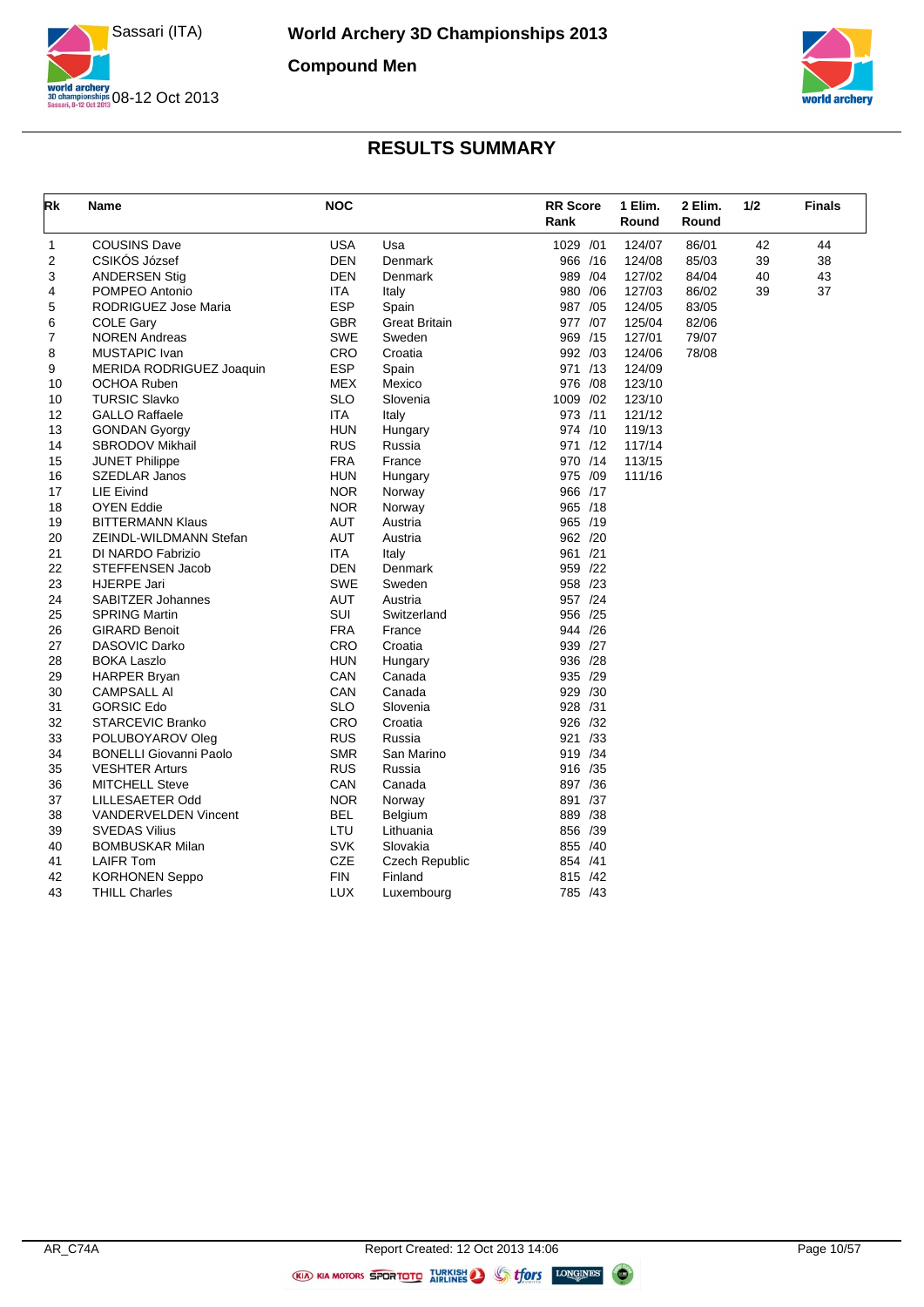



| Rk | Name                          | <b>NOC</b> |                      | <b>RR</b> Score<br>Rank | 1 Elim.<br>Round | 2 Elim.<br>Round | 1/2 | <b>Finals</b> |
|----|-------------------------------|------------|----------------------|-------------------------|------------------|------------------|-----|---------------|
| 1  | <b>COURPRON Deborah</b>       | <b>FRA</b> | France               | 952 /02                 | 121/05           | 78/02            | 38  | 41            |
| 2  | <b>BIANCHI Sonia</b>          | ITA        | Italy                | 938 /03                 | 127/01           | 80/01            | 39  | 34            |
| 3  | <b>FRANCHINI Irene</b>        | <b>ITA</b> | Italy                | 931<br>/05              | 115/08           | 78/03            | 34  | 37            |
| 4  | MAZZALI Simona                | ITA        | Italy                | 874 /11                 | 116/07           | 77/04            | 18  | 28            |
| 5  | <b>SODERSTEN Lisa</b>         | <b>SWE</b> | Sweden               | /08<br>911              | 121/04           | 75/05            |     |               |
| 6  | <b>MERIDA MORENO Shenaida</b> | <b>ESP</b> | Spain                | 911<br>/07              | 123/02           | 74/06            |     |               |
| 7  | <b>HOLDERNESS Lucy</b>        | <b>GBR</b> | <b>Great Britain</b> | 971<br>/01              | 122/03           | 72/07            |     |               |
| 8  | OLOFSSON Ingrid               | <b>SWE</b> | Sweden               | 906 /09                 | 117/06           | 69/08            |     |               |
| 9  | <b>SAUBION Violette</b>       | <b>FRA</b> | France               | 922 / 06                | 112/09           |                  |     |               |
| 10 | SABITZER Michaela             | <b>AUT</b> | Austria              | 935 /04                 | 112/10           |                  |     |               |
| 11 | WILDMANN Karin                | AUT        | Austria              | 855 /15                 | 105/11           |                  |     |               |
| 12 | LEBEDEVA Alexandra            | <b>RUS</b> | Russia               | 893 /10                 | 104/12           |                  |     |               |
| 13 | <b>BUEMBERGER Karin</b>       | <b>AUT</b> | Austria              | 871 /13                 | 103/13           |                  |     |               |
| 14 | <b>ZALITE Agate</b>           | LAT        | Latvia               | 872 /12                 | 103/14           |                  |     |               |
| 15 | <b>HOOEY Jude</b>             | CAN        | Canada               | 861 /14                 | 100/15           |                  |     |               |
| 16 | PERRY Lana                    | CAN        | Canada               | 826 /16                 | 89/16            |                  |     |               |
| 17 | <b>FILIPPOVA Elena</b>        | <b>RUS</b> | Russia               | 803 /17                 |                  |                  |     |               |
| 18 | ZOTOVA Natalia                | <b>RUS</b> | Russia               | 796 /18                 |                  |                  |     |               |
| 19 | <b>BROUILLETTE Renee</b>      | CAN        | Canada               | 784 /19                 |                  |                  |     |               |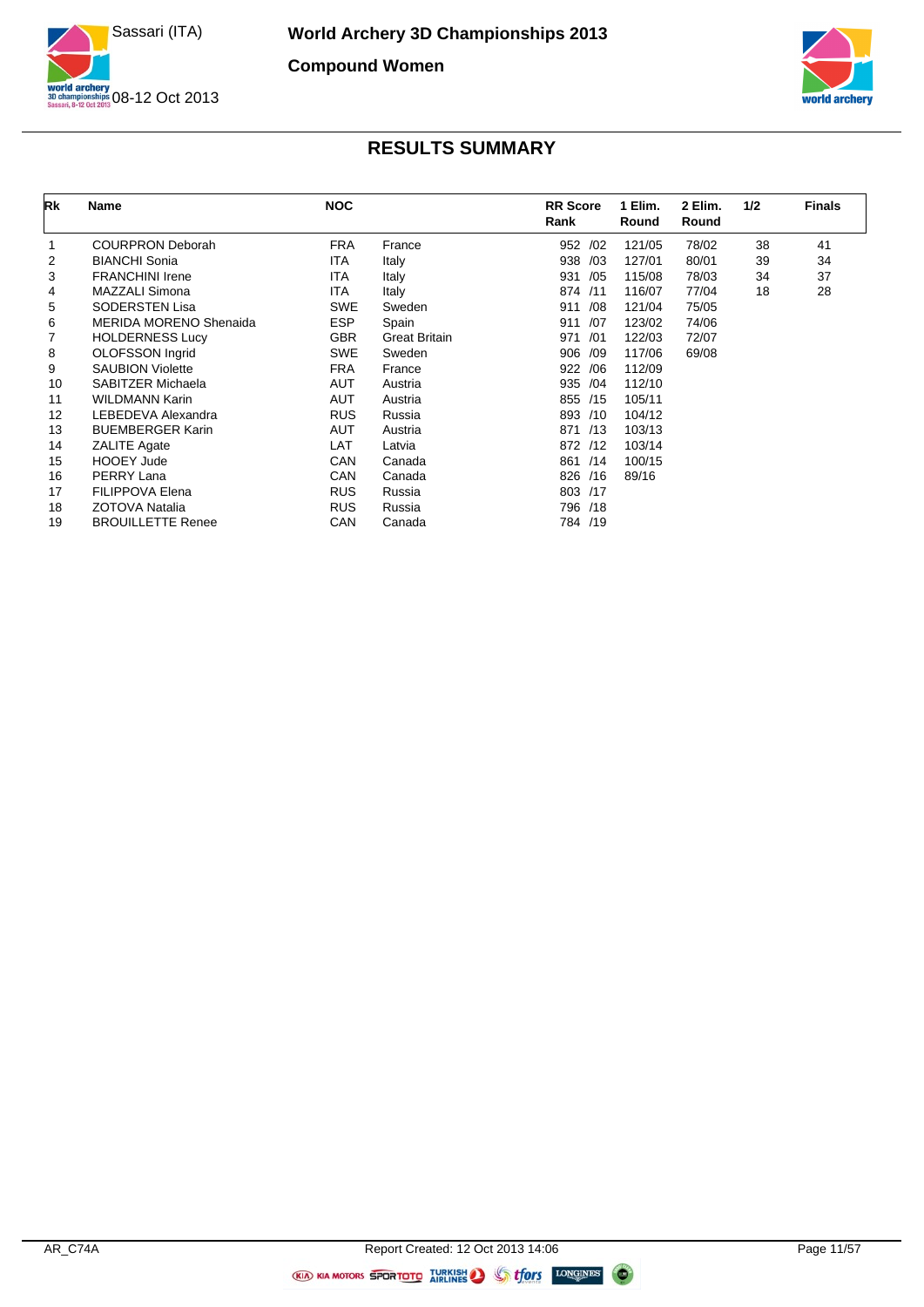



| Rk | <b>Name</b>                     | <b>NOC</b> |                       | <b>RR</b> Score<br>Rank | 1 Elim.<br>Round | 2 Elim.<br>Round | 1/2 | <b>Finals</b> |
|----|---------------------------------|------------|-----------------------|-------------------------|------------------|------------------|-----|---------------|
| 1  | <b>GARCIA FERNANDEZ David</b>   | <b>ESP</b> | Spain                 | 923 /02                 | 110/01           | 76/03            | 42  | 37            |
| 2  | <b>SEIMANDI Giuseppe</b>        | <b>ITA</b> | Italy                 | 898 / 04                | 108/06           | 76/04            | 42  | 31            |
| 3  | <b>KOCOUREK Richard</b>         | <b>CZE</b> | Czech Republic        | 880 / 08                | 102/08           | 80/01            | 36  | 42            |
| 4  | <b>LARSSON Bobby</b>            | <b>SWE</b> | Sweden                | 927 /01                 | 108/04           | 76/02            | 33  | 39            |
| 5  | <b>VALENT Ladislav</b>          | <b>SVK</b> | Slovakia              | 875 /09                 | 109/03           | 74/05            |     |               |
| 6  | <b>JENSEN Torben Cramer</b>     | <b>DEN</b> | <b>Denmark</b>        | 868 /11                 | 105/07           | 72/06            |     |               |
| 7  | <b>DARKHANOV Valentin</b>       | <b>RUS</b> | Russia                | 840 /16                 | 110/02           | 71/07            |     |               |
| 8  | <b>JUANOLA CODINA Sebastian</b> | <b>ESP</b> | Spain                 | 908 /03                 | 108/05           | 71/08            |     |               |
| 9  | <b>BERTI Ferruccio</b>          | <b>ITA</b> | Italy                 | 884 / 06                | 100/09           |                  |     |               |
| 10 | <b>KISS Laszlo</b>              | <b>HUN</b> | Hungary               | 848 /13                 | 100/10           |                  |     |               |
| 11 | <b>NOCETI Alessio</b>           | <b>ITA</b> | Italy                 | 880 /07                 | 99/11            |                  |     |               |
| 12 | <b>RIBES Loic</b>               | <b>FRA</b> | France                | 854 /12                 | 92/12            |                  |     |               |
| 13 | <b>LARSEN Claus</b>             | <b>DEN</b> | Denmark               | 872 /10                 | 91/13            |                  |     |               |
| 14 | PETROVIC Zoran                  | CRO        | Croatia               | 844 /14                 | 88/14            |                  |     |               |
| 15 | EDVARDSEN Ronny Margly          | <b>NOR</b> | Norway                | 891 /05                 | 87/15            |                  |     |               |
| 16 | <b>KALUGIN Viacheslav</b>       | <b>RUS</b> | Russia                | 843 /15                 | 78/16            |                  |     |               |
| 17 | <b>REITHMAIER Christian</b>     | <b>AUT</b> | Austria               | 833 /17                 |                  |                  |     |               |
| 18 | <b>KOLINKO Ladislav</b>         | <b>CZE</b> | <b>Czech Republic</b> | 827 /18                 |                  |                  |     |               |
| 19 | <b>MALYSHEV Maxim</b>           | <b>RUS</b> | Russia                | 823 /19                 |                  |                  |     |               |
| 20 | KARI Hannu H                    | <b>FIN</b> | Finland               | 821 /20                 |                  |                  |     |               |
| 21 | <b>SKINNER Travis</b>           | CAN        | Canada                | 816 /21                 |                  |                  |     |               |
| 22 | MAROSEVIC Damir                 | CRO        | Croatia               | 795 /22                 |                  |                  |     |               |
| 23 | <b>KERSCHBACHER August</b>      | AUT        | Austria               | 790 /23                 |                  |                  |     |               |
| 24 | <b>JUNEVICIUS Mindaugas</b>     | LTU        | Lithuania             | 781 /24                 |                  |                  |     |               |
| 25 | <b>MOSIN Vladimir</b>           | LTU        | Lithuania             | 777 /25                 |                  |                  |     |               |
| 26 | <b>RAINER Andreas</b>           | <b>AUT</b> | Austria               | 776 /26                 |                  |                  |     |               |
| 27 | <b>PUTTEMANS Pieter</b>         | <b>BEL</b> | Belgium               | 774 /27                 |                  |                  |     |               |
| 28 | <b>SVEDAS Nerijus</b>           | LTU        | Lithuania             | 760 /28                 |                  |                  |     |               |
| 29 | <b>BARJAK Laszlo</b>            | <b>HUN</b> | Hungary               | 756 /29                 |                  |                  |     |               |
| 30 | <b>KUDELA Jan</b>               | <b>SVK</b> | Slovakia              | 750 /30                 |                  |                  |     |               |
| 31 | <b>MULLER Vladimir</b>          | <b>SVK</b> | Slovakia              | 745 /31                 |                  |                  |     |               |
| 32 | <b>JURIK Marian</b>             | <b>CZE</b> | <b>Czech Republic</b> | 744 /32                 |                  |                  |     |               |
| 33 | <b>TAIMLA Carl Robert</b>       | <b>EST</b> | Estonia               | 734 /33                 |                  |                  |     |               |
| 34 | <b>LEBEUF Dany</b>              | CAN        | Canada                | 668 /34                 |                  |                  |     |               |
| 35 | <b>TRACEY James</b>             | CAN        | Canada                | 605 /35                 |                  |                  |     |               |
| 36 | <b>HASTERT Claude</b>           | <b>LUX</b> | Luxembourg            | 550 /36                 |                  |                  |     |               |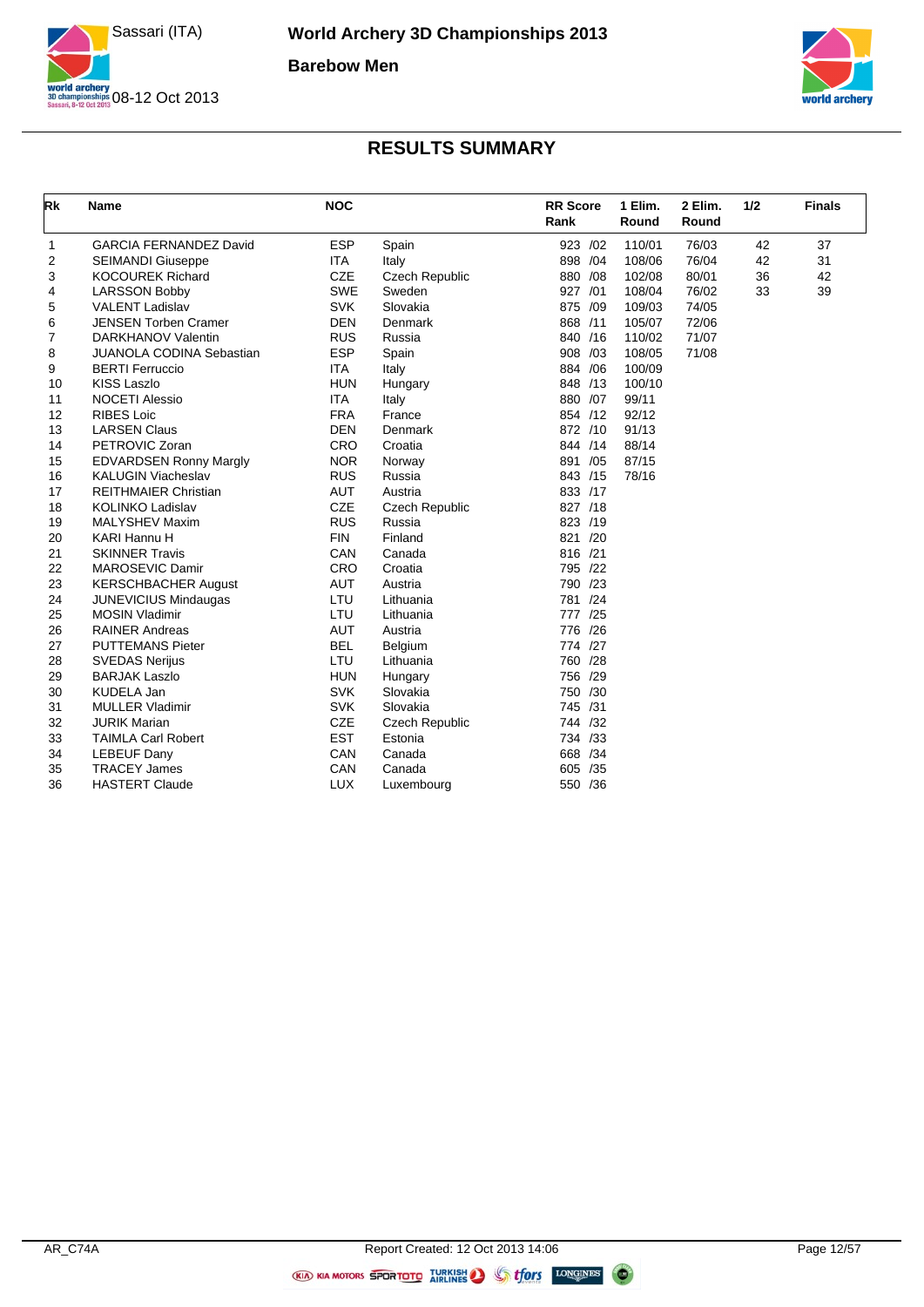



| Rk | Name                              | <b>NOC</b> |                | <b>RR</b> Score<br>Rank | 1 Elim.<br>Round | 2 Elim.<br>Round | 1/2 | <b>Finals</b> |
|----|-----------------------------------|------------|----------------|-------------------------|------------------|------------------|-----|---------------|
|    | <b>VILLA Gloria</b>               | <b>ITA</b> | Italy          | 786 / 08                | 101/03           | 79/01            | 26  | 39            |
| 2  | NILSSON Jessica                   | <b>SWE</b> | Sweden         | 819<br>/03              | 107/01           | 77/02            | 34  | 24            |
| 3  | <b>BJORKLUND Lina</b>             | <b>SWE</b> | Sweden         | 813 / 04                | 93/08            | 71/03            | 31  | 31<br>$T.5^*$ |
| 4  | NOZIGLIA Cinzia                   | <b>ITA</b> | Italy          | 840 /01                 | 99/05            | 65/04            | 26  | 31<br>T.5     |
| 5  | MAJEROVA Vera                     | <b>CZE</b> | Czech Republic | 743 /12                 | 104/02           | 65/05            |     |               |
| 6  | SAVENKOVA Maria                   | <b>RUS</b> | Russia         | /05<br>801              | 97/06            | 64/06            |     |               |
|    | <b>VERSTAPPEN Dorien</b>          | <b>BEL</b> | Belgium        | 787<br>/07              | 96/07            | 61/07            |     |               |
| 8  | <b>PORTE Chantal</b>              | <b>FRA</b> | France         | 828<br>/02              | 100/04           | 61/08            |     |               |
| 9  | FIARD Tiffany                     | <b>FRA</b> | France         | 794 / 06                | 92/09            |                  |     |               |
| 10 | <b>MACKOVA Martina</b>            | CZE        | Czech Republic | 759<br>/09              | 91/10            |                  |     |               |
| 11 | ROGAZZO Marianna                  | <b>ITA</b> | Italy          | 743 /13                 | 88/11            |                  |     |               |
| 12 | <b>RIEROLA MIAROMS Montse</b>     | <b>ESP</b> | Spain          | 651 /15                 | 87/12            |                  |     |               |
| 13 | RODIONOVA Maria                   | <b>RUS</b> | Russia         | 736 /14                 | 84/13            |                  |     |               |
| 14 | RADA Ilona                        | <b>HUN</b> | Hungary        | 751 /10                 | 83/14            |                  |     |               |
| 15 | <b>GABRIELA Mullerova-Krakova</b> | <b>SVK</b> | Slovakia       | 745 /11                 | 76/15            |                  |     |               |
| 16 | <b>VAVRICKOVA Katerina</b>        | <b>CZE</b> | Czech Republic | 643 /16                 | 57/16            |                  |     |               |
| 17 | UUSMAA Anu                        | <b>EST</b> | Estonia        | 585 /17                 |                  |                  |     |               |
| 18 | <b>THILL Yvette</b>               | LUX        | Luxembourg     | 527 /18                 |                  |                  |     |               |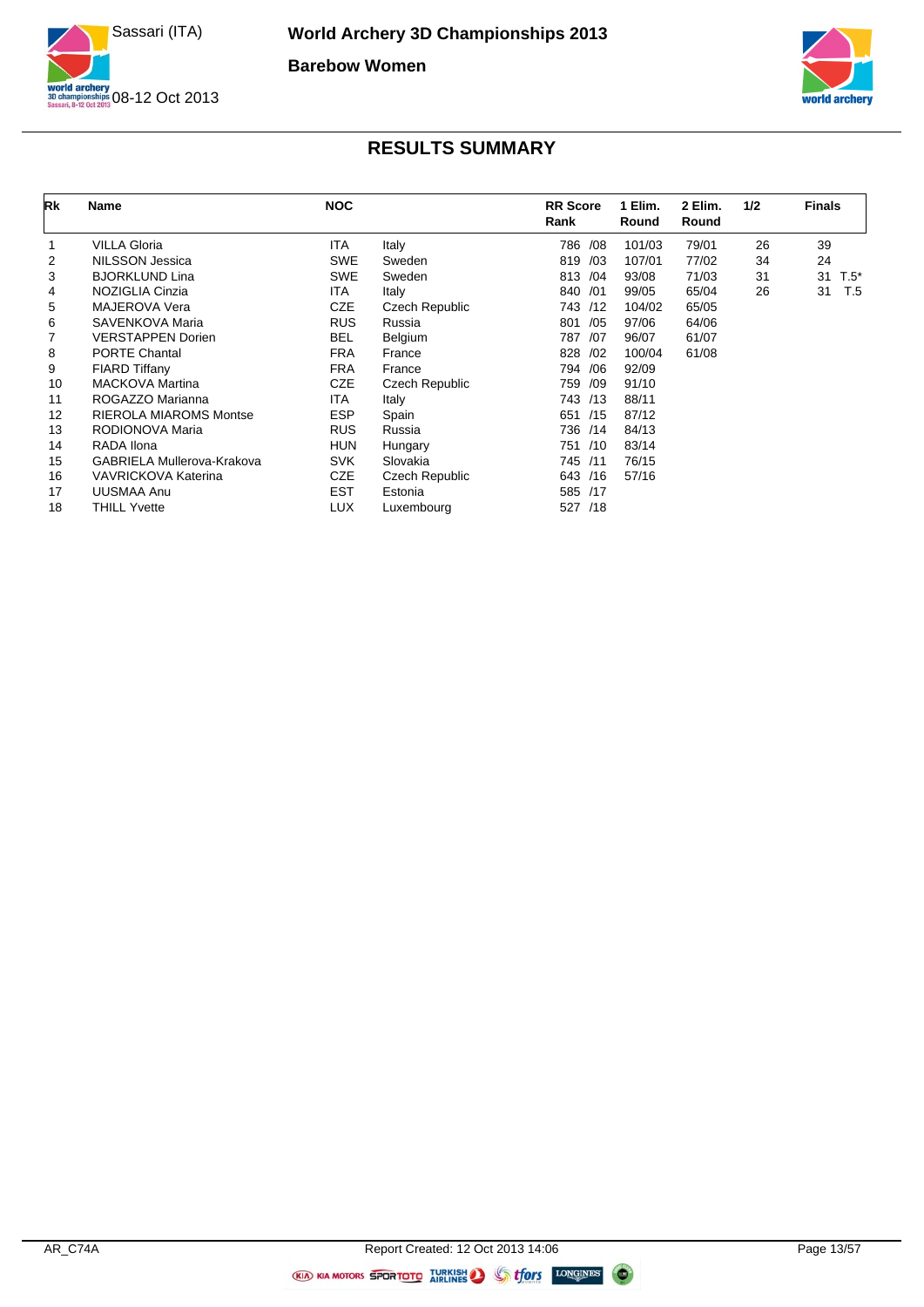



| Rk | <b>Name</b>                      | <b>NOC</b> |                       | <b>RR</b> Score<br>Rank | 1 Elim.<br>Round | 2 Elim.<br>Round | 1/2 | <b>Finals</b> |
|----|----------------------------------|------------|-----------------------|-------------------------|------------------|------------------|-----|---------------|
| 1  | FANTOZZI Giacomo Luca            | <b>ITA</b> | Italy                 | 709 /13                 | 93/07            | 64/02            | 26  | 31            |
| 2  | <b>HANUS Tomas</b>               | <b>CZE</b> | Czech Republic        | 829 /01                 | 93/06            | 62/04            | 35  | 28            |
| 3  | PONTREMOLESI Marco               | <b>ITA</b> | Italy                 | 755 /06                 | 95/05            | 64/03            | 26  | 26            |
| 4  | <b>MOLNAR Jozsef</b>             | <b>HUN</b> | Hungary               | 730 /10                 | 97/04            | 69/01            | 20  | 24            |
| 5  | <b>BINDER Dusan</b>              | <b>SVK</b> | Slovakia              | 734 /08                 | 98/02            | 62/05            |     |               |
| 6  | <b>VERRIER Serge</b>             | <b>BEL</b> | Belgium               | 816 /02                 | 91/08            | 61/06            |     |               |
| 7  | <b>VILISTERS Armands</b>         | LAT        | Latvia                | 727 /11                 | 98/03            | 57/07            |     |               |
| 8  | <b>BUCCI Paolo</b>               | <b>ITA</b> | Italy                 | 771 /04                 | 111/01           | 57/08            |     |               |
| 9  | <b>GALLER Joachim</b>            | AUT        | Austria               | 718 /12                 | 88/09            |                  |     |               |
| 10 | NIELSEN Tom Hauberg Rask         | <b>DEN</b> | Denmark               | 739 /07                 | 87/10            |                  |     |               |
| 11 | <b>IRIARTE LARUMBE Jose Luis</b> | <b>ESP</b> | Spain                 | 759 /05                 | 86/11            |                  |     |               |
| 12 | <b>RAINER Kurt</b>               | <b>AUT</b> | Austria               | 707 /14                 | 84/12            |                  |     |               |
| 13 | <b>LAPSINS Eduards</b>           | LAT        | Latvia                | 701 /16                 | 81/13            |                  |     |               |
| 14 | <b>CORVINO Serge</b>             | <b>FRA</b> | France                | 783 /03                 | 79/14            |                  |     |               |
| 15 | <b>KORAB Ladislav</b>            | CZE        | <b>Czech Republic</b> | 706 /15                 | 78/15            |                  |     |               |
| 16 | <b>MAKAI Robert</b>              | <b>HUN</b> | Hungary               | 730 /09                 | 68/16            |                  |     |               |
| 17 | <b>BANG Per Kristian</b>         | <b>NOR</b> | Norway                | 696 /17                 |                  |                  |     |               |
| 18 | FERNANDEZ BUIL Javier            | <b>ESP</b> | Spain                 | 696 /18                 |                  |                  |     |               |
| 19 | PLOUGMAND Soeren                 | <b>DEN</b> | Denmark               | 690 /19                 |                  |                  |     |               |
| 20 | <b>TOOMLA Avo</b>                | <b>EST</b> | Estonia               | 683 /20                 |                  |                  |     |               |
| 21 | <b>KUZMIN Sergey</b>             | <b>RUS</b> | Russia                | 682 /21                 |                  |                  |     |               |
| 22 | ELWING Jan                       | <b>SWE</b> | Sweden                | 678 /22                 |                  |                  |     |               |
| 23 | LYSGAARD Jes                     | <b>DEN</b> | Denmark               | 677 /23                 |                  |                  |     |               |
| 24 | <b>GORSIC Karli Andrej</b>       | <b>SLO</b> | Slovenia              | 666 /24                 |                  |                  |     |               |
| 25 | <b>ROBL Helge</b>                | AUT        | Austria               | 665 /25                 |                  |                  |     |               |
| 26 | <b>KLANCAR Anton</b>             | <b>SLO</b> | Slovenia              | 664 /26                 |                  |                  |     |               |
| 27 | <b>HANSMANN Maario</b>           | <b>EST</b> | Estonia               | 662 /27                 |                  |                  |     |               |
| 28 | PODDEVALIN Mikhail               | <b>RUS</b> | Russia                | 659 /28                 |                  |                  |     |               |
| 29 | OKU Oku                          | <b>SLO</b> | Slovenia              | 644 /29                 |                  |                  |     |               |
| 30 | <b>PATON Brock</b>               | CAN        | Canada                | 641 /30                 |                  |                  |     |               |
| 31 | <b>STRIMARK Mattias</b>          | <b>SWE</b> | Sweden                | 615 /31                 |                  |                  |     |               |
| 32 | <b>NEMED Tomislav</b>            | CRO        | Croatia               | 603 /32                 |                  |                  |     |               |
| 33 | <b>NEERGAARD Knut</b>            | <b>NOR</b> | Norway                | 600 /33                 |                  |                  |     |               |
| 34 | <b>NAUMAVICIUS Vitalijus</b>     | LTU        | Lithuania             | 591 /34                 |                  |                  |     |               |
| 35 | <b>BURKE Steven</b>              | <b>GBR</b> | <b>Great Britain</b>  | 578 /35                 |                  |                  |     |               |
| 36 | <b>TUOVINEN Jorma</b>            | <b>FIN</b> | Finland               | 559 /36                 |                  |                  |     |               |
| 37 | <b>CAMPO Vito</b>                | <b>SMR</b> | San Marino            | 507 /37                 |                  |                  |     |               |
| 38 | <b>CISTOVS Aleksandrs</b>        | LAT        | Latvia                | 417 /38                 |                  |                  |     |               |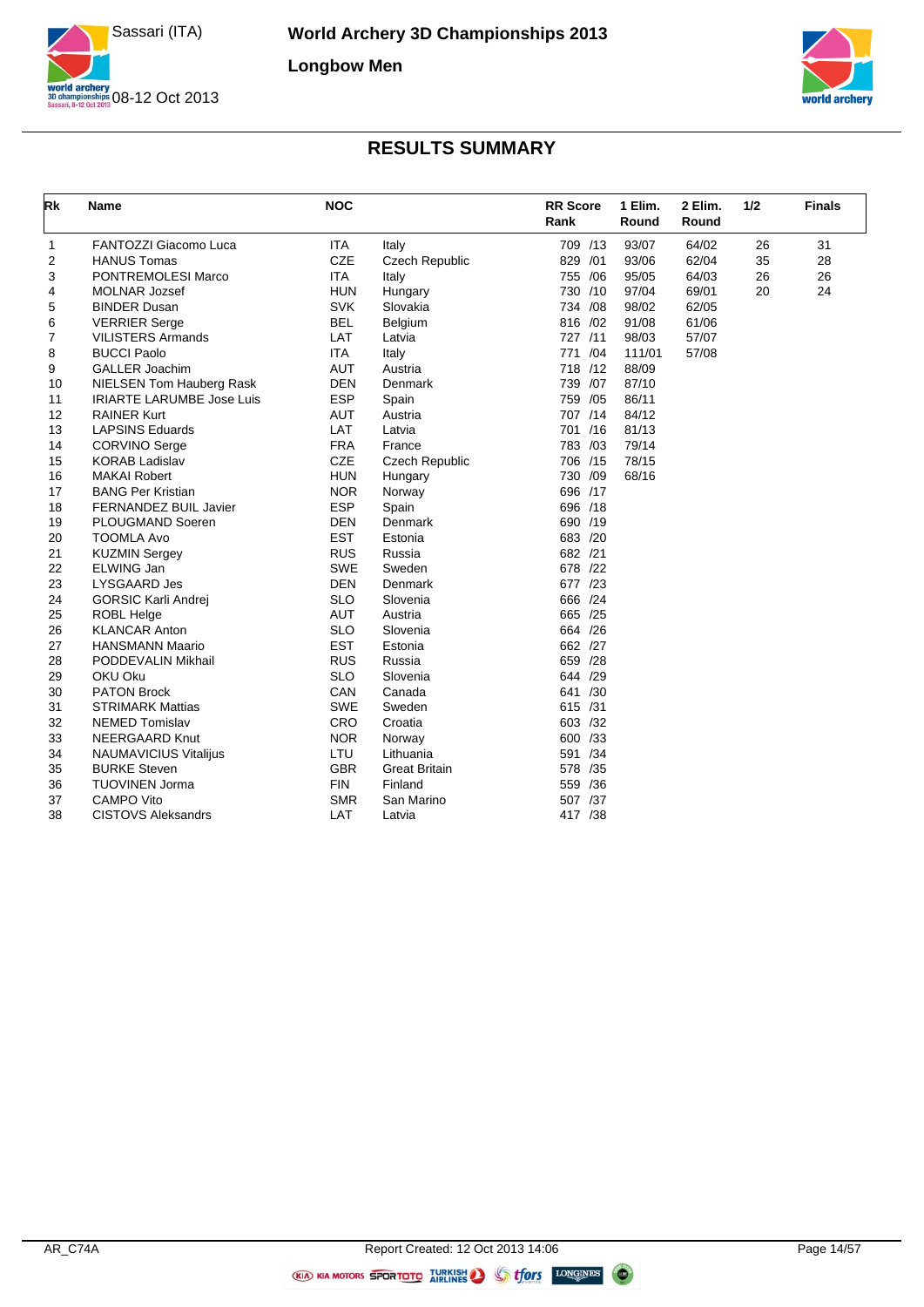



| Rk | Name                          | <b>NOC</b> |          | <b>RR</b> Score<br>Rank | 1 Elim.<br>Round | 2 Elim.<br>Round | 1/2 | <b>Finals</b>           |
|----|-------------------------------|------------|----------|-------------------------|------------------|------------------|-----|-------------------------|
|    | <b>CLUZE Sophie</b>           | <b>FRA</b> | France   | 654 /03                 | 90/01            | 60/02            | 28  | 29                      |
| 2  | <b>BARBARO Giulia</b>         | ITA        | Italy    | 756 /01                 | 70/07            | 60/01            | 30  | 26                      |
| 3  | <b>KELL YIIe</b>              | <b>EST</b> | Estonia  | 581<br>/09              | 74/06            | 51/04            | 20  | 13 <sup>2</sup><br>T.11 |
| 4  | ROEPSTORFF Josefine de        | <b>DEN</b> | Denmark  | 606<br>/07              | 86/03            | 54/03            | 26  | 13<br>T.10              |
| 5  | <b>FINNOY Iris</b>            | <b>NOR</b> | Norway   | /04<br>631              | 78/05            | 50/05            |     |                         |
| 6  | SIRKEL-SUVISTE Inge           | <b>EST</b> | Estonia  | 612 /05                 | 86/02            | 44/06            |     |                         |
| 7  | <b>GARRIDO LAZARO Encarna</b> | <b>ESP</b> | Spain    | 729<br>/02              | 80/04            | 42/07            |     |                         |
| 8  | <b>VIRULA Katrin</b>          | <b>EST</b> | Estonia  | 598 /08                 | 67/08            | 38/08            |     |                         |
| 9  | KUZMENKOVA Anna               | <b>RUS</b> | Russia   | 534 /12                 | 65/09            |                  |     |                         |
| 10 | SKUDSTRUP Tanja Dinesen       | <b>DEN</b> | Denmark  | 511 /14                 | 65/10            |                  |     |                         |
| 11 | <b>BRUNNER Anita</b>          | <b>AUT</b> | Austria  | 562 /11                 | 64/11            |                  |     |                         |
| 12 | <b>CANALE Laura</b>           | ITA        | Italy    | 608 / 06                | 61/12            |                  |     |                         |
| 13 | <b>ANTMAN Viola</b>           | <b>SWE</b> | Sweden   | 523 /13                 | 57/13            |                  |     |                         |
| 14 | <b>HOLSTEIN Sabina</b>        | <b>DEN</b> | Denmark  | 510 /15                 | 55/14            |                  |     |                         |
| 15 | <b>RIZZI Donatella</b>        | ITA        | Italy    | 567 /10                 | 52/15            |                  |     |                         |
| 16 | <b>NOLIMAL Renata</b>         | <b>SLO</b> | Slovenia | 507 /16                 | 49/16            |                  |     |                         |
| 17 | <b>SILKINA Kristine</b>       | LAT        | Latvia   | 493 /17                 |                  |                  |     |                         |
| 18 | <b>LANGER Andrea</b>          | AUT        | Austria  | 493 /18                 |                  |                  |     |                         |
| 19 | <b>DOMEIJ Ulla</b>            | <b>SWE</b> | Sweden   | 490 /19                 |                  |                  |     |                         |
| 20 | LAREVA Liudmila               | <b>RUS</b> | Russia   | 482 /20                 |                  |                  |     |                         |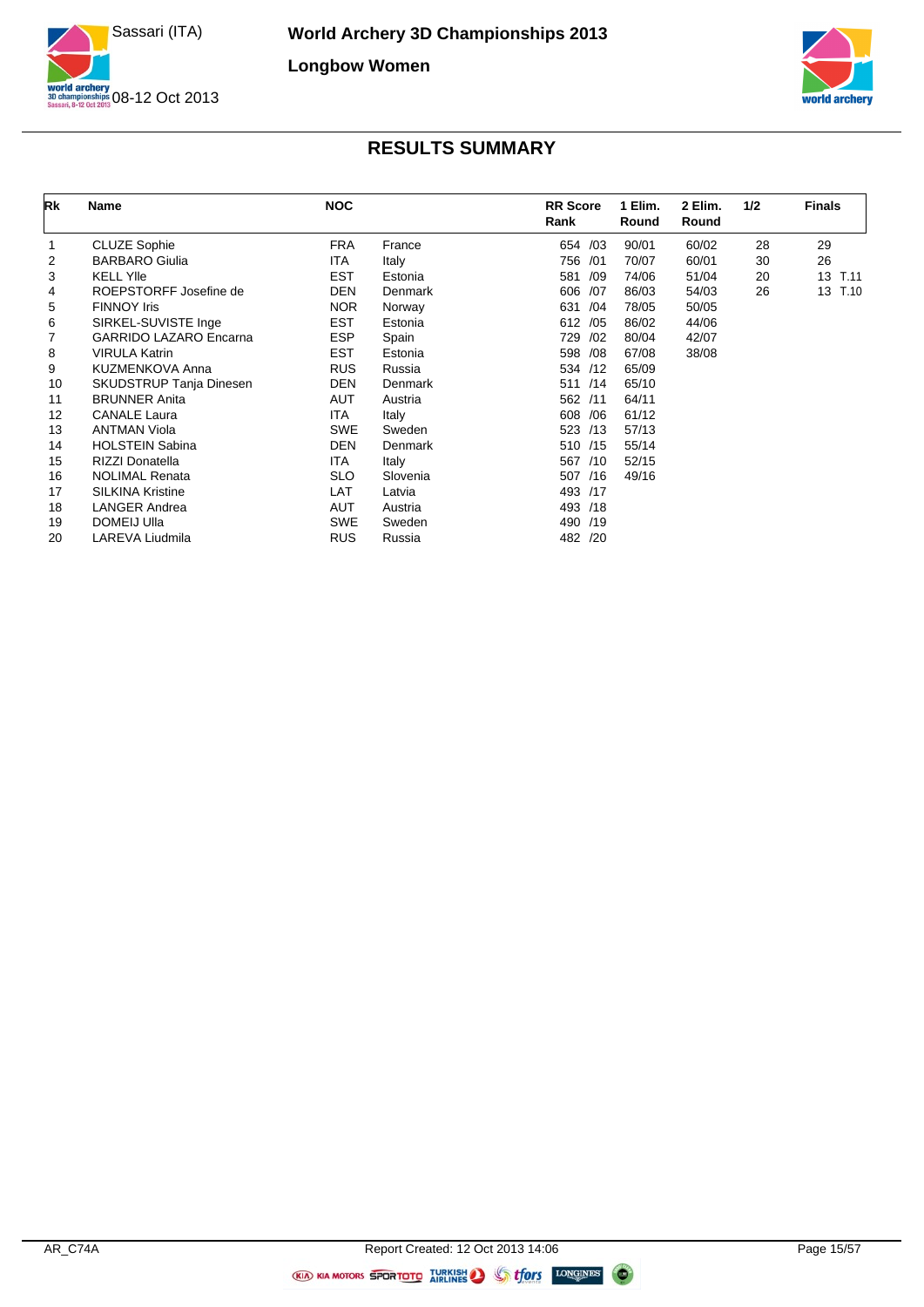



| Rk                      | <b>Name</b>                  | <b>NOC</b> |                       | <b>RR</b> Score<br>Rank | 1 Elim.<br>Round | 2 Elim.<br>Round | 1/2 | <b>Finals</b> |
|-------------------------|------------------------------|------------|-----------------------|-------------------------|------------------|------------------|-----|---------------|
| 1                       | <b>OCENASEK Wolfgang</b>     | <b>AUT</b> | Austria               | 852 /04                 | 102/06           | 70/04            | 39  | 32            |
| $\overline{\mathbf{c}}$ | PARSCHISEK Alexander         | <b>AUT</b> | Austria               | 858 /03                 | 105/05           | 72/02            | 34  | 29            |
| 3                       | <b>FALETTI Giuliano</b>      | <b>ITA</b> | Italy                 | 850 /05                 | 109/02           | 72/03            | 34  | 32            |
| 4                       | <b>LAZZARONI Enzo</b>        | <b>ITA</b> | Italy                 | 873 /02                 | 99/08            | 77/01            | 37  | 29            |
| 5                       | <b>STRELEOFF Fred</b>        | CAN        | Canada                | 817 / 06                | 106/04           | 66/05            |     |               |
| 6                       | <b>MOLNAR Ferenc</b>         | <b>HUN</b> | Hungary               | 906 /01                 | 110/01           | 64/06            |     |               |
| 6                       | PITTALUGA Fabio              | <b>ITA</b> | Italy                 | 801 /08                 | 108/03           | 64/06            |     |               |
| 8                       | <b>LORENZ JORNALET Jordi</b> | <b>ESP</b> | Spain                 | 773 /13                 | 101/07           | 55/08            |     |               |
| 9                       | <b>GOMEZ GARATE Juan</b>     | <b>ESP</b> | Spain                 | 783 /10                 | 96/09            |                  |     |               |
| 10                      | <b>KOCMAN Marjan</b>         | <b>SLO</b> | Slovenia              | 802 /07                 | 93/10            |                  |     |               |
| 11                      | <b>MADURKAY Petr</b>         | <b>CZE</b> | Czech Republic        | 779 /11                 | 89/11            |                  |     |               |
| 12                      | <b>NAHOCZKI Peter</b>        | <b>HUN</b> | Hungary               | 758 /16                 | 86/12            |                  |     |               |
| 13                      | <b>ROGIER Patrick</b>        | <b>FRA</b> | France                | 773 /12                 | 77/13            |                  |     |               |
| 14                      | <b>MORLEY Steve</b>          | <b>EST</b> | Estonia               | 770 /14                 | 71/14            |                  |     |               |
| 15                      | SOTA GARCIA Carlos M.        | <b>ESP</b> | Spain                 | 769 /15                 | 71/15            |                  |     |               |
| 16                      | <b>GARDEUR Robin</b>         | <b>FRA</b> | France                | 785 /09                 | 60/16            |                  |     |               |
| 17                      | <b>CARLSSON Bo</b>           | <b>SWE</b> | Sweden                | 758 /17                 |                  |                  |     |               |
| 18                      | <b>KLAAPBAKKEN Ola</b>       | <b>NOR</b> | Norway                | 758 /18                 |                  |                  |     |               |
| 19                      | PEDERSEN Roar Aulie          | <b>NOR</b> | Norway                | 743 /19                 |                  |                  |     |               |
| 20                      | <b>KLEIN Vasilii</b>         | <b>RUS</b> | Russia                | 737 /20                 |                  |                  |     |               |
| 21                      | <b>MORALES Javier</b>        | <b>MEX</b> | Mexico                | 727 /21                 |                  |                  |     |               |
| 22                      | <b>STAHLING Ronny</b>        | <b>SWE</b> | Sweden                | 726 /22                 |                  |                  |     |               |
| 23                      | <b>COANTA Ciprian</b>        | ROU        | Romania               | 722 /23                 |                  |                  |     |               |
| 24                      | <b>MALEK Lubomir</b>         | <b>SVK</b> | Slovakia              | 712 /24                 |                  |                  |     |               |
| 25                      | <b>KOSZORUS Zsolt</b>        | <b>HUN</b> | Hungary               | 706 /25                 |                  |                  |     |               |
| 26                      | <b>JEZDIK Robert</b>         | <b>CZE</b> | <b>Czech Republic</b> | 706 /26                 |                  |                  |     |               |
| 27                      | <b>JELINEK Josef</b>         | <b>CZE</b> | Czech Republic        | 695 /27                 |                  |                  |     |               |
| 28                      | <b>KREMPL Werner</b>         | <b>AUT</b> | Austria               | 668 /28                 |                  |                  |     |               |
| 29                      | NIELSEN Jan E.               | <b>DEN</b> | Denmark               | 668 /29                 |                  |                  |     |               |
| 30                      | <b>BARTOLINI Marino</b>      | <b>SMR</b> | San Marino            | 668 /30                 |                  |                  |     |               |
| 31                      | <b>MYSIAK Stefan</b>         | <b>SVK</b> | Slovakia              | 652 /31                 |                  |                  |     |               |
| 32                      | <b>SKJEMSTAD Rune</b>        | <b>DEN</b> | Denmark               | 651 /32                 |                  |                  |     |               |
| 33                      | <b>MESHCHANOV Andrey</b>     | <b>RUS</b> | Russia                | 640 /33                 |                  |                  |     |               |
| 34                      | <b>HANSEN Finn Bjoern</b>    | <b>DEN</b> | Denmark               | 563 /34                 |                  |                  |     |               |
| 35                      | STOLYAROV Oleg               | <b>RUS</b> | Russia                | 541 /35                 |                  |                  |     |               |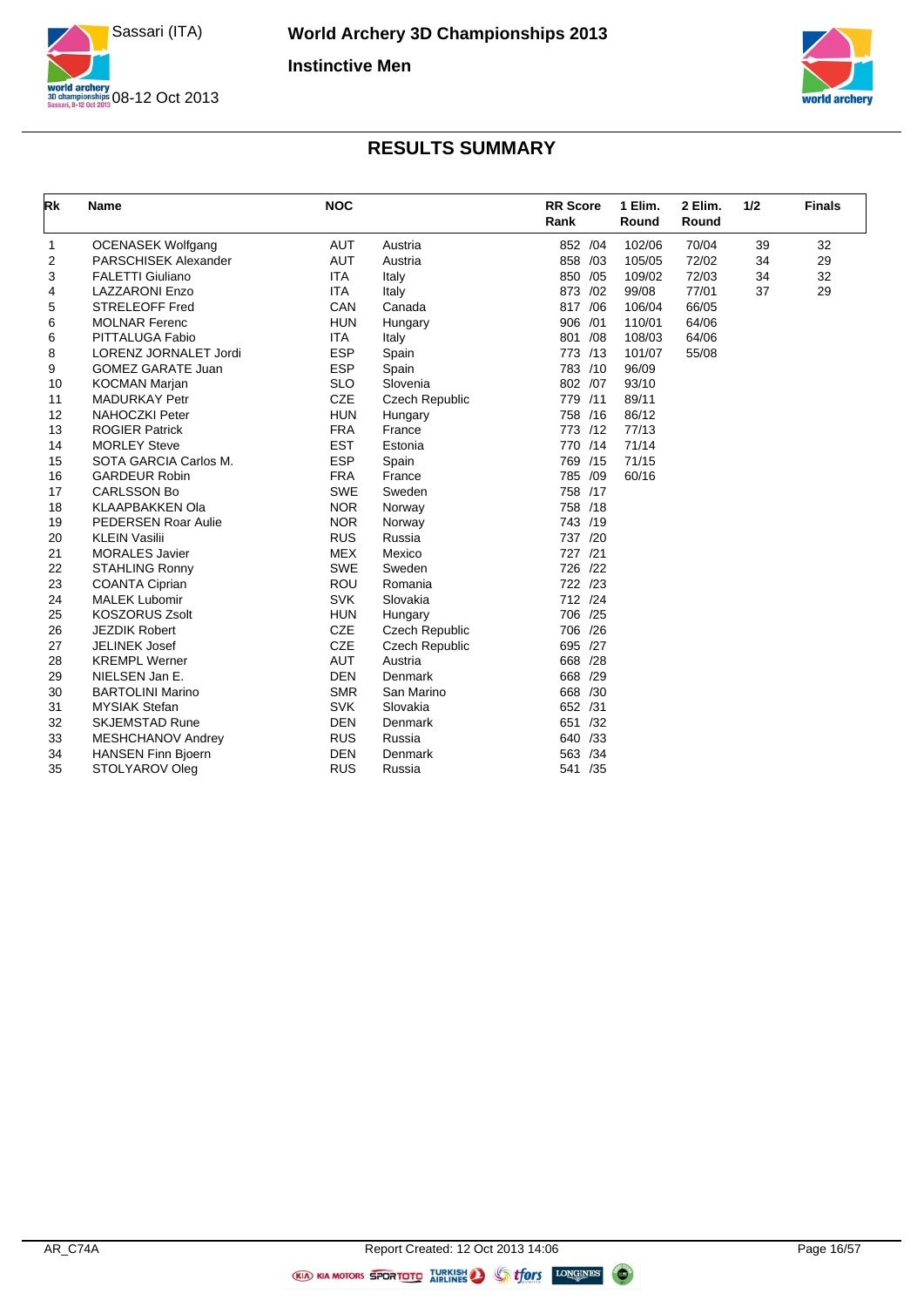



| Rk | Name                            | <b>NOC</b> |          | <b>RR</b> Score<br>Rank | 1 Elim.<br>Round | 2 Elim.<br>Round | 1/2 | <b>Finals</b> |
|----|---------------------------------|------------|----------|-------------------------|------------------|------------------|-----|---------------|
|    | <b>OCENASEK Christa</b>         | <b>AUT</b> | Austria  | 722 /02                 | 89/02            | 53/03            | 23  | 37            |
| 2  | STANDERHOLEN Nina Andrea        | <b>NOR</b> | Norway   | 606 /10                 | 92/01            | 52/04            | 32  | 28            |
| 3  | JIMENEZ GARCIA Inmaculada       | <b>ESP</b> | Spain    | 643 / 04                | 75/07            | 60/01            | 15  | 29            |
| 4  | <b>CAPRETTA Francesca</b>       | ITA        | Italy    | 700 /03                 | 78/06            | 57/02            | 20  | 26            |
| 5  | <b>MOLNARNE TOTH Szilvia</b>    | <b>HUN</b> | Hungary  | 731<br>/01              | 88/03            | 52/05            |     |               |
| 6  | <b>GYORGYNE KERESZT Piroska</b> | <b>HUN</b> | Hungary  | /06<br>671              | 73/08            | 49/06            |     |               |
|    | PEREZ GARRIDO Begona            | <b>ESP</b> | Spain    | /08<br>649              | 83/04            | 47/07            |     |               |
| 8  | <b>BASSI</b> luana              | <b>ITA</b> | Italy    | 639<br>/09              | 79/05            | 45/08            |     |               |
| 9  | <b>PERRINEL Francoise</b>       | <b>FRA</b> | France   | 651<br>/07              | 67/09            |                  |     |               |
| 10 | <b>OBLAK Doroteja</b>           | <b>SLO</b> | Slovenia | 679<br>/05              | 64/10            |                  |     |               |
| 11 | DANIELA Kubisova                | <b>SVK</b> | Slovakia | 553 /13                 | 62/11            |                  |     |               |
| 12 | <b>BINDEROVA Tatiana</b>        | <b>SVK</b> | Slovakia | 504 /15                 | 61/12            |                  |     |               |
| 13 | <b>KROISS Waltraud</b>          | AUT        | Austria  | 544 /14                 | 60/13            |                  |     |               |
| 14 | <b>FORNI Marilena</b>           | <b>ITA</b> | Italy    | 598 /11                 | 59/14            |                  |     |               |
| 14 | <b>KOORT Kadi</b>               | <b>EST</b> | Estonia  | 458 /16                 | 59/14            |                  |     |               |
| 16 | MOSQUERA GARCIA M Jose          | <b>ESP</b> | Spain    | 583 /12                 | 56/16            |                  |     |               |
| 17 | LAPTEVA Svetlana                | <b>RUS</b> | Russia   | 454 /17                 |                  |                  |     |               |
| 18 | <b>BUGROVA Anna</b>             | <b>RUS</b> | Russia   | 424 /18                 |                  |                  |     |               |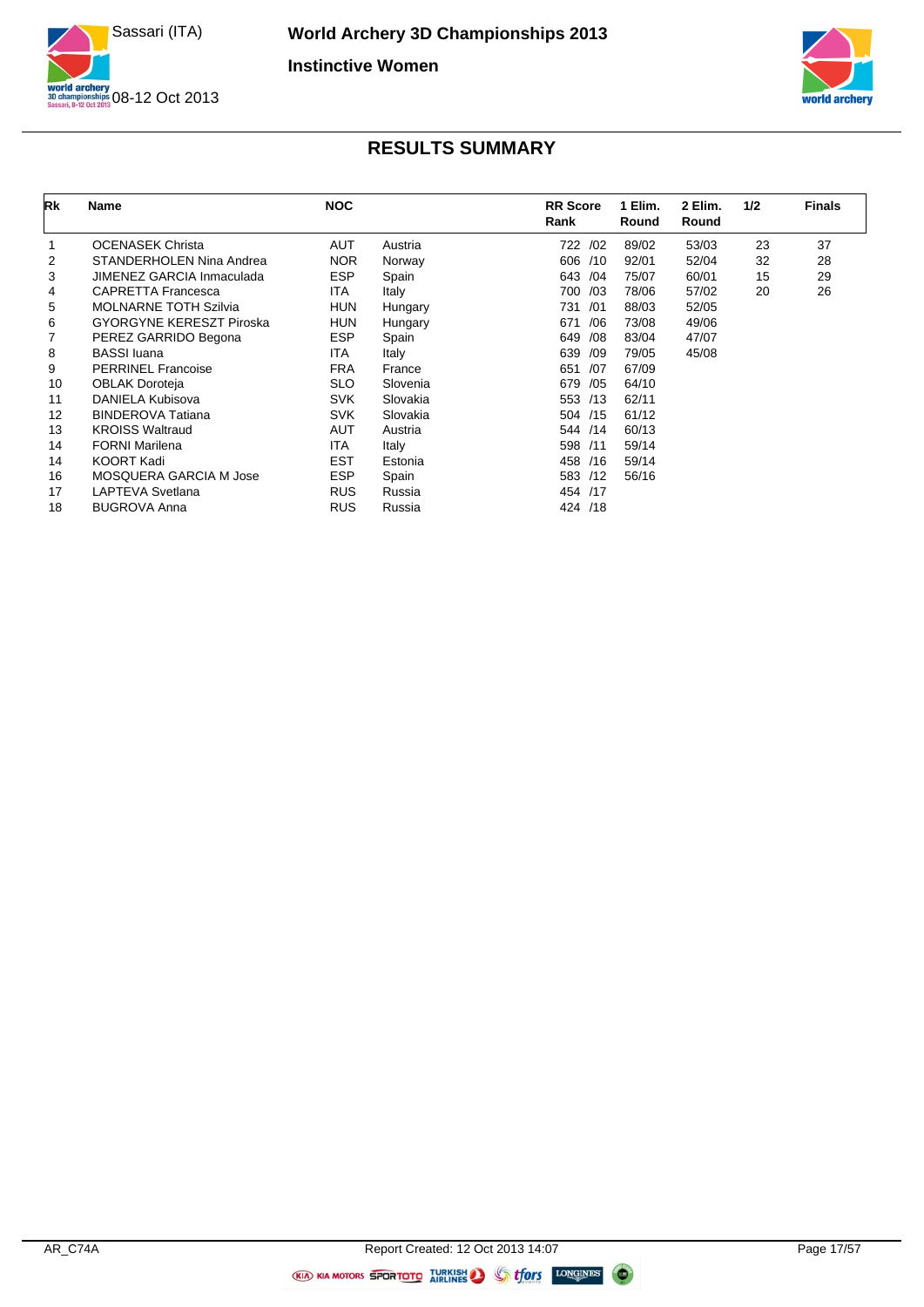



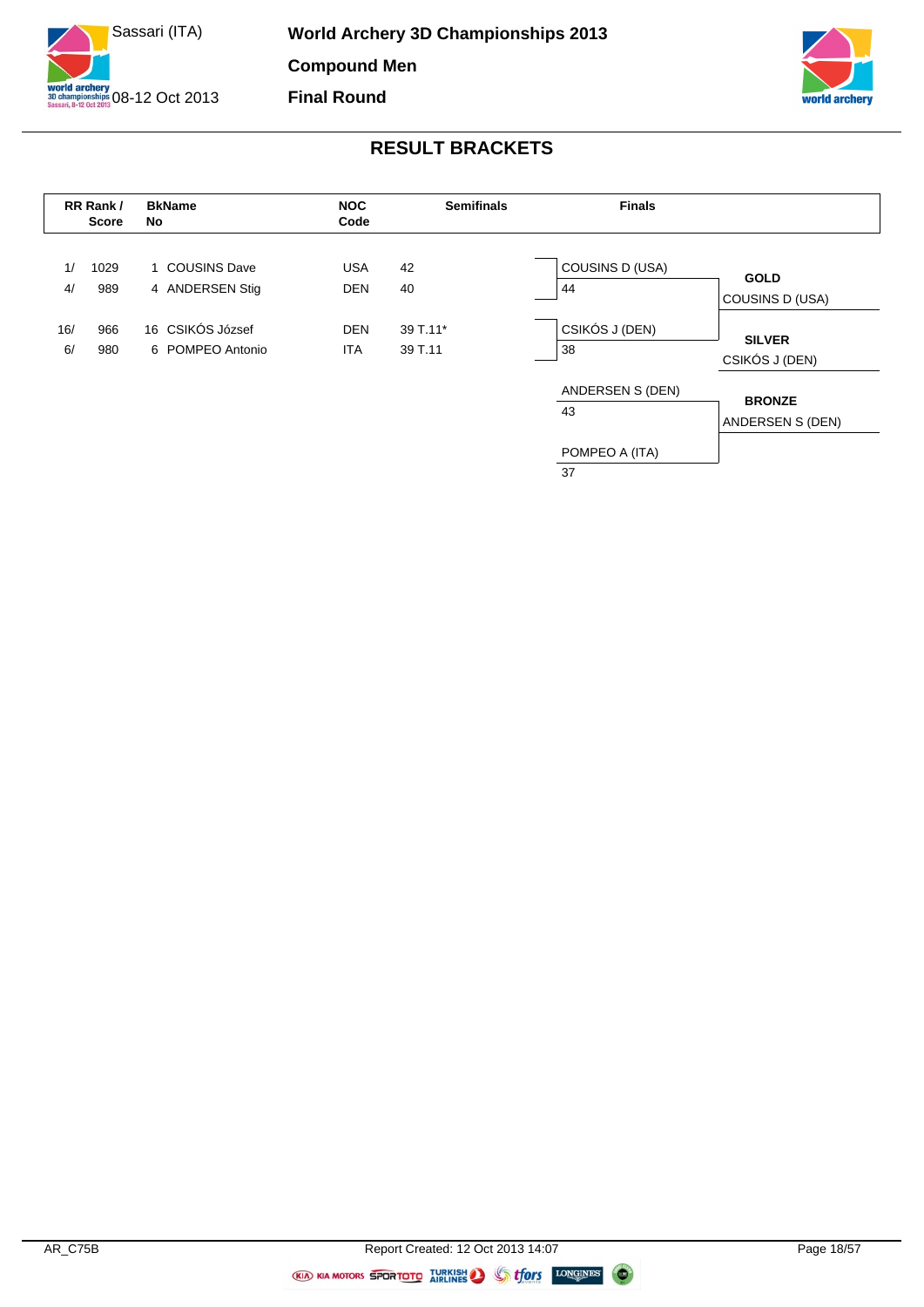





 $\overline{37}$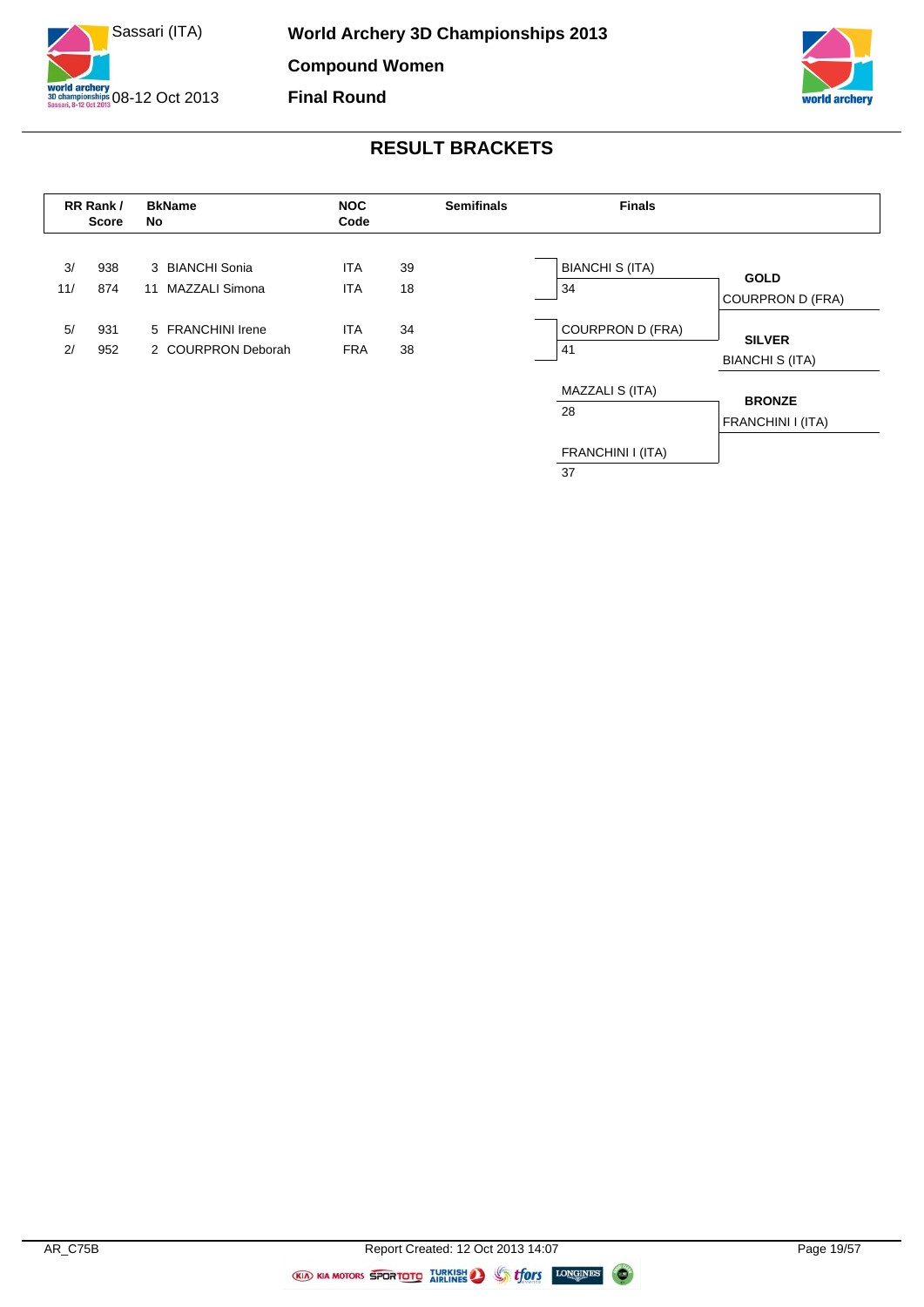





39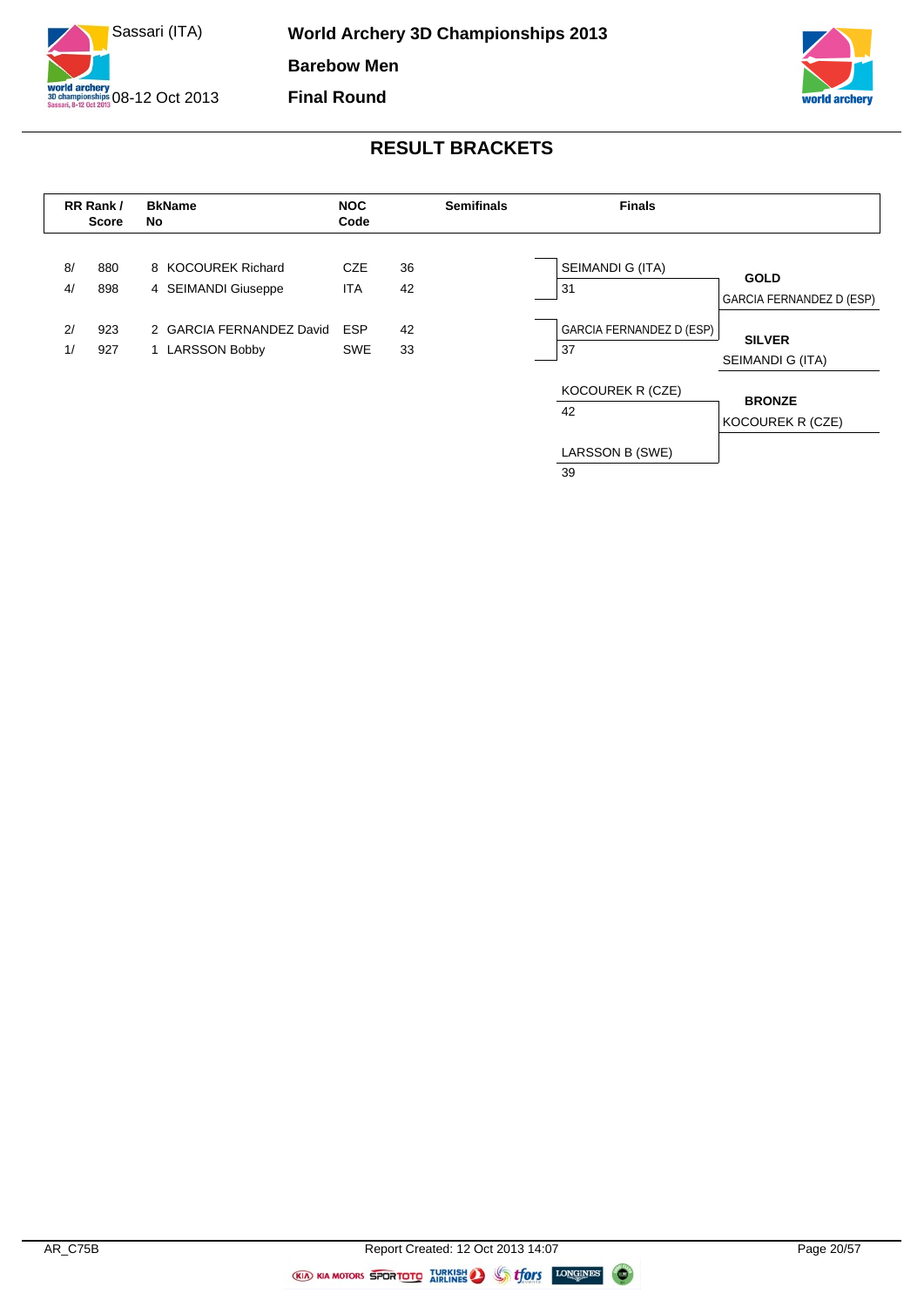



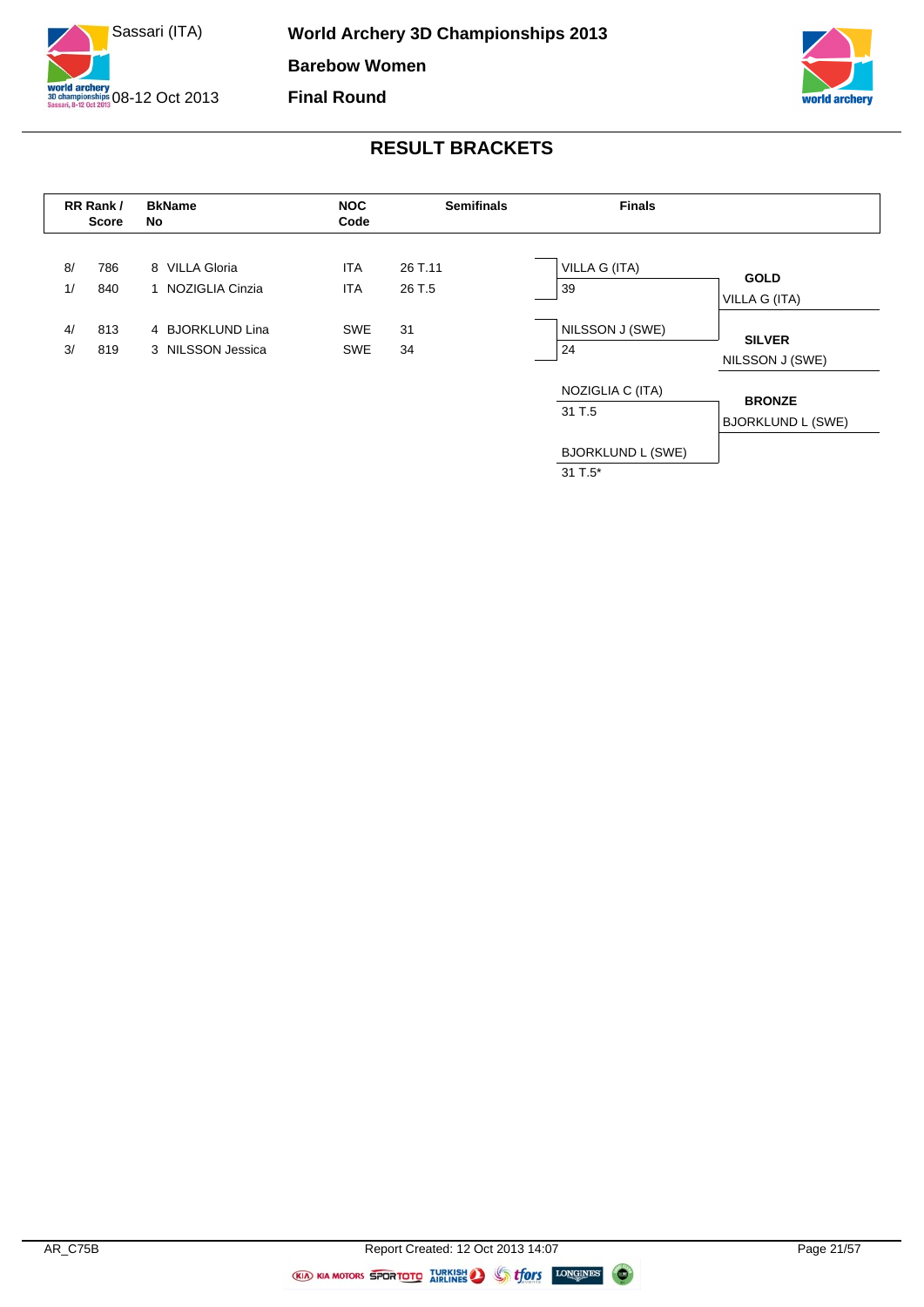



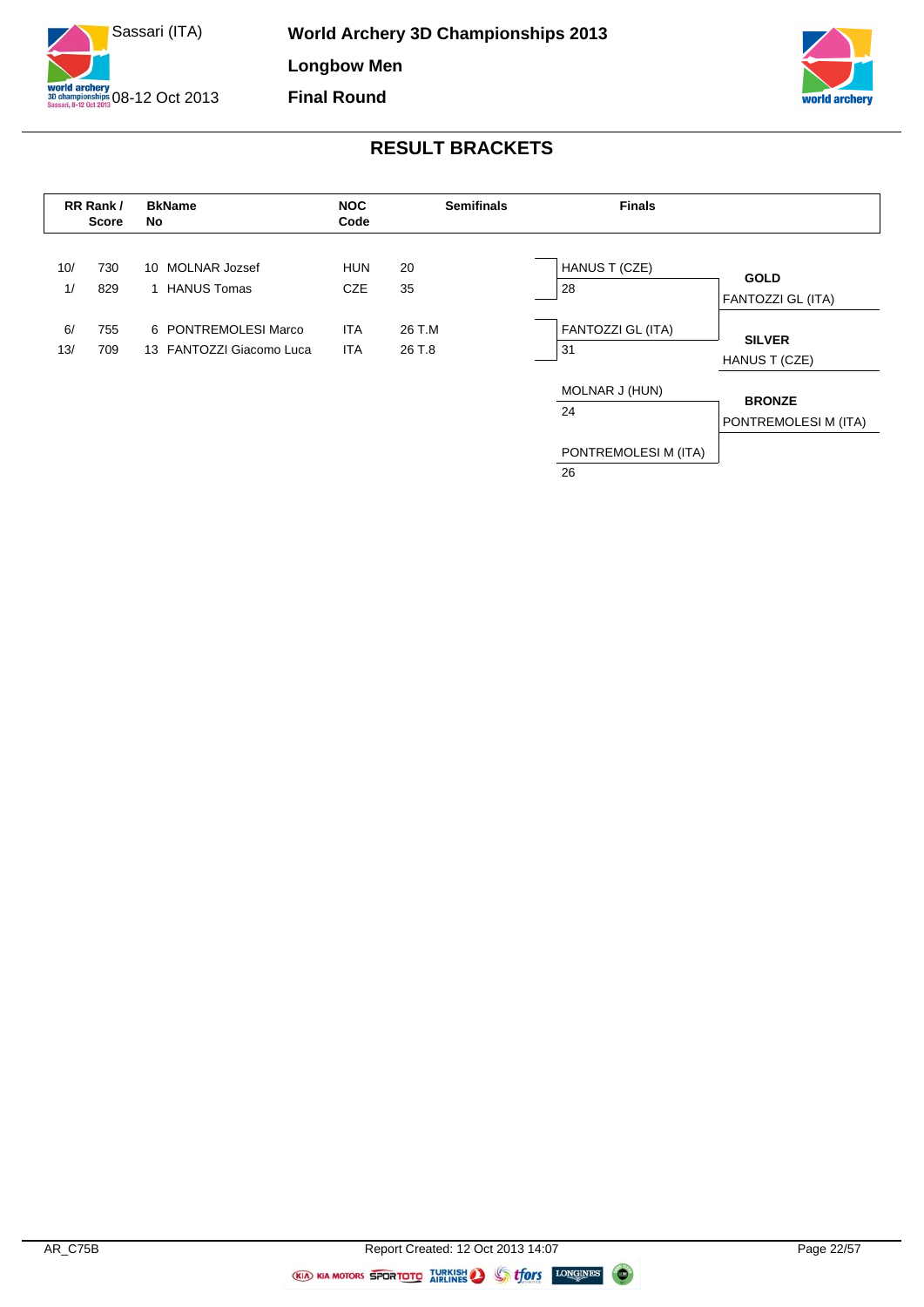



|    | RR Rank/<br><b>Score</b> | <b>BkName</b><br>No      | <b>NOC</b><br>Code |    | <b>Semifinals</b> | <b>Finals</b>           |                               |
|----|--------------------------|--------------------------|--------------------|----|-------------------|-------------------------|-------------------------------|
| 1/ | 756                      | <b>BARBARO Giulia</b>    | <b>ITA</b>         | 30 |                   | <b>BARBARO G (ITA)</b>  | <b>GOLD</b>                   |
| 9/ | 581                      | 9 KELL Ylle              | <b>EST</b>         | 20 |                   | 26                      | CLUZE S (FRA)                 |
| 7/ | 606                      | 7 ROEPSTORFF Josefine de | <b>DEN</b>         | 26 |                   | CLUZE S (FRA)           | <b>SILVER</b>                 |
| 3/ | 654                      | 3 CLUZE Sophie           | <b>FRA</b>         | 28 |                   | 29                      | BARBARO G (ITA)               |
|    |                          |                          |                    |    |                   | KELL Y (EST)<br>13 T.11 | <b>BRONZE</b><br>KELL Y (EST) |

ROEPSTORFF Jd (DEN) 13 T.10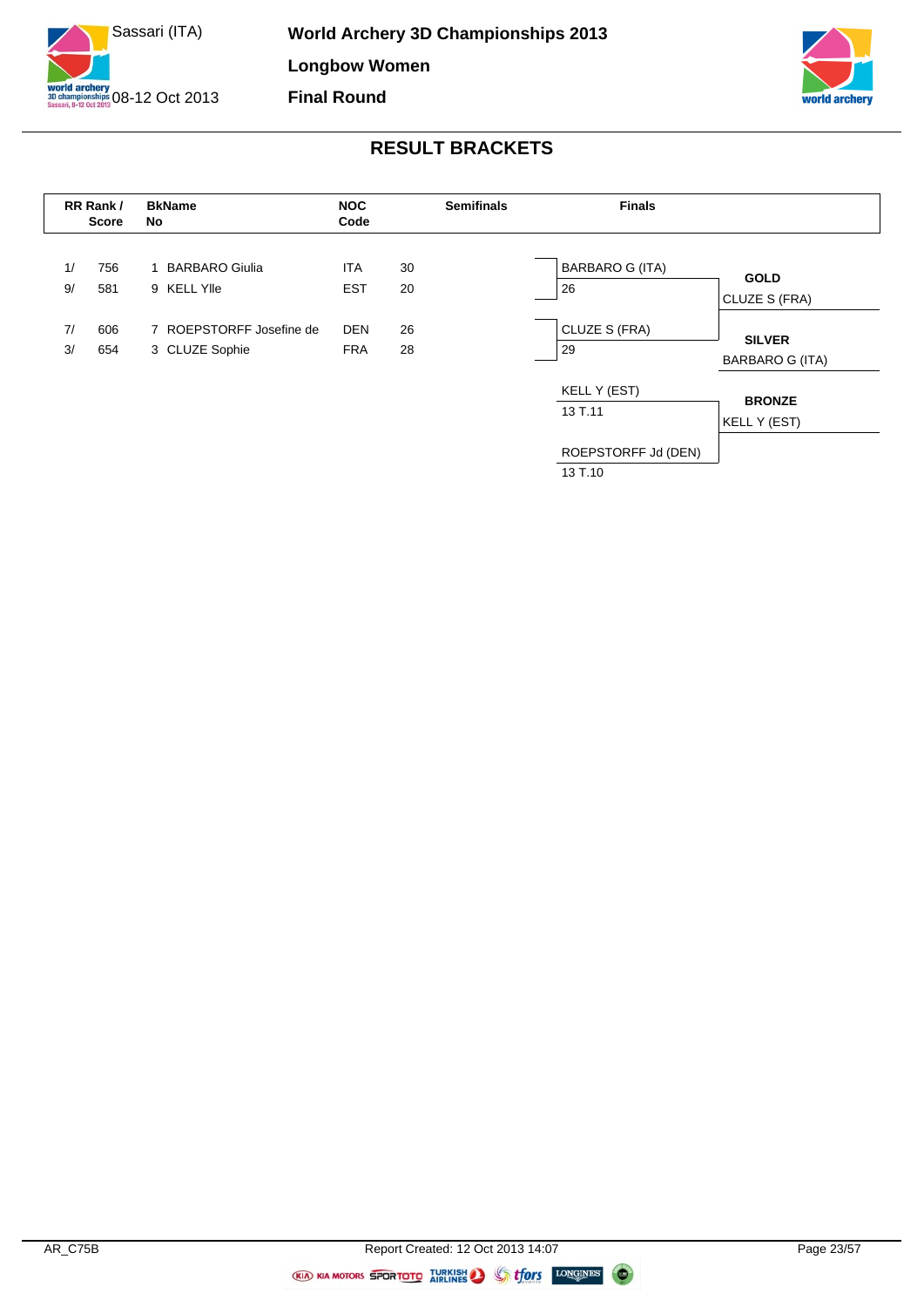



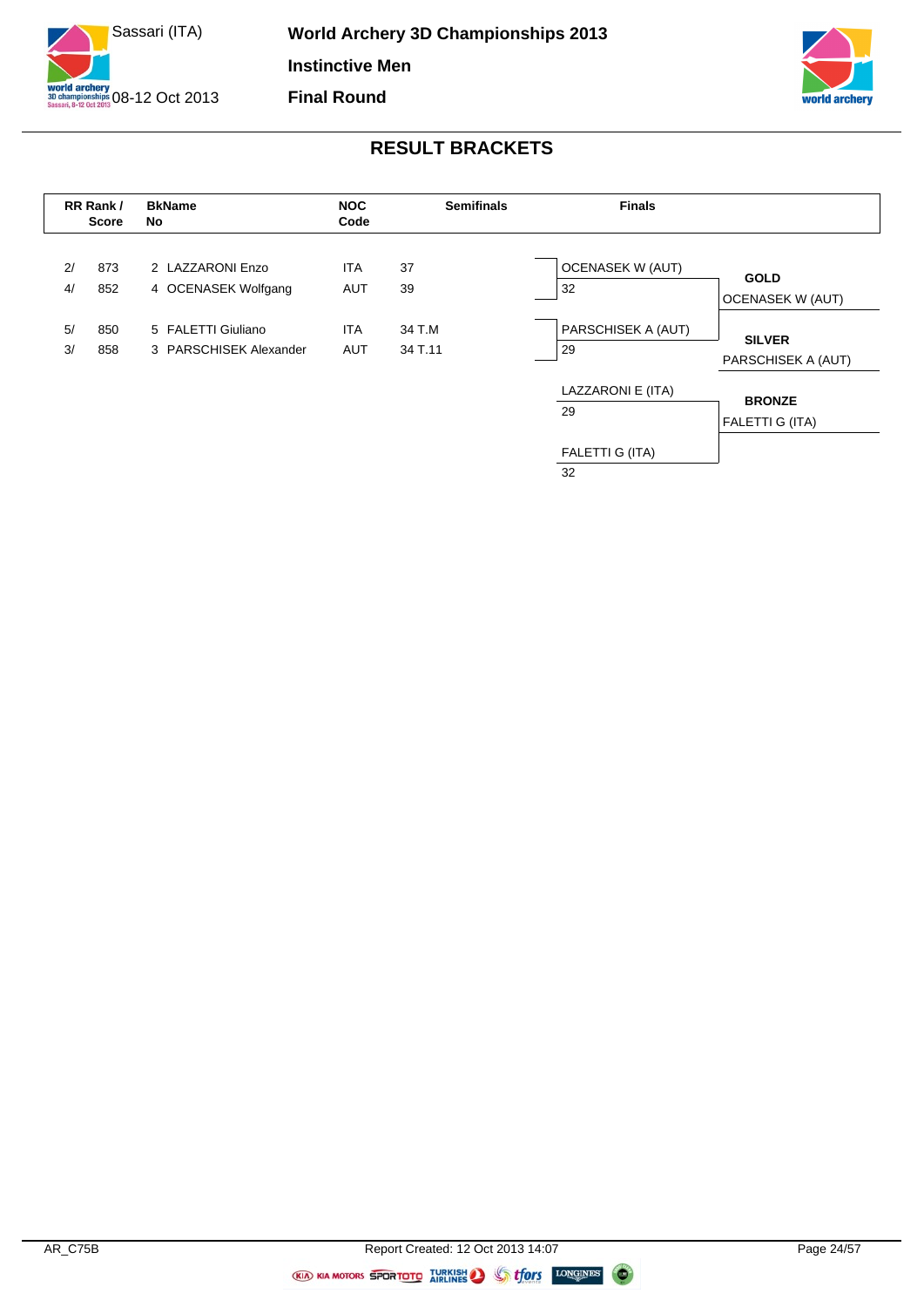





CAPRETTA F (ITA) 26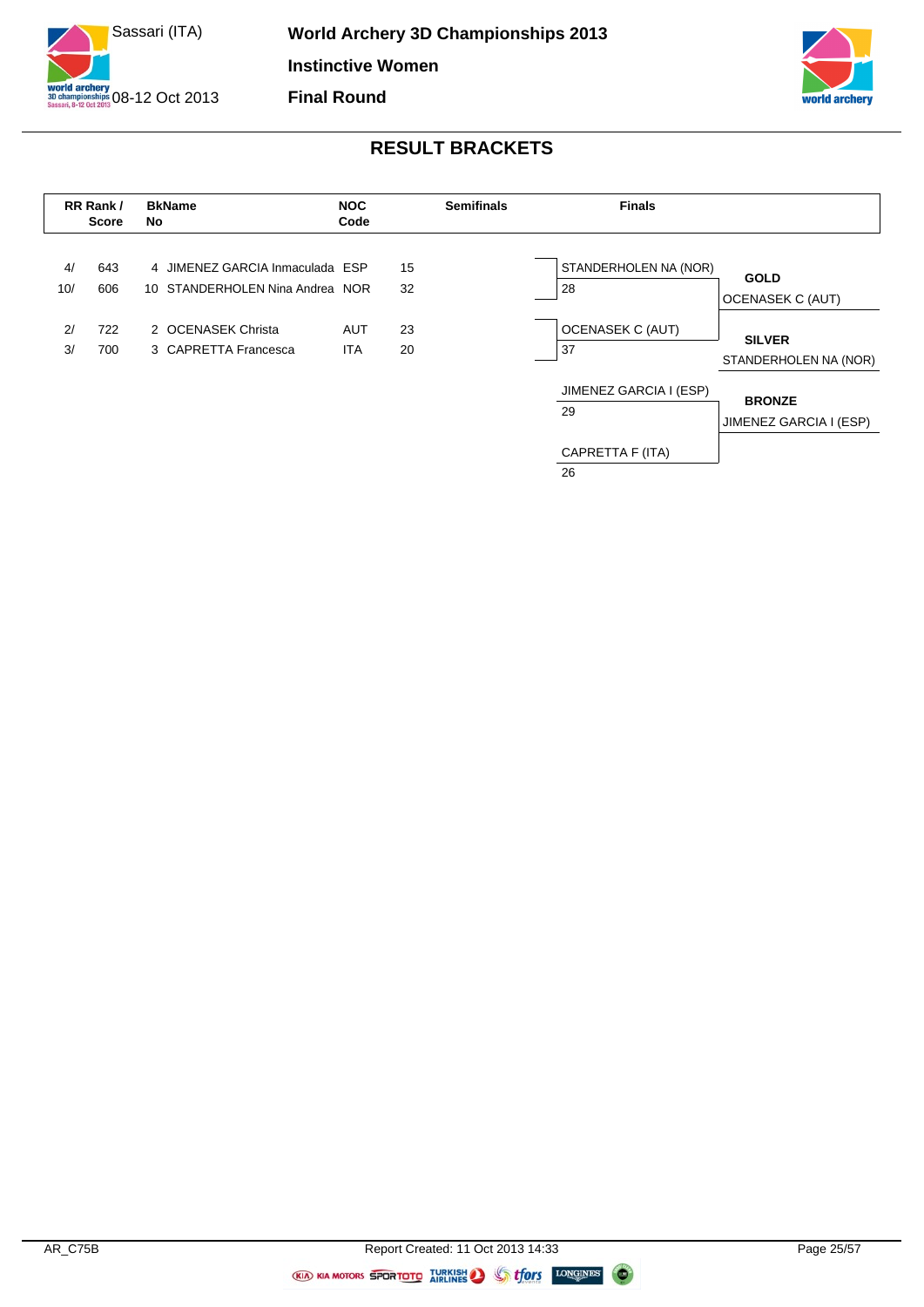



| Rank | <b>Back No.Name</b> |                          | <b>NOC</b> | Elimination11+10's |                | 11's | <b>Score</b> |      |
|------|---------------------|--------------------------|------------|--------------------|----------------|------|--------------|------|
|      | 005C                | <b>NOREN Andreas</b>     | <b>SWE</b> | 127/1              | 12             |      | 127          |      |
| 2    | 001D                | <b>ANDERSEN Stig</b>     | DEN        | 127/2              | 11             | 9    | 127<br>CT    |      |
| 3    | 002B                | POMPEO Antonio           | ITA.       | 127/3              | 11             | 9    | 127<br>CT    |      |
| 4    | 002C                | <b>COLE Gary</b>         | <b>GBR</b> | 125/4              | 11             |      | 125          |      |
| 5    | 002A                | RODRIGUEZ Jose Maria     | <b>ESP</b> | 124/5              | 11             | 6    | 124 SO       | T.11 |
| 6    | 001C                | MUSTAPIC Ivan            | <b>CRO</b> | 124/6              | 11             | 6    | 124 SO       | T.10 |
|      | 001A                | <b>COUSINS Dave</b>      | USA        | 124/7              | 10             | 8    | 124 SO       | T.10 |
| 8    | 005D                | CSIKÓS József            | <b>DEN</b> | 124 / 8            | 10             | 6    | 124 SO       | T.10 |
| 9    | 004A                | MERIDA RODRIGUEZ Joaquin | <b>ESP</b> | 124/9              | 10             | 8    | 124 SO       | T.8  |
| 10   | 002D                | <b>OCHOA Ruben</b>       | <b>MEX</b> | 123 /10            | 11             | 5    | 123          |      |
| 10   | 001B                | <b>TURSIC Slavko</b>     | <b>SLO</b> | 123<br>/10         | 11             | 5    | 123          |      |
| 12   | 004C                | <b>GALLO Raffaele</b>    | ITA.       | /12<br>121         | 10             | 5    | 121          |      |
| 13   | 004B                | <b>GONDAN Gyorgy</b>     | <b>HUN</b> | 119 /13            | 9              | 5    | 119          |      |
| 14   | 004D                | <b>SBRODOV Mikhail</b>   | <b>RUS</b> | 117 / 14           | 8              | 5    | 117          |      |
| 15   | 005B                | <b>JUNET Philippe</b>    | <b>FRA</b> | 113 /15            | $\overline{7}$ | 6    | 113          |      |
| 16   | 005A                | <b>SZEDLAR Janos</b>     | <b>HUN</b> | 111 /16            | 9              | 5    | 111          |      |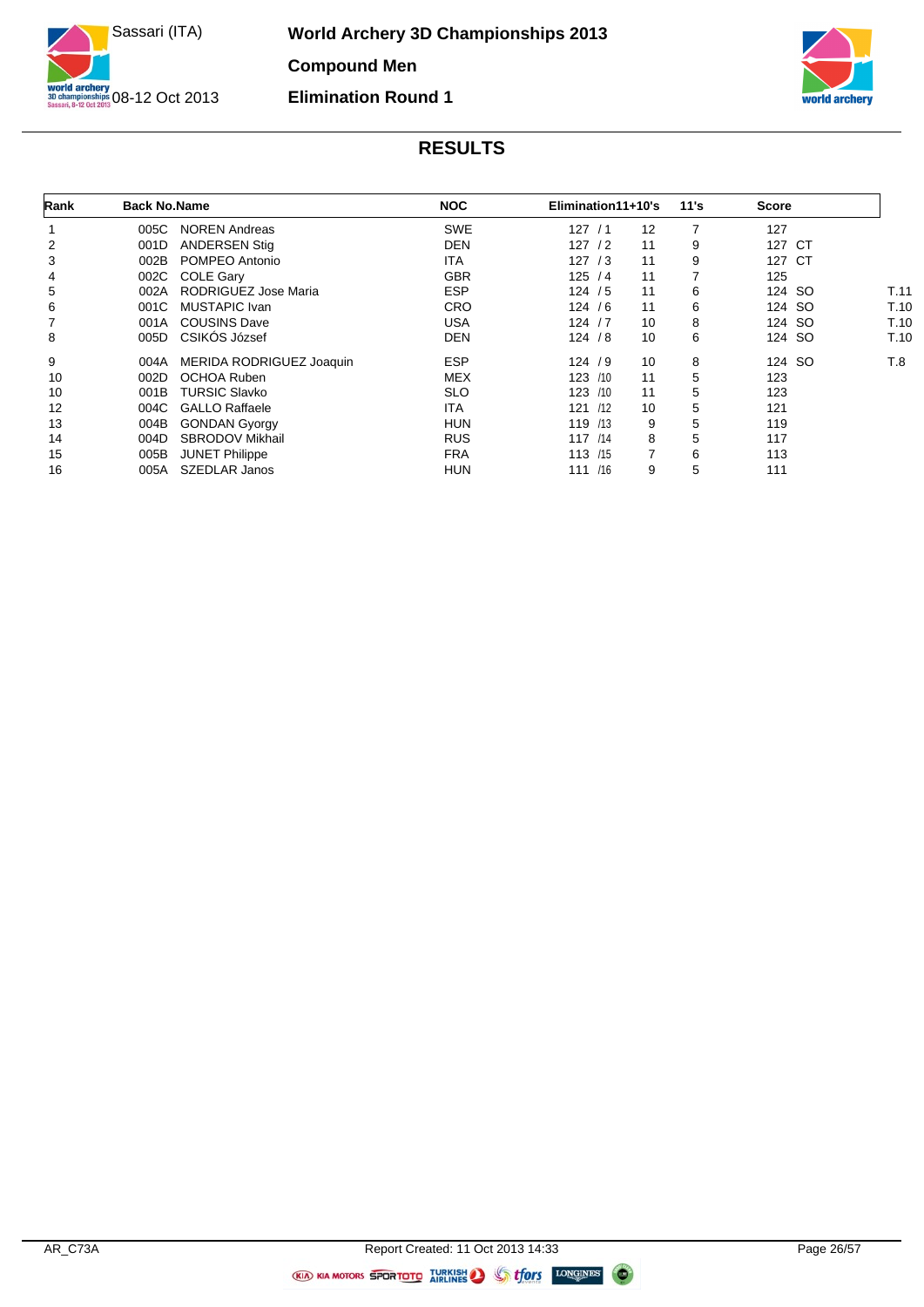



| Rank | <b>Back No.Name</b> |                      | <b>NOC</b> | Elimination11+10's |            |   | 11's | <b>Score</b> |       |
|------|---------------------|----------------------|------------|--------------------|------------|---|------|--------------|-------|
|      | 006C                | <b>COUSINS Dave</b>  | USA        | 86                 | $\sqrt{1}$ | 8 | 6    |              | 86 CT |
| 2    |                     | 005C POMPEO Antonio  | <b>ITA</b> | 86/2               |            | 8 | 6    |              | 86 CT |
| 3    |                     | 006D CSIKOS József   | <b>DEN</b> | 85/3               |            | 8 | 5    | 85           |       |
| 4    | 005B                | ANDERSEN Stig        | <b>DEN</b> | 84/4               |            | 8 | 4    | 84           |       |
| 5    | 006A                | RODRIGUEZ Jose Maria | <b>ESP</b> | 83/5               |            |   | 5    | 83           |       |
| 6    | 005D                | COLE Gary            | <b>GBR</b> | 82/6               |            |   | 4    | 82           |       |
|      | 005A                | <b>NOREN Andreas</b> | <b>SWE</b> | 79 / 7             |            |   |      | 79           |       |
| 8    | 006B                | MUSTAPIC Ivan        | CRO        | 78 / 8             |            | 6 | 2    | 78           |       |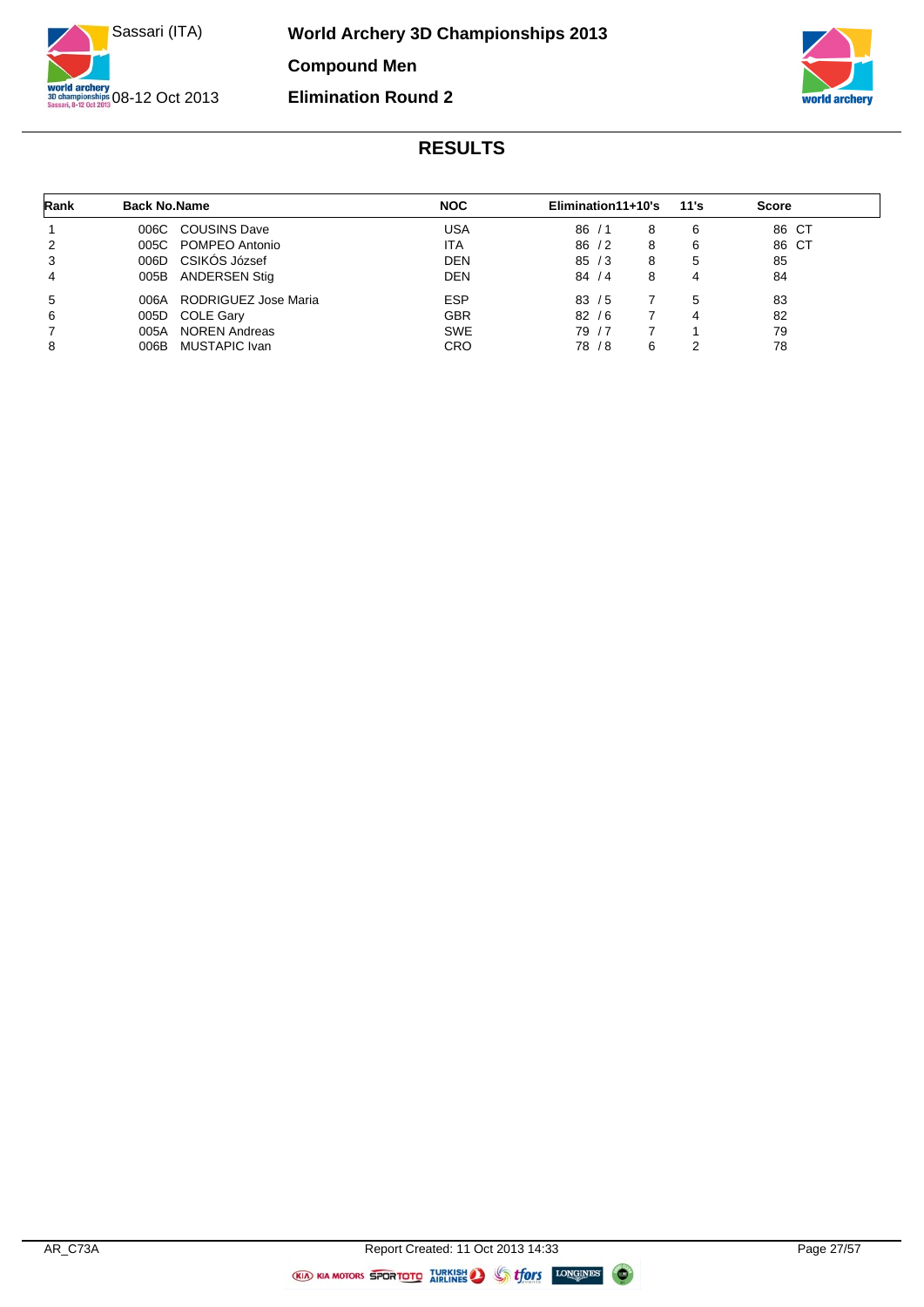



| Rank | <b>Back No.Name</b> |                               | <b>NOC</b> | Elimination11+10's |                | 11's           | <b>Score</b> |  |
|------|---------------------|-------------------------------|------------|--------------------|----------------|----------------|--------------|--|
|      | 007C                | <b>BIANCHI Sonia</b>          | ITA        | 127/1              | 12             | 7              | 127          |  |
| 2    | 008C                | <b>MERIDA MORENO Shenaida</b> | <b>ESP</b> | 123/2              | 11             | 5              | 123          |  |
| 3    | 007A                | <b>HOLDERNESS Lucy</b>        | <b>GBR</b> | 122/3              | 11             | 7              | 122          |  |
| 4    | 008D                | <b>SODERSTEN Lisa</b>         | <b>SWE</b> | 121/4              | 11             | 3              | 121          |  |
| 5    | 007B                | <b>COURPRON Deborah</b>       | <b>FRA</b> | 121/5              | 10             | 5              | 121          |  |
| 6    | 010A                | OLOFSSON Ingrid               | <b>SWE</b> | 117/6              | 9              | 3              | 117          |  |
|      | 011C                | MAZZALI Simona                | ITA        | 116/7              | 8              | 4              | 116          |  |
| 8    | 008A                | <b>FRANCHINI Irene</b>        | ITA        | 115/8              | 7              | 5              | 115          |  |
| 9    | 008B                | <b>SAUBION Violette</b>       | <b>FRA</b> | 112/9              | 9              |                | 112          |  |
| 10   | 007D                | SABITZER Michaela             | <b>AUT</b> | 112 / 10           | 8              | 3              | 112          |  |
| 11   | 010C                | <b>WILDMANN Karin</b>         | <b>AUT</b> | 105 /11            | $\overline{7}$ | 4              | 105          |  |
| 12   | 010B                | LEBEDEVA Alexandra            | <b>RUS</b> | 104 /12            | 5              |                | 104          |  |
| 13   | 011A                | <b>BUEMBERGER Karin</b>       | <b>AUT</b> | 103 / 13           | $\overline{7}$ | 4              | 103          |  |
| 14   | 011D                | <b>ZALITE Agate</b>           | LAT        | 103 /14            | 7              | $\overline{2}$ | 103          |  |
| 15   | 011B                | <b>HOOEY Jude</b>             | CAN        | 100 /15            | 4              | $\overline{2}$ | 100          |  |
| 16   | 010D                | PERRY Lana                    | CAN        | 89 /16             | 5              | 2              | 89           |  |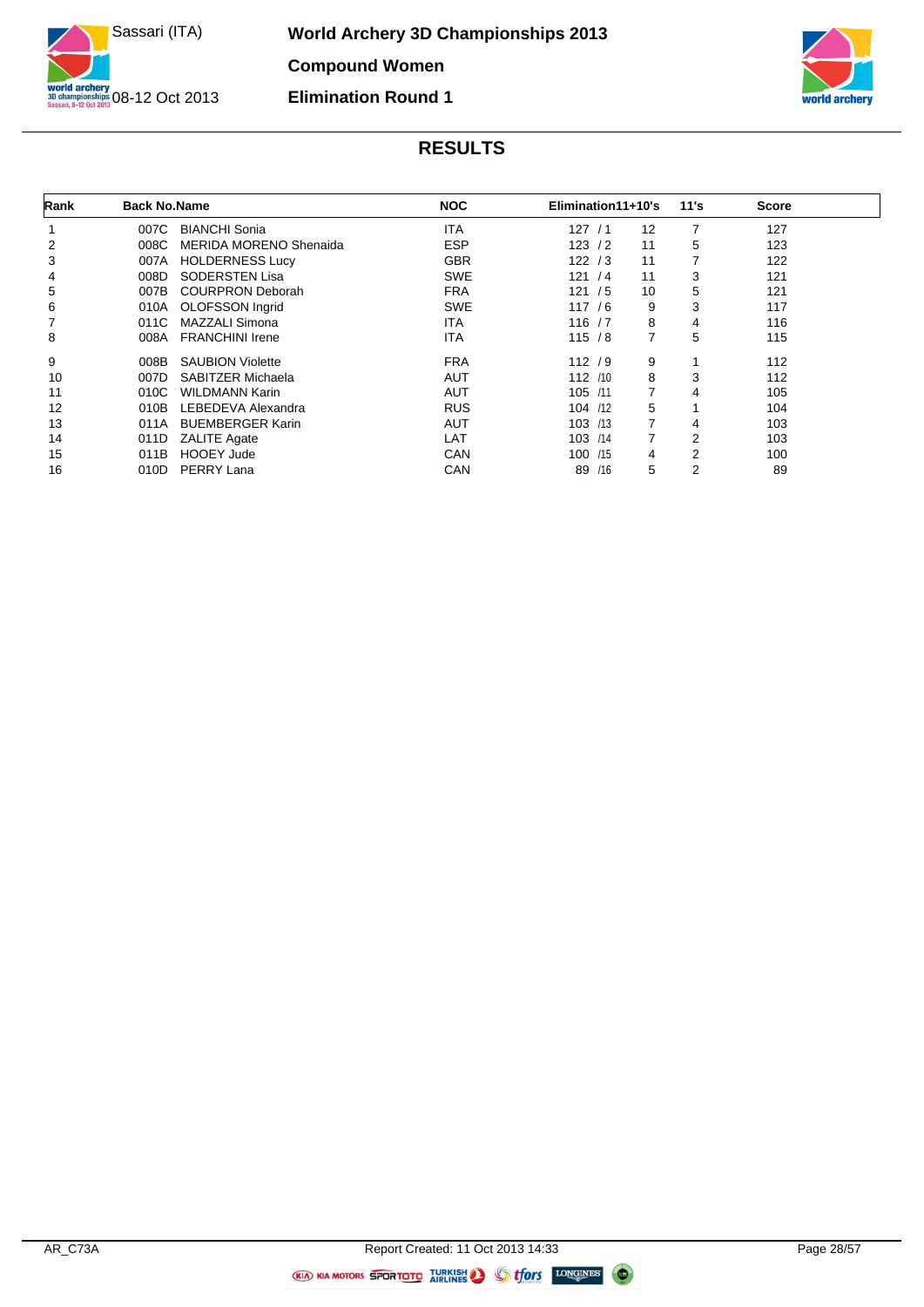



| Rank | <b>Back No.Name</b> |                        | <b>NOC</b> | Elimination11+10's |   | 11's | <b>Score</b> |
|------|---------------------|------------------------|------------|--------------------|---|------|--------------|
|      | 007A                | <b>BIANCHI Sonia</b>   | <b>ITA</b> | 80<br>71           |   | 2    | 80           |
| 2    |                     | 008A COURPRON Deborah  | <b>FRA</b> | 78 / 2             | 6 | າ    | 78           |
| 3    | 008D                | <b>FRANCHINI Irene</b> | ITA        | 78 / 3             | 5 | 4    | 78           |
| 4    |                     | 008C MAZZALI Simona    | ITA        | 77 / 4             | 5 | 3    | 77           |
| 5    | 007D                | SODERSTEN Lisa         | <b>SWE</b> | 75 / 5             | 4 | 3    | 75           |
| 6    | 007B                | MERIDA MORENO Shenaida | <b>ESP</b> | 74/6               | 5 | 3    | 74           |
| 7    |                     | 007C HOLDERNESS Lucy   | <b>GBR</b> | 72/7               | 5 | 4    | 72           |
| 8    |                     | 008B OLOFSSON Ingrid   | <b>SWE</b> | 69/8               | 4 | 0    | 69           |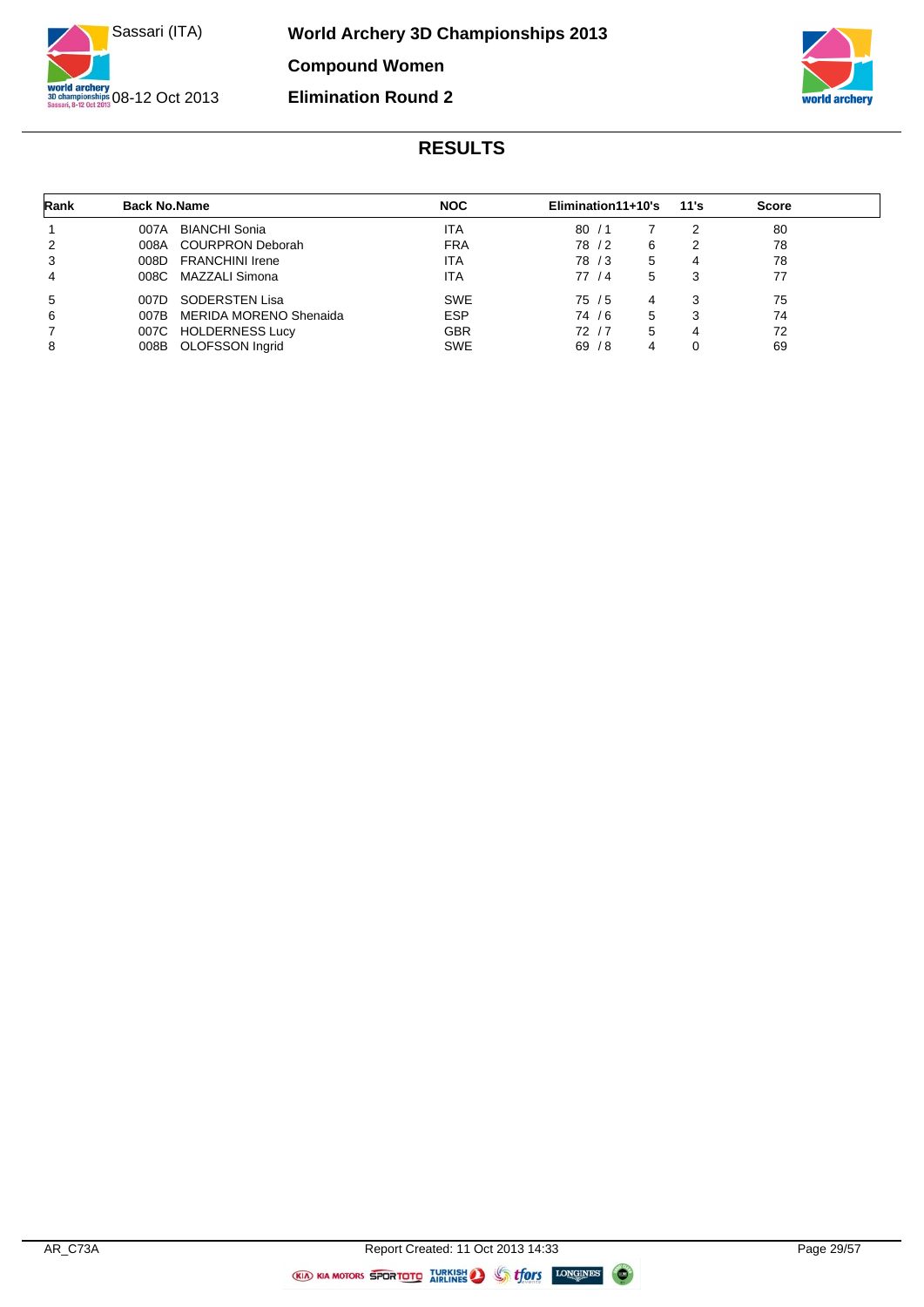



| Rank | <b>Back No.Name</b> |                                 | <b>NOC</b> | Elimination11+10's |    | 11's           | <b>Score</b> |  |
|------|---------------------|---------------------------------|------------|--------------------|----|----------------|--------------|--|
|      | 001B                | <b>GARCIA FERNANDEZ David</b>   | <b>ESP</b> | 110/1              | 6  | 2              | 110 CT       |  |
| 2    | 003D                | DARKHANOV Valentin              | <b>RUS</b> | 110/2              | 6  | 2              | 110 CT       |  |
| 3    | 003A                | <b>VALENT Ladislav</b>          | <b>SVK</b> | 109/3              | 10 | 4              | 109          |  |
| 4    | 001A                | <b>LARSSON Bobby</b>            | <b>SWE</b> | 108 / 4            | 8  | 2              | 108          |  |
| 5    | 002A                | <b>JUANOLA CODINA Sebastian</b> | <b>ESP</b> | 108 / 5            | 7  | 4              | 108          |  |
| 6    | 001D                | <b>SEIMANDI Giuseppe</b>        | ITA        | 108/6              | 6  | 3              | 108          |  |
| 7    | 003C                | <b>JENSEN Torben Cramer</b>     | DEN        | 105/7              | 5  | 2              | 105          |  |
| 8    | 002D                | <b>KOCOUREK Richard</b>         | <b>CZE</b> | 102 / 8            | 4  |                | 102          |  |
| 9    | 002B                | <b>BERTI Ferruccio</b>          | ITA        | 100/9              | 5  | 0              | 100          |  |
| 10   | 004A                | KISS Laszlo                     | <b>HUN</b> | 100 /10            | 3  |                | 100          |  |
| 11   | 003B                | <b>NOCETI Alessio</b>           | ITA        | 99<br>/11          | 6  | 2              | 99           |  |
| 12   | 004D                | <b>RIBES Loic</b>               | <b>FRA</b> | 92<br>/12          | 2  |                | 92           |  |
| 13   | 002C                | <b>LARSEN Claus</b>             | <b>DEN</b> | /13<br>91          | 3  | 0              | 91           |  |
| 14   | 004B                | PETROVIC Zoran                  | <b>CRO</b> | 88<br>/14          | 2  | 0              | 88           |  |
| 15   | 001C                | <b>EDVARDSEN Ronny Margly</b>   | <b>NOR</b> | 87<br>/15          | 3  | $\overline{2}$ | 87           |  |
| 16   | 004C                | <b>KALUGIN Viacheslav</b>       | <b>RUS</b> | /16<br>78          |    | 0              | 78           |  |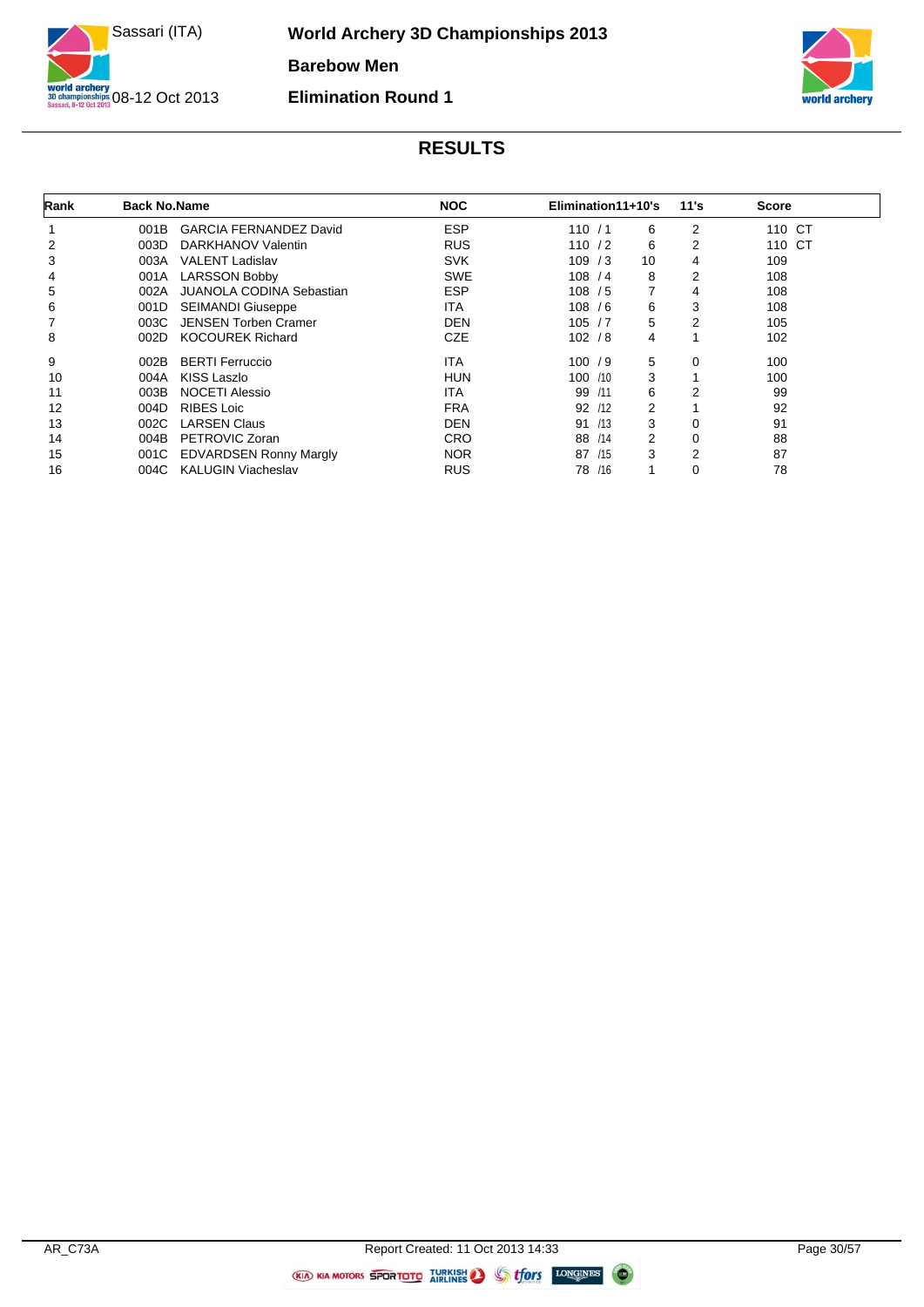



| Rank | <b>Back No.Name</b> |                             | <b>NOC</b> | Elimination11+10's |        |   | 11's | <b>Score</b> |
|------|---------------------|-----------------------------|------------|--------------------|--------|---|------|--------------|
|      | 002D                | KOCOUREK Richard            | <b>CZE</b> | 80/1               |        | 6 |      | 80           |
| 2    | 001D                | <b>LARSSON Bobby</b>        | <b>SWE</b> |                    | 76 / 2 | 6 | 3    | 76           |
| 3    |                     | 001A GARCIA FERNANDEZ David | <b>ESP</b> |                    | 76 / 3 | 5 | າ    | 76           |
| 4    |                     | 002B SEIMANDI Giuseppe      | ITA        |                    | 76 / 4 | 4 | 4    | 76           |
| 5    |                     | 001C VALENT Ladislav        | <b>SVK</b> |                    | 74 / 5 | 5 | 3    | 74           |
| 6    |                     | 002C JENSEN Torben Cramer   | <b>DEN</b> |                    | 72 / 6 | 3 |      | 72           |
| 7    | 001B                | DARKHANOV Valentin          | <b>RUS</b> | 71 / 7             |        | 4 | 2    | 71           |
| 8    | 002A                | JUANOLA CODINA Sebastian    | <b>ESP</b> |                    | 71 / 8 | 3 |      | 71           |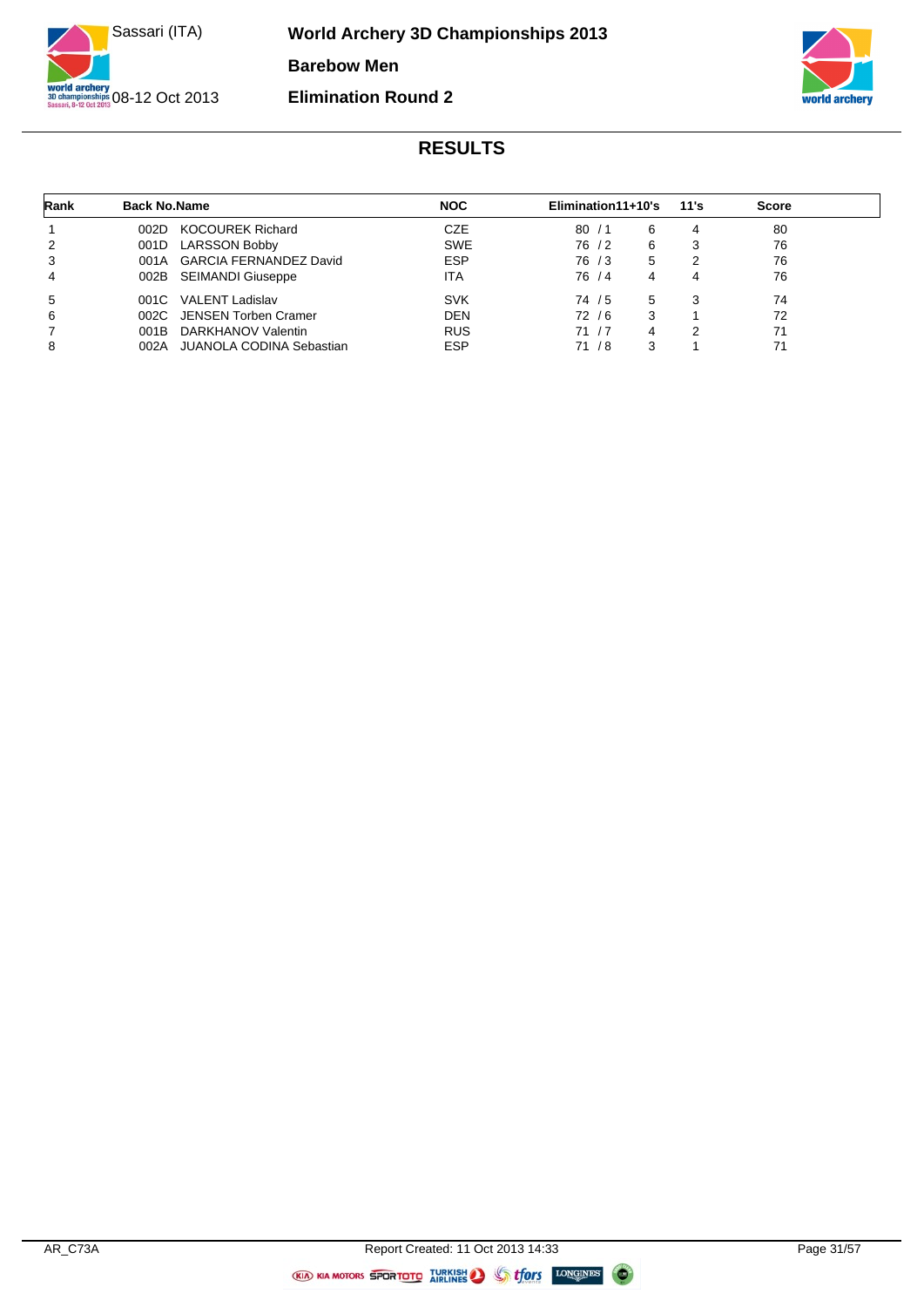



| Rank | <b>Back No.Name</b> |                               | <b>NOC</b> | Elimination11+10's |   | 11's           | <b>Score</b> |  |
|------|---------------------|-------------------------------|------------|--------------------|---|----------------|--------------|--|
|      | 001C                | NILSSON Jessica               | <b>SWE</b> | 107/1              | 5 | 4              | 107          |  |
| 2    | 004A                | MAJEROVA Vera                 | <b>CZE</b> | 104 / 2            | 4 | 3              | 104          |  |
| 3    | 004D                | <b>VILLA Gloria</b>           | <b>ITA</b> | 101 / 3            | 5 |                | 101          |  |
| 4    | 001B                | <b>PORTE Chantal</b>          | <b>FRA</b> | 100 / 4            | 6 | 4              | 100          |  |
| 5    | 001A                | NOZIGLIA Cinzia               | ITA        | 99/5               | 4 |                | 99           |  |
| 6    | 001D                | SAVENKOVA Maria               | <b>RUS</b> | 97/6               | 4 | 2              | 97           |  |
|      | 002C                | <b>VERSTAPPEN Dorien</b>      | <b>BEL</b> | 96/7               | 5 | $\overline{2}$ | 96           |  |
| 8    | 002A                | <b>BJORKLUND Lina</b>         | <b>SWE</b> | 93/8               | 2 | 2              | 93           |  |
| 9    | 002B                | <b>FIARD Tiffany</b>          | <b>FRA</b> | 92/9               | 4 | 0              | 92           |  |
| 10   | 003A                | <b>MACKOVA Martina</b>        | <b>CZE</b> | /10<br>91          | 4 |                | 91           |  |
| 11   | 003D                | ROGAZZO Marianna              | ITA        | 88<br>/11          | 3 |                | 88           |  |
| 12   | 004C                | <b>RIEROLA MIAROMS Montse</b> | <b>ESP</b> | 87<br>/12          | 1 |                | 87           |  |
| 13   | 004B                | RODIONOVA Maria               | <b>RUS</b> | 84 /13             | 2 |                | 84           |  |
| 14   | 003B                | RADA Ilona                    | <b>HUN</b> | 83 /14             | 3 |                | 83           |  |
| 15   | 003C                | GABRIELA Mullerova-Krakova    | <b>SVK</b> | /15<br>76          | 2 |                | 76           |  |
| 16   | 002D                | <b>VAVRICKOVA Katerina</b>    | <b>CZE</b> | 57 /16             | 2 |                | 57           |  |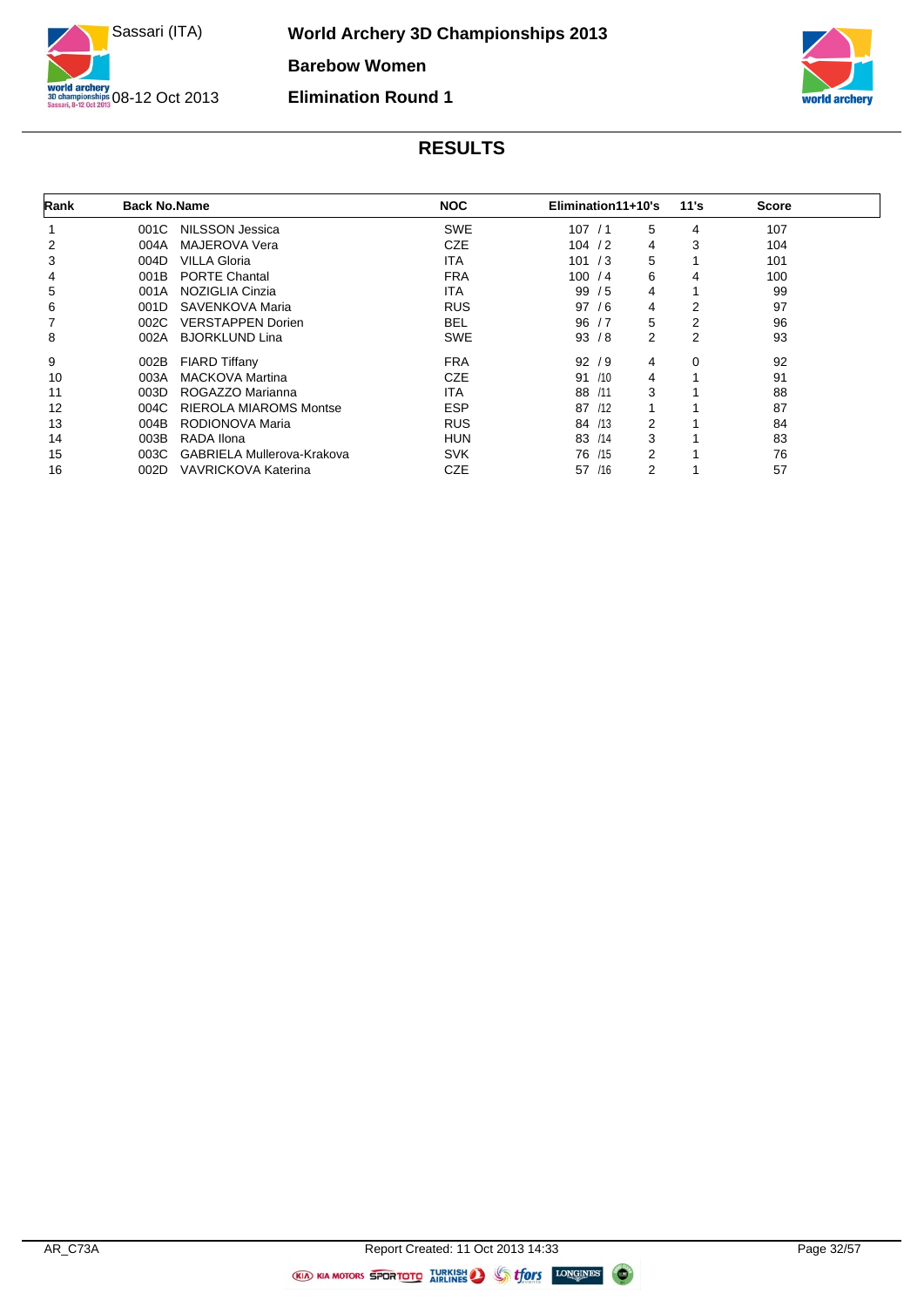



| Rank | <b>Back No.Name</b>              | <b>NOC</b> | Elimination11+10's | 11's | <b>Score</b> |     |
|------|----------------------------------|------------|--------------------|------|--------------|-----|
|      | VILLA Gloria<br>003C             | ITA        | 79/1<br>6          | 3    | 79           |     |
| 2    | NILSSON Jessica<br>003A          | <b>SWE</b> | 77 / 2<br>5.       | 3    | 77           |     |
| 3    | <b>BJORKLUND Lina</b><br>004D    | <b>SWE</b> | 71/3<br>4          | າ    | 71           |     |
| 4    | NOZIGLIA Cinzia<br>004A          | ITA        | 65/4               |      | 65 SO        | F.8 |
| 5    | MAJEROVA Vera<br>003B            | CZE        | 65/5               |      | 65 SO        | T.5 |
| 6    | SAVENKOVA Maria<br>004B          | <b>RUS</b> | 64/6<br>5          | 4    | 64           |     |
|      | <b>VERSTAPPEN Dorien</b><br>004C | <b>BEL</b> | 61/7<br>3          | 2    | 61           |     |
| 8    | <b>PORTE Chantal</b><br>003D     | <b>FRA</b> | 61/8               | າ    | 61           |     |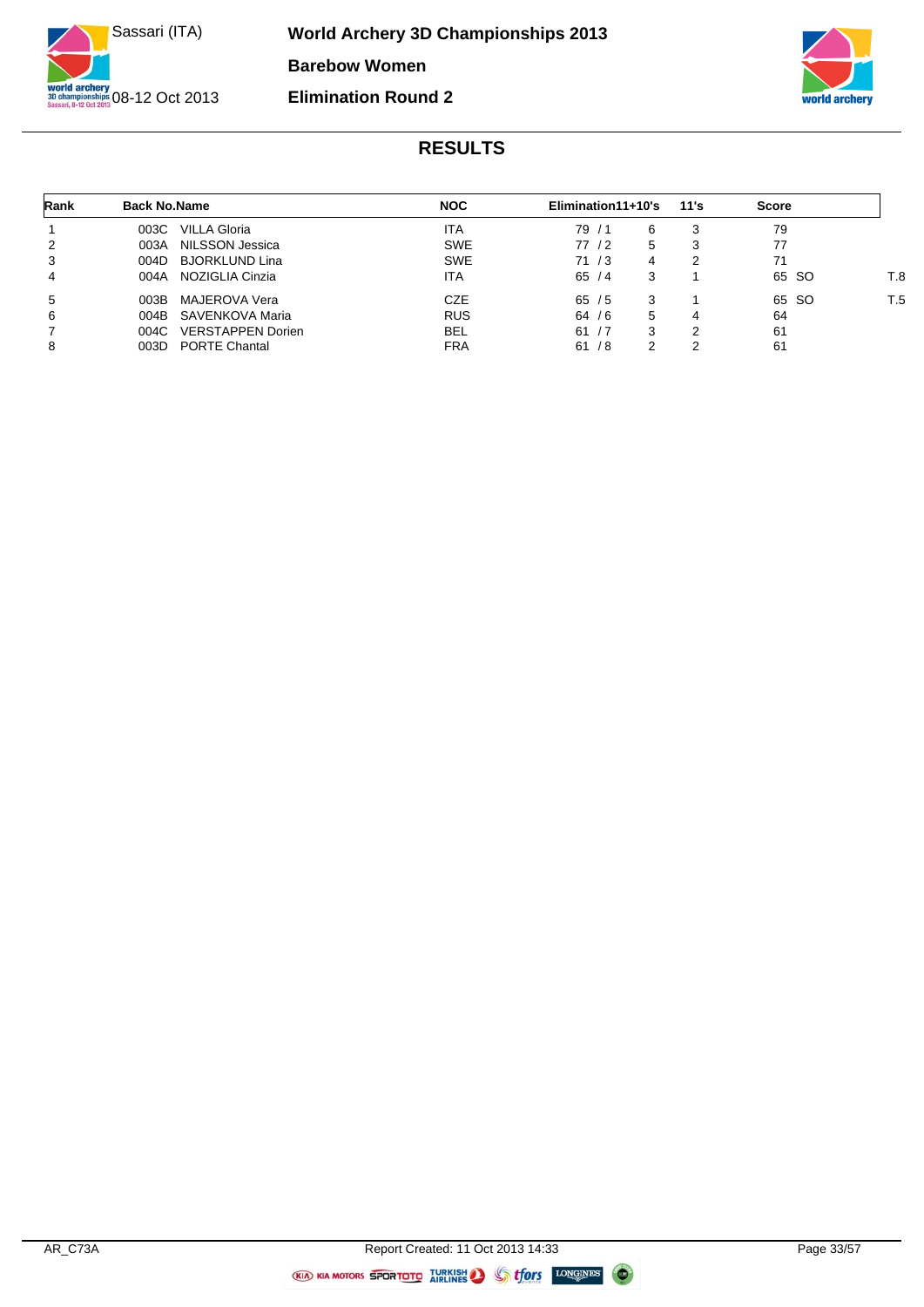



| Rank | <b>Back No.Name</b> |                                  | <b>NOC</b> | Elimination11+10's |   | 11's           | <b>Score</b> |
|------|---------------------|----------------------------------|------------|--------------------|---|----------------|--------------|
|      | 009D                | <b>BUCCI Paolo</b>               | <b>ITA</b> | 111 / 1            | 6 | 3              | 111          |
| 2    | 010D                | <b>BINDER Dusan</b>              | <b>SVK</b> | 98<br>/2           | 5 | $\mathbf 0$    | 98<br>CT.    |
| 3    | 011C                | <b>VILISTERS Armands</b>         | LAT        | 98<br>/3           | 5 | $\mathbf 0$    | 98 CT        |
| 4    | 012A                | <b>MOLNAR Jozsef</b>             | <b>HUN</b> | 97/4               | 5 | 2              | 97           |
| 5    | 010B                | <b>PONTREMOLESI Marco</b>        | ITA        | 95/5               | 5 | $\mathbf 0$    | 95           |
| 6    | 009A                | <b>HANUS Tomas</b>               | <b>CZE</b> | 93/6               | 5 | 3              | 93           |
|      | 011B                | FANTOZZI Giacomo Luca            | ITA        | 93/7               | 5 |                | 93           |
| 8    | 009B                | <b>VERRIER Serge</b>             | <b>BEL</b> | 91/8               | 5 | 2              | 91           |
| 9    | 011D                | <b>GALLER Joachim</b>            | <b>AUT</b> | 88 / 9             | 3 |                | 88           |
| 10   | 010C                | NIELSEN Tom Hauberg Rask         | DEN        | 87 /10             | 2 | 2              | 87           |
| 11   | 010A                | <b>IRIARTE LARUMBE Jose Luis</b> | <b>ESP</b> | 86 /11             | 4 | $\overline{2}$ | 86           |
| 12   | 012B                | <b>RAINER Kurt</b>               | <b>AUT</b> | 84 /12             | 2 |                | 84           |
| 13   | 012D                | <b>LAPSINS Eduards</b>           | LAT        | 81 /13             | 3 | 2              | 81           |
| 14   | 009C                | <b>CORVINO Serge</b>             | <b>FRA</b> | 79 /14             |   |                | 79           |
| 15   | 012C                | <b>KORAB Ladislav</b>            | <b>CZE</b> | 78 /15             | 2 |                | 78           |
| 16   | 011A                | <b>MAKAI Robert</b>              | HUN        | 68 /16             | 5 | 5              | 68           |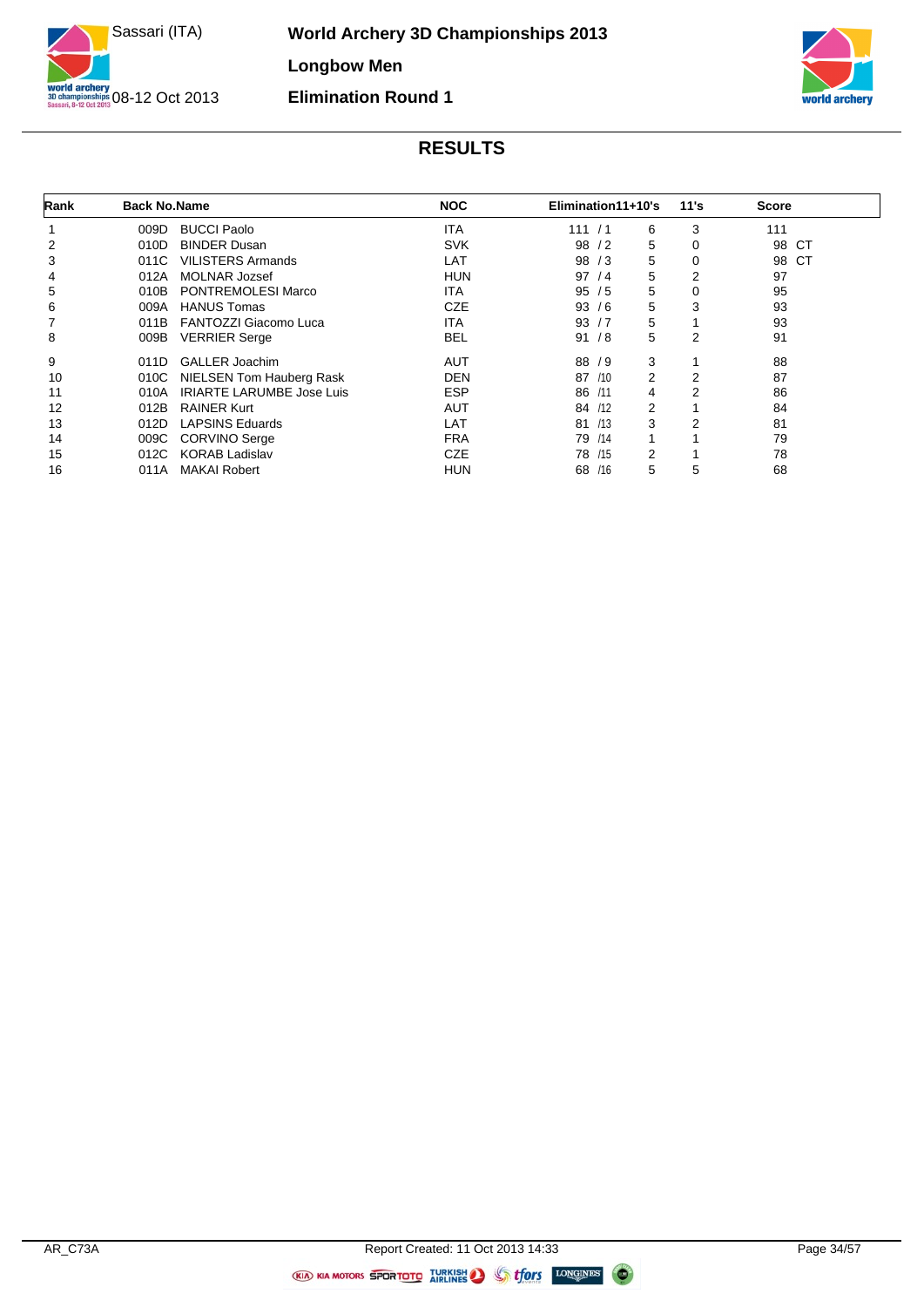



| Rank | <b>Back No.Name</b> |                            | <b>NOC</b> | Elimination11+10's |   | 11's | <b>Score</b> |      |
|------|---------------------|----------------------------|------------|--------------------|---|------|--------------|------|
|      | 005D                | MOLNAR Jozsef              | <b>HUN</b> | 69/1               | 3 |      | 69           |      |
| 2    |                     | 006C FANTOZZI Giacomo Luca | <b>ITA</b> | 64/2               | 5 |      | 64           |      |
| 3    | 006A                | PONTREMOLESI Marco         | <b>ITA</b> | 64/3               | 2 |      | 64           |      |
| 4    |                     | 006B HANUS Tomas           | CZE        | 62/4               | 3 |      | 62 SO        | T.8' |
| 5    | 005B                | <b>BINDER Dusan</b>        | <b>SVK</b> | 62/5               | 3 |      | 62 SO        | T.8  |
| 6    | 006D                | <b>VERRIER Serge</b>       | <b>BEL</b> | 61/6               | 5 |      | 61           |      |
|      | 005C                | <b>VILISTERS Armands</b>   | LAT        | 57/7               | 3 |      | 57           |      |
| 8    | 005A                | <b>BUCCI Paolo</b>         | <b>ITA</b> | 57/8               |   |      | 57           |      |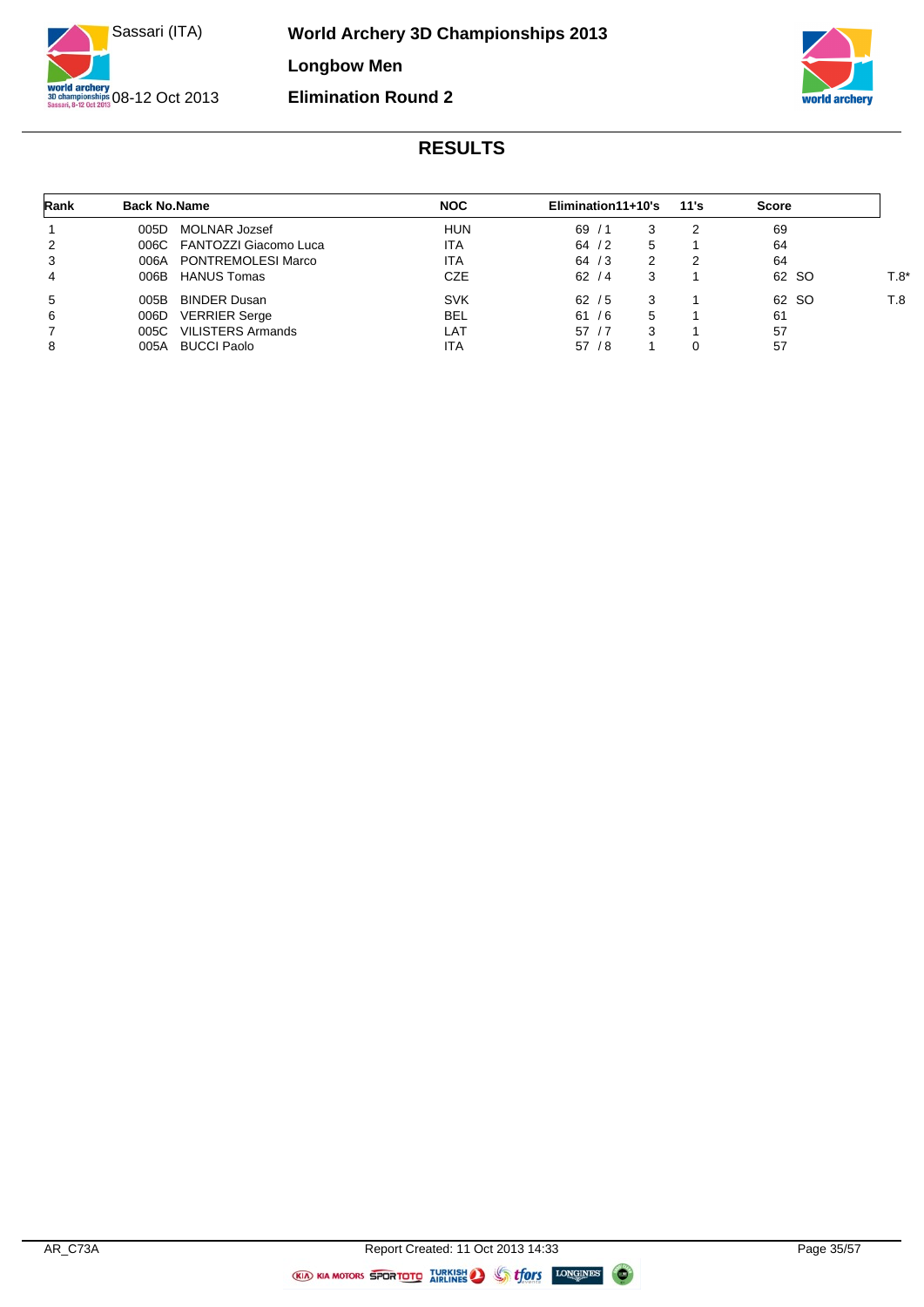



| Rank | <b>Back No.Name</b> |                               | <b>NOC</b> | Elimination11+10's | 11's             | <b>Score</b> |  |
|------|---------------------|-------------------------------|------------|--------------------|------------------|--------------|--|
|      | 009C                | <b>CLUZE Sophie</b>           | <b>FRA</b> | 90/1               | 2<br>2           | 90           |  |
| 2    | 010A                | SIRKEL-SUVISTE Inge           | <b>EST</b> | 86/2               | 0<br>4           | 86           |  |
| 3    | 010C                | ROEPSTORFF Josefine de        | DEN        | 86/3               | 2                | 86           |  |
| 4    | 009B                | <b>GARRIDO LAZARO Encarna</b> | <b>ESP</b> | 80/4               | 3                | 80           |  |
| 5    | 010D                | <b>FINNOY Iris</b>            | <b>NOR</b> | 78 / 5             | 2                | 78           |  |
| 6    | 011A                | <b>KELL YIIe</b>              | <b>EST</b> | 74 / 6             | 2                | 74           |  |
|      | 009A                | <b>BARBARO Giulia</b>         | ITA        | 70 / 7             | 0<br>0           | 70           |  |
| 8    | 012B                | <b>VIRULA Katrin</b>          | <b>EST</b> | 67/8               | 2                | 67           |  |
| 9    | 011D                | <b>KUZMENKOVA Anna</b>        | <b>RUS</b> | 65/9               |                  | 65           |  |
| 10   | 009D                | SKUDSTRUP Tanja Dinesen       | <b>DEN</b> | /10<br>65          | 0                | 65           |  |
| 11   | 011C                | <b>BRUNNER Anita</b>          | AUT        | 64 /11             | 0<br>1           | 64           |  |
| 12   | 010B                | <b>CANALE Laura</b>           | ITA        | 61 /12             | 0<br>$\mathbf 0$ | 61           |  |
| 13   | 012A                | <b>ANTMAN Viola</b>           | <b>SWE</b> | 57 /13             | 1                | 57           |  |
| 14   | 012C                | <b>HOLSTEIN Sabina</b>        | <b>DEN</b> | 55 /14             | 3<br>0           | 55           |  |
| 15   | 011B                | RIZZI Donatella               | ITA        | 1<br>/15<br>52     |                  | 52           |  |
| 16   | 012D                | <b>NOLIMAL Renata</b>         | <b>SLO</b> | /16<br>0<br>49     | 0                | 49           |  |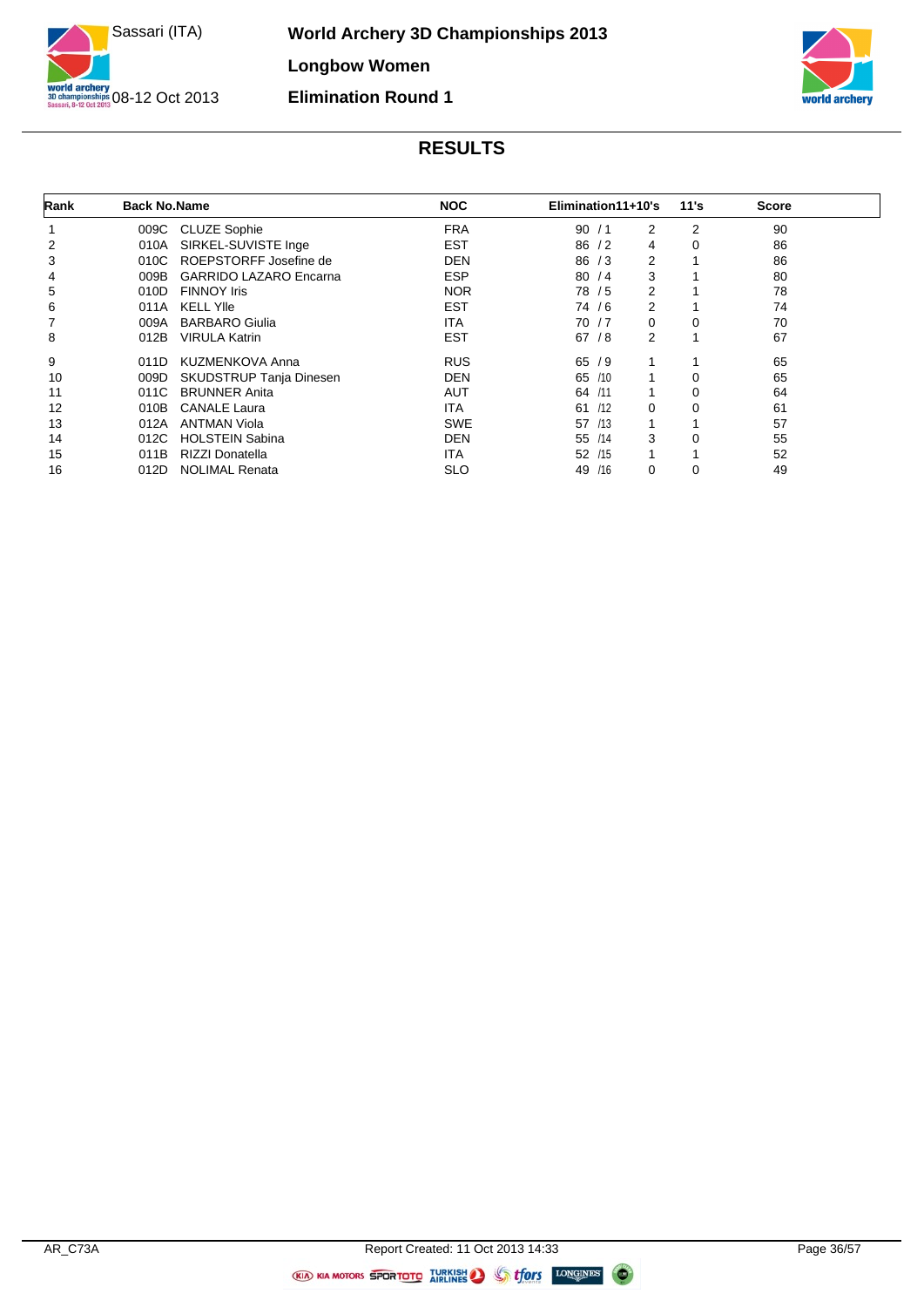



| Rank | <b>Back No.Name</b> |                               | <b>NOC</b> | Elimination11+10's |          | 11's | Score |
|------|---------------------|-------------------------------|------------|--------------------|----------|------|-------|
|      |                     | 008C BARBARO Giulia           | ITA        | 60/1               | 3        |      | 60    |
| 2    |                     | 007A CLUZE Sophie             | <b>FRA</b> | 60/2               |          | 0    | 60    |
| 3    |                     | 007C ROEPSTORFF Josefine de   | <b>DEN</b> | 54/3               | 2        | 0    | 54    |
| 4    |                     | 008B KELL YIIe                | <b>EST</b> | 51/4               |          | 0    | 51    |
| 5    | 008A                | <b>FINNOY Iris</b>            | <b>NOR</b> | 50/5               | $\Omega$ | 0    | 50    |
| 6    |                     | 007B SIRKEL-SUVISTE Inge      | <b>EST</b> | 44 / 6             | 2        |      | 44    |
|      | 007D                | <b>GARRIDO LAZARO Encarna</b> | <b>ESP</b> | 42/7               | 0        | 0    | 42    |
| 8    | 008D                | <b>VIRULA Katrin</b>          | <b>EST</b> | 38/8               |          | 0    | 38    |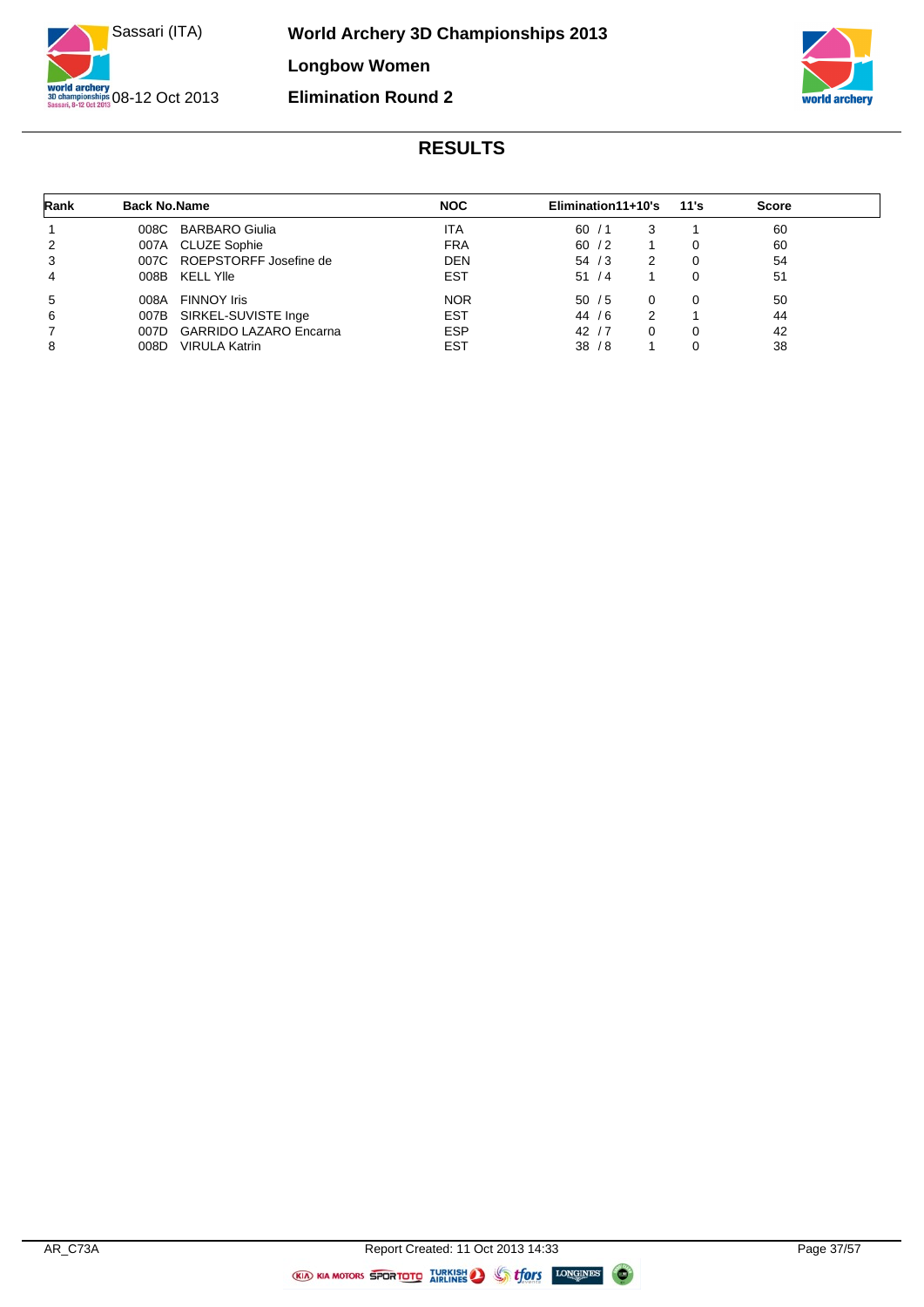



| Rank | <b>Back No.Name</b> |                             | <b>NOC</b> | Elimination11+10's |   | 11's           | <b>Score</b> |  |
|------|---------------------|-----------------------------|------------|--------------------|---|----------------|--------------|--|
|      | 005A                | <b>MOLNAR Ferenc</b>        | HUN        | 110/1              | 7 | 3              | 110          |  |
| 2    | 006A                | <b>FALETTI Giuliano</b>     | ITA        | 109/2              | 5 | 3              | 109          |  |
| 3    | 007A                | PITTALUGA Fabio             | <b>ITA</b> | 108 / 3            | 7 |                | 108          |  |
| 4    | 005D                | <b>STRELEOFF Fred</b>       | CAN        | 106 / 4            | 7 | $\overline{2}$ | 106          |  |
| 5    | 005C                | <b>PARSCHISEK Alexander</b> | <b>AUT</b> | 105/5              | 7 |                | 105          |  |
| 6    | 006B                | <b>OCENASEK Wolfgang</b>    | <b>AUT</b> | 102/6              | 5 | 2              | 102          |  |
|      | 007D                | LORENZ JORNALET Jordi       | <b>ESP</b> | 101 / 7            | 5 |                | 101          |  |
| 8    | 005B                | <b>LAZZARONI Enzo</b>       | <b>ITA</b> | 99/8               | 4 |                | 99           |  |
| 9    | 006D                | <b>GOMEZ GARATE Juan</b>    | <b>ESP</b> | 96/9               | 3 | $\mathbf 0$    | 96           |  |
| 10   | 006C                | <b>KOCMAN Marjan</b>        | <b>SLO</b> | 93<br>/10          | 3 | $\mathbf 0$    | 93           |  |
| 11   | 007C                | <b>MADURKAY Petr</b>        | <b>CZE</b> | 89<br>/11          | 1 | $\mathbf 0$    | 89           |  |
| 12   | 008D                | <b>NAHOCZKI Peter</b>       | <b>HUN</b> | 86<br>/12          | 2 |                | 86           |  |
| 13   | 008A                | <b>ROGIER Patrick</b>       | <b>FRA</b> | 77 /13             | 4 |                | 77           |  |
| 14   | 008B                | <b>MORLEY Steve</b>         | <b>EST</b> | 71 /14             | 3 |                | 71           |  |
| 15   | 008C                | SOTA GARCIA Carlos M.       | <b>ESP</b> | 71 /15             |   |                | 71           |  |
| 16   | 007B                | <b>GARDEUR Robin</b>        | <b>FRA</b> | 60<br>/16          | 2 |                | 60           |  |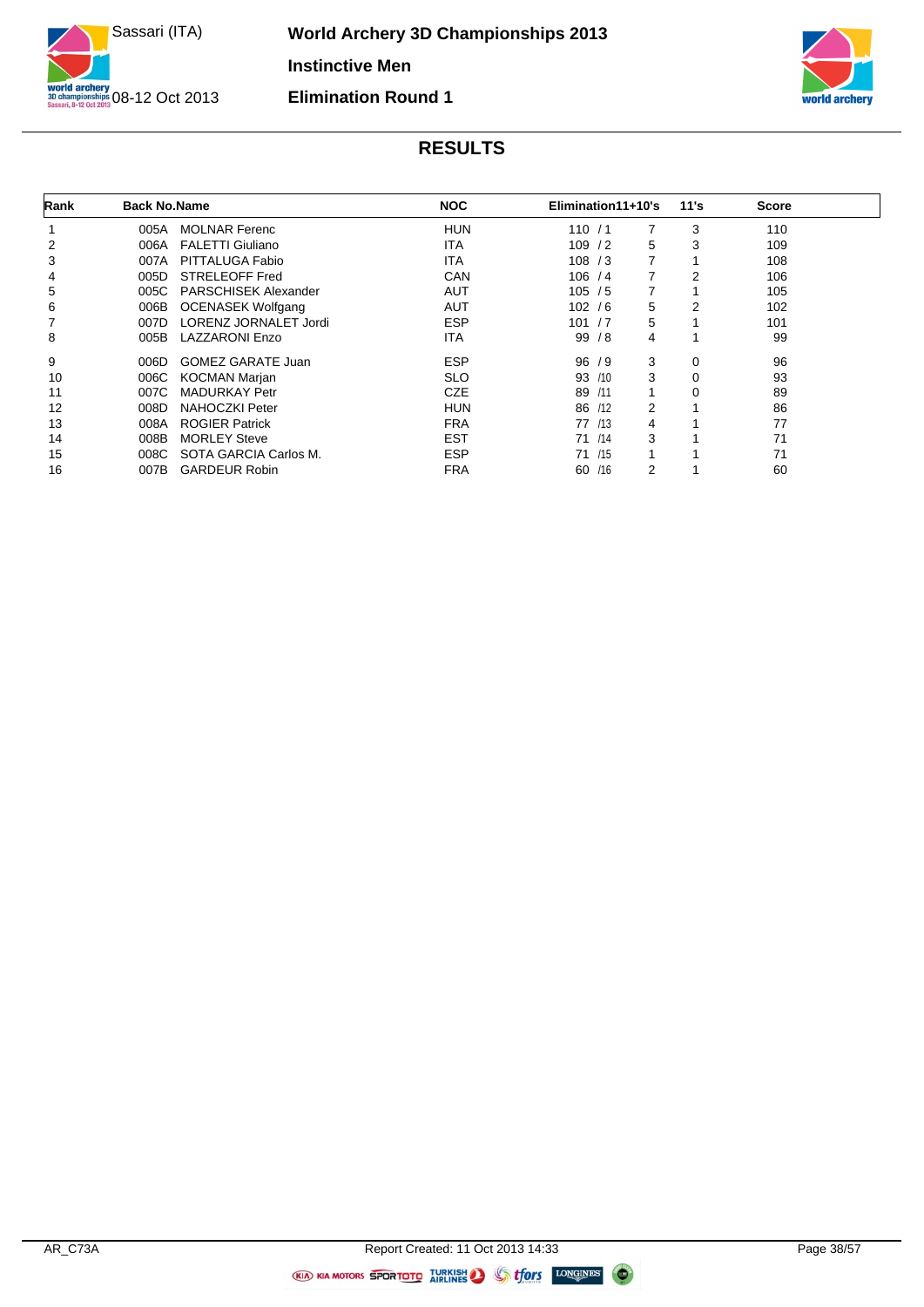



| Rank | <b>Back No.Name</b> |                            | <b>NOC</b> | Elimination11+10's |   | 11's | <b>Score</b> |
|------|---------------------|----------------------------|------------|--------------------|---|------|--------------|
|      | 002D                | LAZZARONI Enzo             | <b>ITA</b> | 77/1               | 6 |      | 77           |
| 2    |                     | 001C PARSCHISEK Alexander  | AUT        | 72 / 2             | 4 | 3    | 72           |
| 3    |                     | 001B FALETTI Giuliano      | <b>ITA</b> | 72/3               | 3 | 2    | 72           |
| 4    |                     | 002B OCENASEK Wolfgang     | AUT        | 70 / 4             | 4 |      | 70           |
| 5    | 001D -              | STRELEOFF Fred             | CAN        | 66/5               | 3 | າ    | 66           |
| 6    | 001A                | <b>MOLNAR Ferenc</b>       | <b>HUN</b> | 64/6               | 3 | 0    | 64           |
| 6    | 002A                | PITTALUGA Fabio            | <b>ITA</b> | 64/6               | 3 | 0    | 64           |
| 8    |                     | 002C LORENZ JORNALET Jordi | <b>ESP</b> | 55/8               | 3 | 2    | 55           |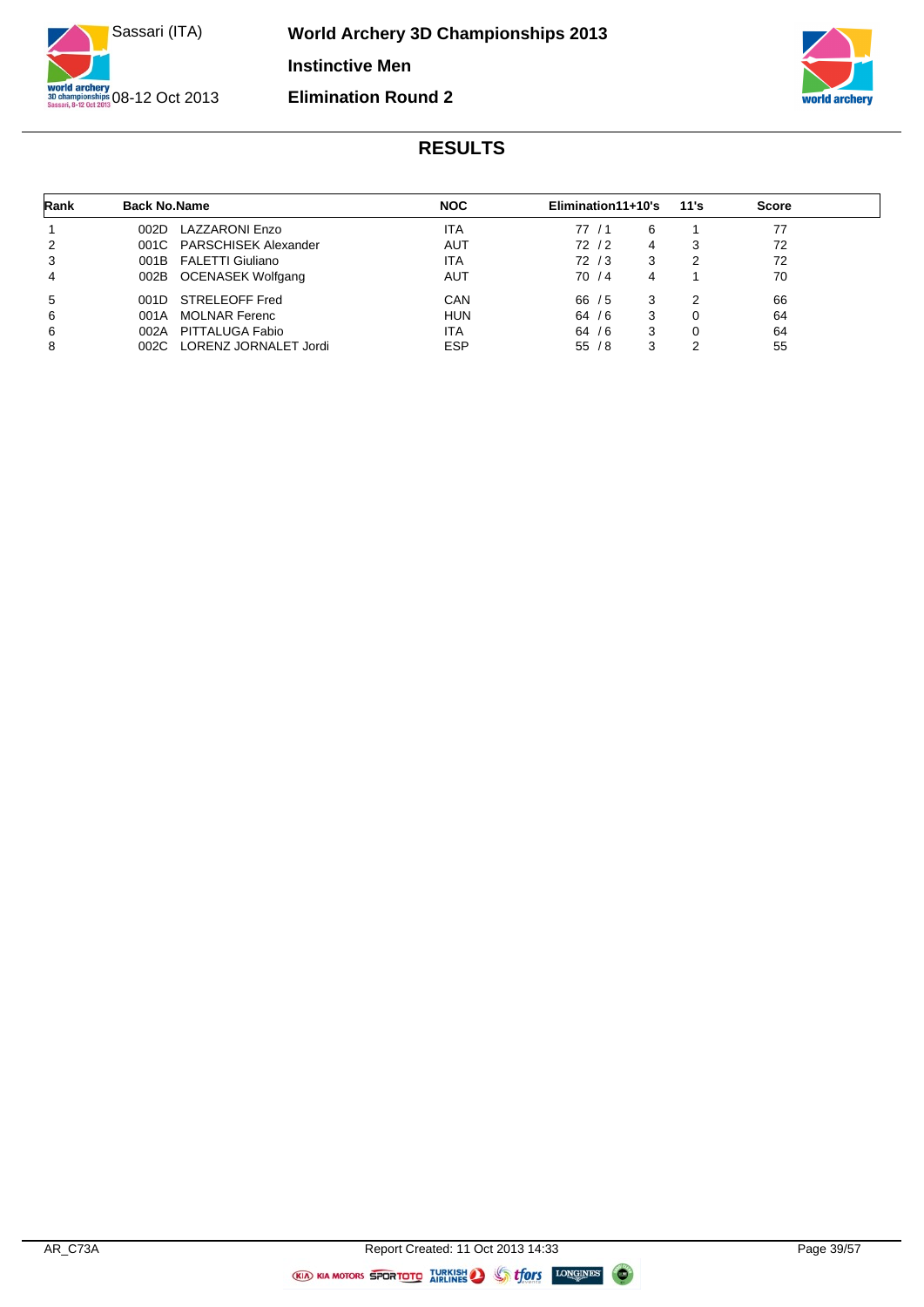



| Rank | <b>Back No.Name</b> |                                 | <b>NOC</b> | Elimination11+10's | 11's           | <b>Score</b> |  |
|------|---------------------|---------------------------------|------------|--------------------|----------------|--------------|--|
|      | 007B                | STANDERHOLEN Nina Andrea        | <b>NOR</b> | 92<br>4<br>′ 1     | $\overline{2}$ | 92           |  |
| 2    | 005B                | <b>OCENASEK Christa</b>         | AUT        | 2<br>89<br>/2      |                | 89           |  |
| 3    | 005A                | <b>MOLNARNE TOTH Szilvia</b>    | <b>HUN</b> | 2<br>88<br>/3      | 0              | 88           |  |
| 4    | 006D                | PEREZ GARRIDO Begona            | <b>ESP</b> | 83<br>1<br>/4      | $\mathbf 0$    | 83           |  |
| 5    | 007A                | <b>BASSI</b> luana              | <b>ITA</b> | 3<br>79 / 5        | $\mathbf 0$    | 79           |  |
| 6    | 005C                | <b>CAPRETTA Francesca</b>       | <b>ITA</b> | 78 / 6<br>1        |                | 78           |  |
|      | 005D                | JIMENEZ GARCIA Inmaculada       | <b>ESP</b> | 75/7               |                | 75           |  |
| 8    | 006B                | <b>GYORGYNE KERESZT Piroska</b> | <b>HUN</b> | 2<br>73/8          |                | 73           |  |
| 9    | 006C                | <b>PERRINEL Francoise</b>       | <b>FRA</b> | 2<br>67/9          | $\mathbf 0$    | 67           |  |
| 10   | 006A                | <b>OBLAK Doroteja</b>           | <b>SLO</b> | 0<br>64 /10        | $\mathbf 0$    | 64           |  |
| 11   | 007C                | DANIELA Kubisova                | <b>SVK</b> | 2<br>62<br>/11     |                | 62           |  |
| 12   | 008C                | <b>BINDEROVA Tatiana</b>        | <b>SVK</b> | 2<br>61 /12        | $\mathbf 0$    | 61           |  |
| 13   | 008B                | <b>KROISS Waltraud</b>          | AUT        | 0<br>60<br>/13     | $\mathbf 0$    | 60           |  |
| 14   | 008A                | <b>FORNI Marilena</b>           | <b>ITA</b> | 1<br>59<br>/14     | $\mathbf 0$    | 59           |  |
| 14   | 008D                | <b>KOORT Kadi</b>               | <b>EST</b> | /14<br>1<br>59     | $\mathbf 0$    | 59           |  |
| 16   | 007D                | <b>MOSQUERA GARCIA M Jose</b>   | <b>ESP</b> | 56<br>/16<br>0     | 0              | 56           |  |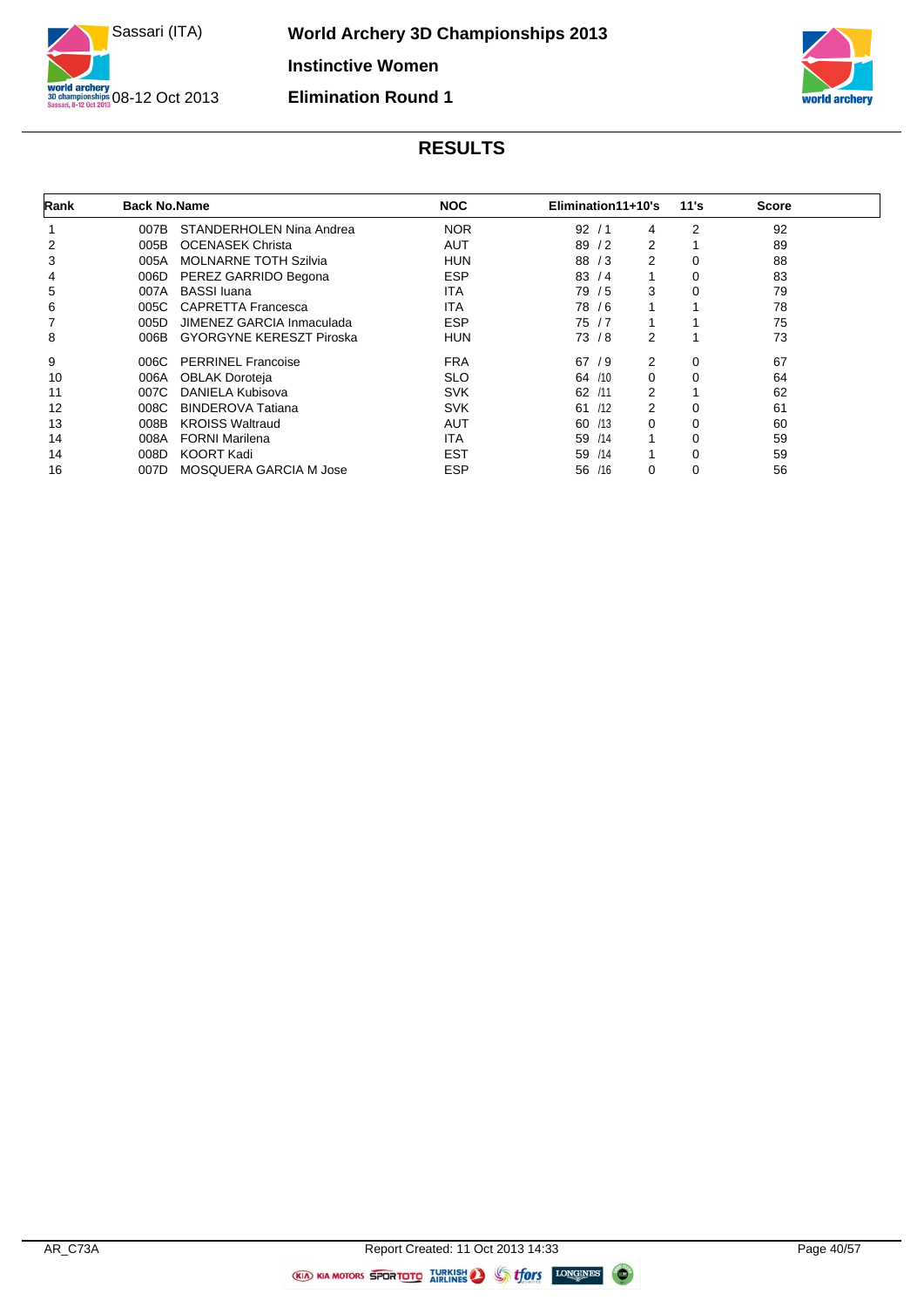



| Rank | <b>Back No.Name</b> |                                 | <b>NOC</b> | Elimination11+10's |   | 11's     | <b>Score</b> |      |
|------|---------------------|---------------------------------|------------|--------------------|---|----------|--------------|------|
|      | 004C                | JIMENEZ GARCIA Inmaculada       | <b>ESP</b> | 60/1               |   |          | -60          |      |
| 2    |                     | 004B CAPRETTA Francesca         | ITA        | 57/2               |   | $\Omega$ | 57           |      |
| 3    |                     | 004A OCENASEK Christa           | AUT        | 53/3               | 2 | 2        | 53           |      |
| 4    |                     | 003A STANDERHOLEN Nina Andrea   | <b>NOR</b> | 52/4               | 2 |          | 52 SO        | T.10 |
| 5    | 003C                | <b>MOLNARNE TOTH Szilvia</b>    | <b>HUN</b> | 52/5               | 2 |          | 52 SO        | T.8  |
| 6    | 004D                | <b>GYORGYNE KERESZT Piroska</b> | <b>HUN</b> | 49/6               |   | 0        | 49           |      |
| 7    | 003D                | PEREZ GARRIDO Begona            | <b>ESP</b> | 47/7               |   | $\Omega$ | 47           |      |
| 8    | 003B                | <b>BASSI</b> luana              | ITA        | 45/8               |   |          | 45           |      |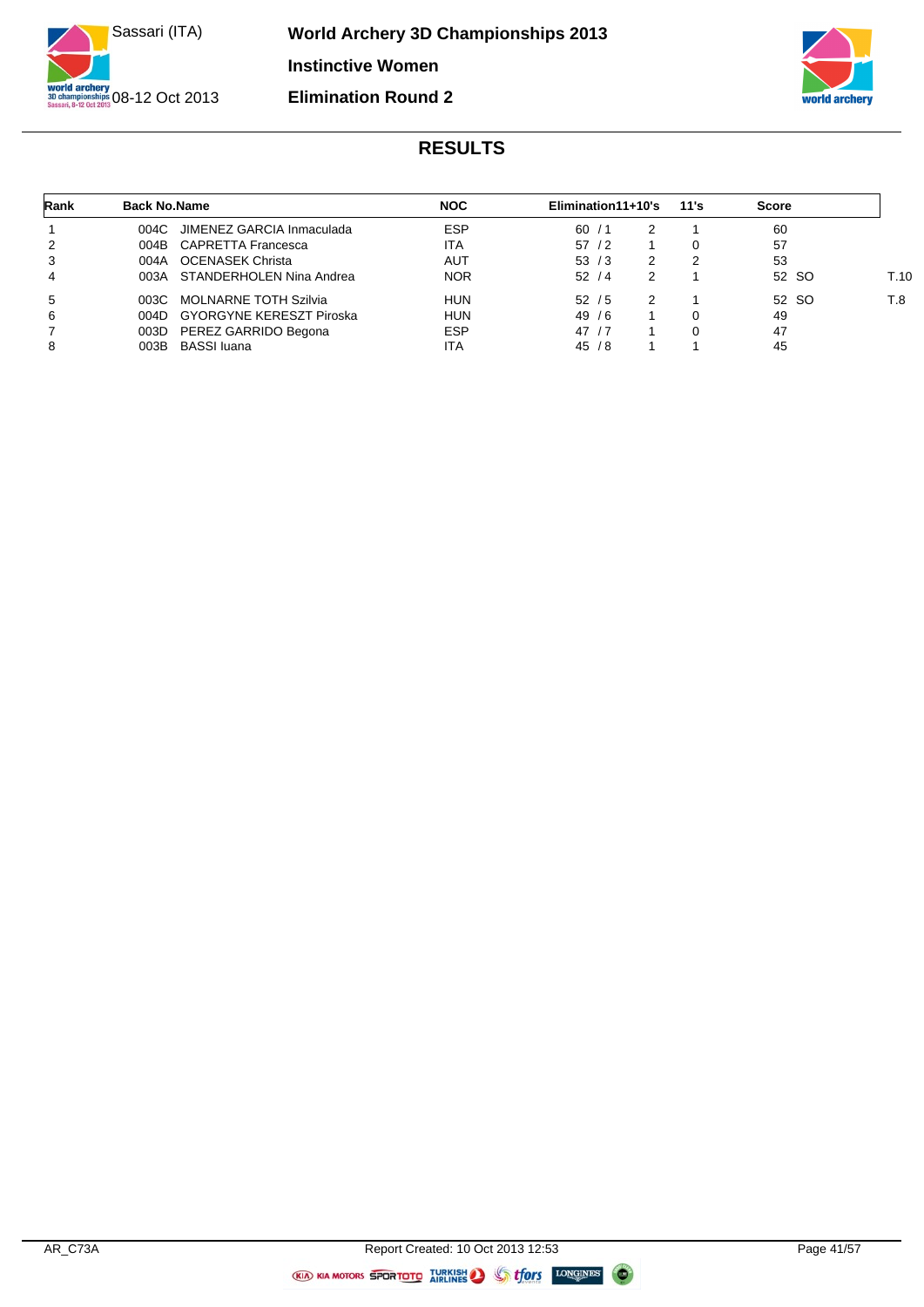

**World Archery 3D Championships 2013 Compound Men Qualification Round**



| Rank           | <b>Back No.Name</b> |                               | <b>NOC</b> | Course 1Course 211+10's |    | 11's | <b>Score</b> |      |
|----------------|---------------------|-------------------------------|------------|-------------------------|----|------|--------------|------|
| 1              |                     | 001A COUSINS Dave             | <b>USA</b> | 521 / 1 508 / 1         | 94 | 73   | 1029         |      |
| 2              |                     | 001C TURSIC Slavko            | <b>SLO</b> | 508 / 3 501 / 2         | 89 | 63   | 1009         |      |
| 3              | 001B                | <b>MUSTAPIC Ivan</b>          | CRO        | 508 / 2 484 /12         | 88 | 51   | 992          |      |
| 4              | 001D                | <b>ANDERSEN Stig</b>          | <b>DEN</b> | 498 / 5 491 / 6         | 85 | 51   | 989          |      |
| 5              |                     | 002C RODRIGUEZ Jose Maria     | <b>ESP</b> | 496 / 7 491 / 5         | 84 | 54   | 987          |      |
| 6              | 005D                | POMPEO Antonio                | <b>ITA</b> | 484 /20<br>496 / 4      | 83 | 52   | 980          |      |
| $\overline{7}$ | 003D                | <b>COLE Gary</b>              | <b>GBR</b> | 490 /12 487 / 8         | 85 | 42   | 977          |      |
| 8              |                     | 003C OCHOA Ruben              | <b>MEX</b> | 491 /11 485 /10         | 82 | 47   | 976          |      |
| 9              | 002D                | <b>SZEDLAR Janos</b>          | <b>HUN</b> | 494 / 8 481 /15         | 81 | 45   | 975          |      |
| 10             |                     | 005B GONDAN Gyorgy            | <b>HUN</b> | 486 /18 488 / 7         | 83 | 43   | 974          |      |
| 11             |                     | 007B GALLO Raffaele           | <b>ITA</b> | 475 /26<br>498 / 3      | 82 | 41   | 973          |      |
| 12             | 005A                | SBRODOV Mikhail               | <b>RUS</b> | 487 /17 484 /13         | 81 | 41   | 971          |      |
| 13             |                     | 004D MERIDA RODRIGUEZ Joaquin | <b>ESP</b> | 488 /16<br>483 /14      | 78 | 50   | 971          |      |
| 14             |                     | 003B JUNET Philippe           | <b>FRA</b> | 492 /10 478 /18         | 81 | 46   | 970          |      |
| 15             | 004C                | <b>NOREN Andreas</b>          | <b>SWE</b> | 489 /15 480 /16         | 80 | 47   | 969          |      |
| 16             | 002B                | CSIKÓS József                 | <b>DEN</b> | 496 / 6 470 /25         | 80 | 47   | 966 SO       | T.11 |
| 17             |                     | 004A LIE Eivind               | <b>NOR</b> | 490 /13 476 /19         | 80 | 63   | 966 SO T.10  |      |
| 18             | 007A                | <b>OYEN Eddie</b>             | <b>NOR</b> | 480 /25 485 /11         | 81 | 43   | 965          |      |
| 19             |                     | 005C BITTERMANN Klaus         | <b>AUT</b> | 485 /19 480 /16         | 79 | 46   | 965          |      |
| 20             | 004B                | ZEINDL-WILDMANN Stefan        | <b>AUT</b> | 489 /14 473 /24         | 79 | 43   | 962          |      |
| 21             |                     | 002A DI NARDO Fabrizio        | <b>ITA</b> | 498 / 4 463 / 30        | 81 | 42   | 961          |      |
| 22             |                     | 003A STEFFENSEN Jacob         | <b>DEN</b> | 494 / 9<br>465 /27      | 76 | 45   | 959          |      |
| 23             |                     | 007C HJERPE Jari              | SWE        | 471 /27 487 / 9         | 76 | 44   | 958          |      |
| 24             | 006A                | <b>SABITZER Johannes</b>      | <b>AUT</b> | 484 /20 473 /22         | 79 | 46   | 957          |      |
| 25             | 006C                | <b>SPRING Martin</b>          | SUI        | 483 /23 473 /23         | 77 | 41   | 956          |      |
| 26             | 006D                | <b>GIRARD Benoit</b>          | <b>FRA</b> | 483 /24 461 /33         | 69 | 38   | 944          |      |
| 27             | 006B                | DASOVIC Darko                 | CRO        | 484 /22 455 /34         | 70 | 33   | 939          |      |
| 28             | 009A                | <b>BOKA Laszlo</b>            | <b>HUN</b> | 461 /33 475 /21         | 71 | 32   | 936          |      |
| 29             |                     | 009B HARPER Bryan             | CAN        | 460 /34 475 /20         | 72 | 37   | 935          |      |
| 30             | 008B                | <b>CAMPSALL AI</b>            | CAN        | 467 /30 462 /32         | 71 | 34   | 929          |      |
| 31             | 008C                | <b>GORSIC Edo</b>             | <b>SLO</b> | 464 /31 464 /28         | 66 | 43   | 928          |      |
| 32             |                     | 008D STARCEVIC Branko         | CRO        | 463 /32 463 /31         | 67 | 33   | 926          |      |
| 33             |                     | 009C POLUBOYAROV Oleg         | <b>RUS</b> | 454 /37 467 /26         | 65 | 32   | 921          |      |
| 34             | 008A                | <b>BONELLI Giovanni Paolo</b> | <b>SMR</b> | 468 /29 451 /35         | 65 | 36   | 919          |      |
| 35             |                     | 007D VESHTER Arturs           | <b>RUS</b> | 469 /28 447 /36         | 69 | 29   | 916          |      |
| 36             | 010A                | <b>MITCHELL Steve</b>         | CAN        | 456 /35<br>441 /37      | 66 | 23   | 897          |      |
| 37             |                     | 010D LILLESAETER Odd          | <b>NOR</b> | 428 /40 463 /29         | 66 | 25   | 891          |      |
| 38             |                     | 009D VANDERVELDEN Vincent     | <b>BEL</b> | 455 /36<br>434 /38      | 64 | 31   | 889          |      |
| 39             |                     | 010C SVEDAS Vilius            | LTU        | 434 /39 422 /40         | 55 | 22   | 856          |      |
| 40             | 011A                | <b>BOMBUSKAR Milan</b>        | <b>SVK</b> | 421 /41 434 /39         | 55 | 20   | 855          |      |
| 41             |                     | 010B LAIFR Tom                | <b>CZE</b> | 435 /38 419 /41         | 48 | 22   | 854          |      |
| 42             |                     | 011B KORHONEN Seppo           | <b>FIN</b> | 408 /42 407 /42         | 50 | 21   | 815          |      |
| 43             | 011C                | <b>THILL Charles</b>          | <b>LUX</b> | 397 /43 388 /43         | 33 | 13   | 785          |      |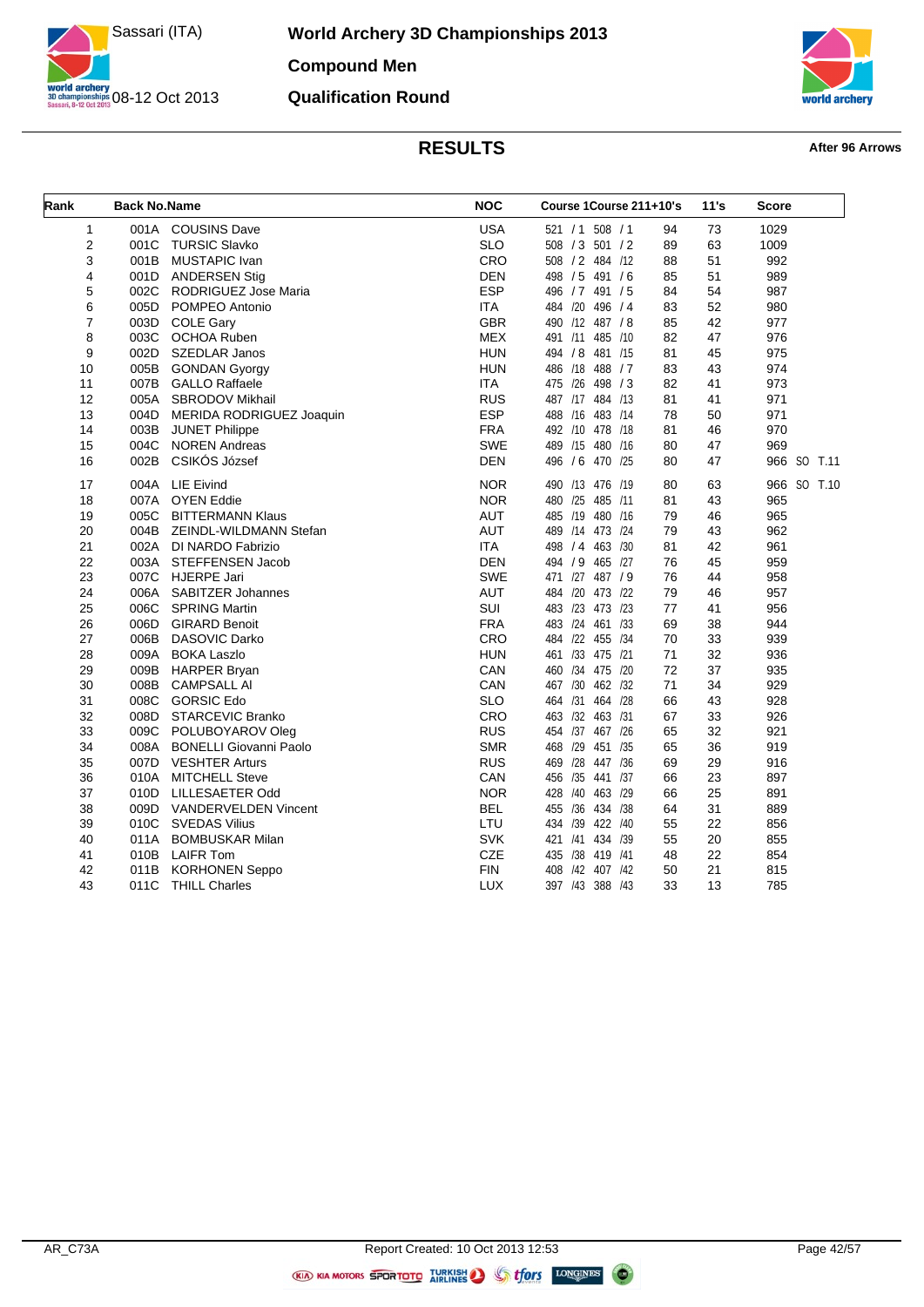

**World Archery 3D Championships 2013 Compound Women Qualification Round**



| Rank | <b>Back No.Name</b> |                               | <b>NOC</b> | Course 1Course 211+10's           |    | 11's | <b>Score</b> |
|------|---------------------|-------------------------------|------------|-----------------------------------|----|------|--------------|
| 1    | 015A                | <b>HOLDERNESS Lucy</b>        | <b>GBR</b> | 492<br>479<br>/1<br>/1            | 80 | 43   | 971          |
| 2    | 016B                | <b>COURPRON Deborah</b>       | <b>FRA</b> | 476<br>476<br>/4<br>$\frac{1}{2}$ | 76 | 35   | 952          |
| 3    | 016A                | <b>BIANCHI Sonia</b>          | <b>ITA</b> | 468<br>/5<br>470/4                | 73 | 39   | 938          |
| 4    | 015D                | SABITZER Michaela             | <b>AUT</b> | 463<br>/6<br>472/3                | 72 | 35   | 935          |
| 5    | 015C                | <b>FRANCHINI Irene</b>        | ITA.       | 477<br>/3<br>454 / 5              | 70 | 37   | 931          |
| 6    | 015B                | <b>SAUBION Violette</b>       | <b>FRA</b> | 479<br>/2<br>443<br>/10           | 65 | 33   | 922          |
| 7    | 016C                | <b>MERIDA MORENO Shenaida</b> | <b>ESP</b> | 460<br>/7<br>451<br><i>1</i> 8    | 68 | 28   | 911          |
| 8    | 016D                | <b>SODERSTEN Lisa</b>         | SWE        | /8<br>460<br>451<br>- 19          | 64 | 30   | 911          |
| 9    | 017A                | OLOFSSON Ingrid               | <b>SWE</b> | 452<br>/9<br>454<br>76            | 59 | 35   | 906          |
| 10   | 017C                | LEBEDEVA Alexandra            | <b>RUS</b> | 440<br>/13<br>453<br>/7           | 60 | 25   | 893          |
| 11   | 018A                | MAZZALI Simona                | <b>ITA</b> | 446<br>/11<br>428<br>/13          | 57 | 28   | 874          |
| 12   | 019A                | <b>ZALITE Agate</b>           | LAT        | /15<br>438<br>434<br>/11          | 52 | 23   | 872          |
| 13   | 018B                | <b>BUEMBERGER Karin</b>       | <b>AUT</b> | /14<br>434<br>437<br>/12          | 59 | 26   | 871          |
| 14   | 017D                | <b>HOOEY Jude</b>             | CAN        | /12<br>441<br>420<br>/14          | 53 | 24   | 861          |
| 15   | 017B                | <b>WILDMANN Karin</b>         | <b>AUT</b> | 447<br>/10<br>408<br>/16          | 49 | 25   | 855          |
| 16   | 019B                | PERRY Lana                    | CAN        | /18<br>408<br>418<br>/15          | 45 | 18   | 826          |
| 17   | 018C                | <b>FILIPPOVA Elena</b>        | <b>RUS</b> | /17<br>388<br>415<br>/18          | 42 | 17   | 803          |
| 18   | 019C                | <b>ZOTOVA Natalia</b>         | <b>RUS</b> | 405<br>/19<br>391<br>/17          | 41 | 17   | 796          |
| 19   | 018D                | <b>BROUILLETTE Renee</b>      | CAN        | 416<br>/16<br>368<br>/19          | 42 | 13   | 784          |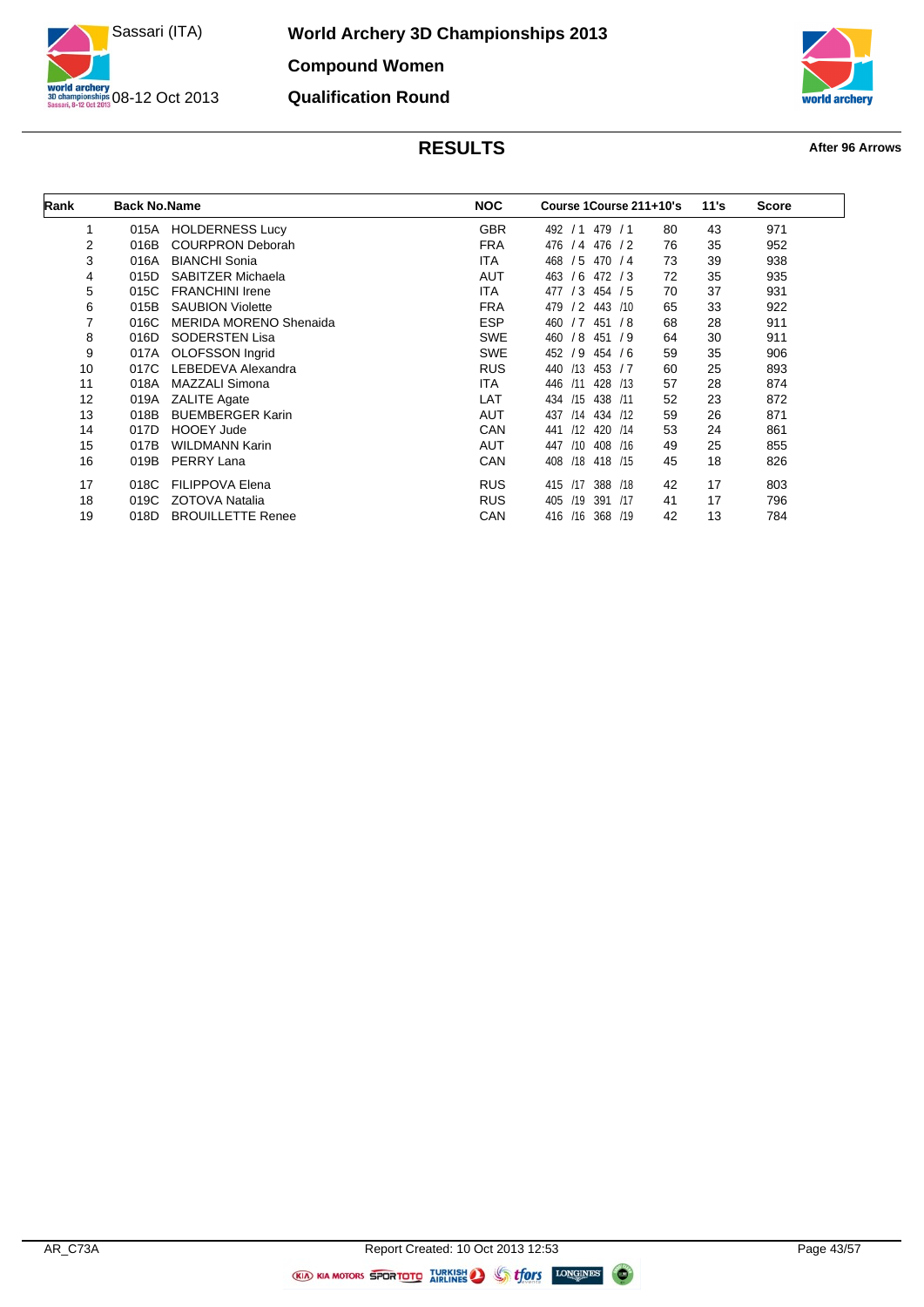

**World Archery 3D Championships 2013 Barebow Men Qualification Round**



| Rank | <b>Back No.Name</b> |                                 | <b>NOC</b> | Course 1Course 211+10's        | 11's | <b>Score</b> |
|------|---------------------|---------------------------------|------------|--------------------------------|------|--------------|
|      |                     |                                 |            |                                |      |              |
| 1    | 001C                | <b>LARSSON Bobby</b>            | <b>SWE</b> | 454 / 3 473 / 1<br>71          | 39   | 927          |
| 2    | 002A                | <b>GARCIA FERNANDEZ David</b>   | <b>ESP</b> | 450 / 4 473 / 2<br>64          | 36   | 923          |
| 3    | 001A                | <b>JUANOLA CODINA Sebastian</b> | <b>ESP</b> | 445/6<br>67<br>463 / 1         | 30   | 908          |
| 4    | 001B                | <b>SEIMANDI Giuseppe</b>        | <b>ITA</b> | 458 / 2 440 / 9<br>62          | 30   | 898          |
| 5    | 002C                | EDVARDSEN Ronny Margly          | <b>NOR</b> | 440 / 7 451 / 4<br>61          | 28   | 891          |
| 6    | 002B                | <b>BERTI Ferruccio</b>          | <b>ITA</b> | 55<br>441 / 6<br>443 / 7       | 24   | 884          |
| 7    | 003A                | <b>NOCETI Alessio</b>           | <b>ITA</b> | 434 / 8<br>446 / 5<br>60       | 26   | 880          |
| 8    | 001D                | <b>KOCOUREK Richard</b>         | <b>CZE</b> | 443 / 5<br>57<br>437 /12       | 19   | 880          |
| 9    | 004B                | <b>VALENT Ladislav</b>          | SVK        | 421 /14<br>454 / 3<br>57       | 27   | 875          |
| 10   | 002D                | <b>LARSEN Claus</b>             | <b>DEN</b> | 430 /10<br>442 / 8<br>49       | 22   | 872          |
| 11   | 003C                | <b>JENSEN Torben Cramer</b>     | <b>DEN</b> | 428 /11<br>440 /10<br>57       | 26   | 868          |
| 12   | 005B                | <b>RIBES Loic</b>               | <b>FRA</b> | 438 /11<br>416 /18<br>50       | 25   | 854          |
| 13   | 003B                | <b>KISS Laszlo</b>              | <b>HUN</b> | 434 / 9 414 /15<br>50          | 23   | 848          |
| 14   | 003D                | PETROVIC Zoran                  | CRO        | 426 /12 418 /14<br>52          | 20   | 844          |
| 15   | 006A                | <b>KALUGIN Viacheslav</b>       | <b>RUS</b> | 410 /20 433 /13<br>50          | 19   | 843          |
| 16   | 004A                | <b>DARKHANOV Valentin</b>       | <b>RUS</b> | 426 /13 414 /15<br>43          | 24   | 840          |
| 17   | 004D                | <b>REITHMAIER Christian</b>     | <b>AUT</b> | 419 /16 414 /15<br>42          | 17   | 833          |
| 18   | 004C                | <b>KOLINKO Ladislav</b>         | <b>CZE</b> | 419 /16<br>408 /22<br>49       | 13   | 827          |
| 19   | 005A                | <b>MALYSHEV Maxim</b>           | <b>RUS</b> | 420 /15<br>403 /25<br>45       | 23   | 823          |
| 20   | 005D                | <b>KARI Hannu H</b>             | <b>FIN</b> | 408 /21<br>413 /18<br>47       | 17   | 821          |
| 21   | 005C                | <b>SKINNER Travis</b>           | CAN        | 412 /19<br>404 /24<br>44       | 13   | 816          |
| 22   | 006B                | MAROSEVIC Damir                 | CRO        | 122<br>388 /29<br>407<br>42    | 19   | 795          |
| 23   | 006C                | <b>KERSCHBACHER August</b>      | <b>AUT</b> | /23<br>396 /27<br>37<br>394    | 17   | 790          |
| 24   | 007D                | <b>JUNEVICIUS Mindaugas</b>     | LTU        | /29<br>411 /21<br>370<br>40    | 12   | 781          |
| 25   | 009A                | <b>MOSIN Vladimir</b>           | LTU        | /31<br>411 /20<br>42<br>366    | 12   | 777          |
| 26   | 008A                | <b>RAINER Andreas</b>           | <b>AUT</b> | /28<br>405 /23<br>38<br>371    | 18   | 776          |
| 27   | 007B                | <b>PUTTEMANS Pieter</b>         | <b>BEL</b> | /26<br>397 /26<br>38<br>377    | 11   | 774          |
| 28   | 008B                | <b>SVEDAS Nerijus</b>           | LTU        | /30<br>392 /28<br>36<br>368    | 10   | 760          |
| 29   | 007C                | <b>BARJAK Laszlo</b>            | <b>HUN</b> | 383 /31<br>37<br>373 /27       | 16   | 756          |
| 30   | 007A                | <b>KUDELA Jan</b>               | <b>SVK</b> | 368 /32<br>30<br>382 /25       | 5    | 750          |
| 31   | 006D                | <b>MULLER Vladimir</b>          | <b>SVK</b> | /24<br>385<br>360 /33<br>31    | 13   | 745          |
| 32   | 009B                | <b>JURIK Marian</b>             | <b>CZE</b> | 332 /34<br>412 /19<br>33       | 10   | 744          |
| 33   | 008D                | <b>TAIMLA Carl Robert</b>       | <b>EST</b> | 388 /30<br>346 /32<br>34       | 12   | 734          |
| 34   | 008C                | <b>LEBEUF Dany</b>              | CAN        | /33<br>323 /34<br>21<br>345    | 5    | 668          |
| 35   | 009C                | <b>TRACEY James</b>             | CAN        | /35<br>298<br>/35<br>307<br>18 | 7    | 605          |
| 36   | 009D                | <b>HASTERT Claude</b>           | <b>LUX</b> | 262 /36<br>288 /36<br>15       | 6    | 550          |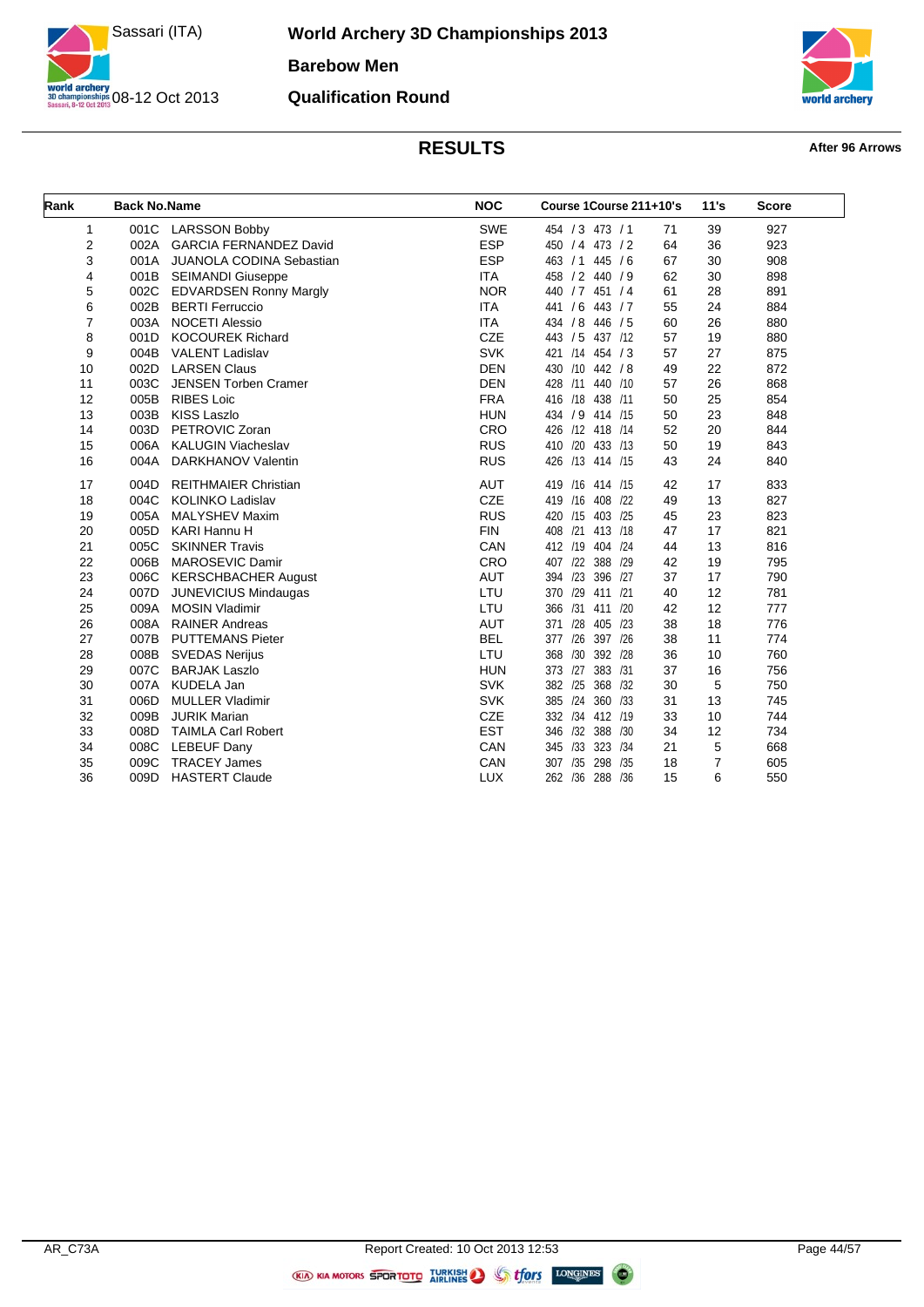

**World Archery 3D Championships 2013 Barebow Women Qualification Round**



| Rank | <b>Back No.Name</b> |                               | <b>NOC</b> | Course 1Course 211+10's   |    | 11's | <b>Score</b> |
|------|---------------------|-------------------------------|------------|---------------------------|----|------|--------------|
|      | 001C                | NOZIGLIA Cinzia               | <b>ITA</b> | /3<br>430/1<br>410        | 47 | 20   | 840          |
| 2    | 001B                | <b>PORTE Chantal</b>          | <b>FRA</b> | $/2$ 417 $/2$<br>411      | 46 | 20   | 828          |
| 3    | 002A                | NILSSON Jessica               | <b>SWE</b> | 409<br>/4<br>410 / 3      | 45 | 13   | 819          |
| 4    | 001A                | <b>BJORKLUND Lina</b>         | <b>SWE</b> | 433<br>380<br>/1<br>- 112 | 48 | 21   | 813          |
| 5    | 001D                | SAVENKOVA Maria               | <b>RUS</b> | /5<br>406<br>395<br>/7    | 39 | 9    | 801          |
| 6    | 002B                | <b>FIARD Tiffany</b>          | <b>FRA</b> | /6<br>388<br>406<br>76    | 41 | 21   | 794          |
| 7    | 003A                | <b>VERSTAPPEN Dorien</b>      | <b>BEL</b> | /9<br>377<br>410/4        | 39 | 9    | 787          |
| 8    | 002C                | <b>VILLA Gloria</b>           | <b>ITA</b> | 379<br>/7<br>407<br>/5    | 43 | 21   | 786          |
| 9    | 002D                | <b>MACKOVA Martina</b>        | <b>CZE</b> | /8<br>380<br>379<br>/13   | 37 | 21   | 759          |
| 10   | 004A                | RADA Ilona                    | <b>HUN</b> | /13<br>394<br>357<br>78   | 34 | 8    | 751          |
| 11   | 003C                | GABRIELA Mullerova-Krakova    | <b>SVK</b> | 363<br>/11<br>382 /10     | 36 | 10   | 745          |
| 12   | 003B                | <b>MAJEROVA Vera</b>          | <b>CZE</b> | 374 /14<br>369<br>/10     | 37 | 13   | 743          |
| 13   | 003D                | ROGAZZO Marianna              | <b>ITA</b> | /12<br>383 / 9<br>360     | 29 | 12   | 743          |
| 14   | 004B                | RODIONOVA Maria               | <b>RUS</b> | 381<br>355<br>/14<br>/11  | 28 | 12   | 736          |
| 15   | 004C                | <b>RIEROLA MIAROMS Montse</b> | <b>ESP</b> | /15<br>327<br>324<br>/16  | 18 | 3    | 651          |
| 16   | 005A                | VAVRICKOVA Katerina           | <b>CZE</b> | /16<br>298<br>345 /15     | 17 | 4    | 643          |
| 17   | 005B                | <b>UUSMAA Anu</b>             | <b>EST</b> | /17<br>292 /17<br>293     | 11 | 4    | 585          |
| 18   | 005C                | <b>THILL Yvette</b>           | <b>LUX</b> | 247<br>/18<br>280<br>/18  | 17 | 6    | 527          |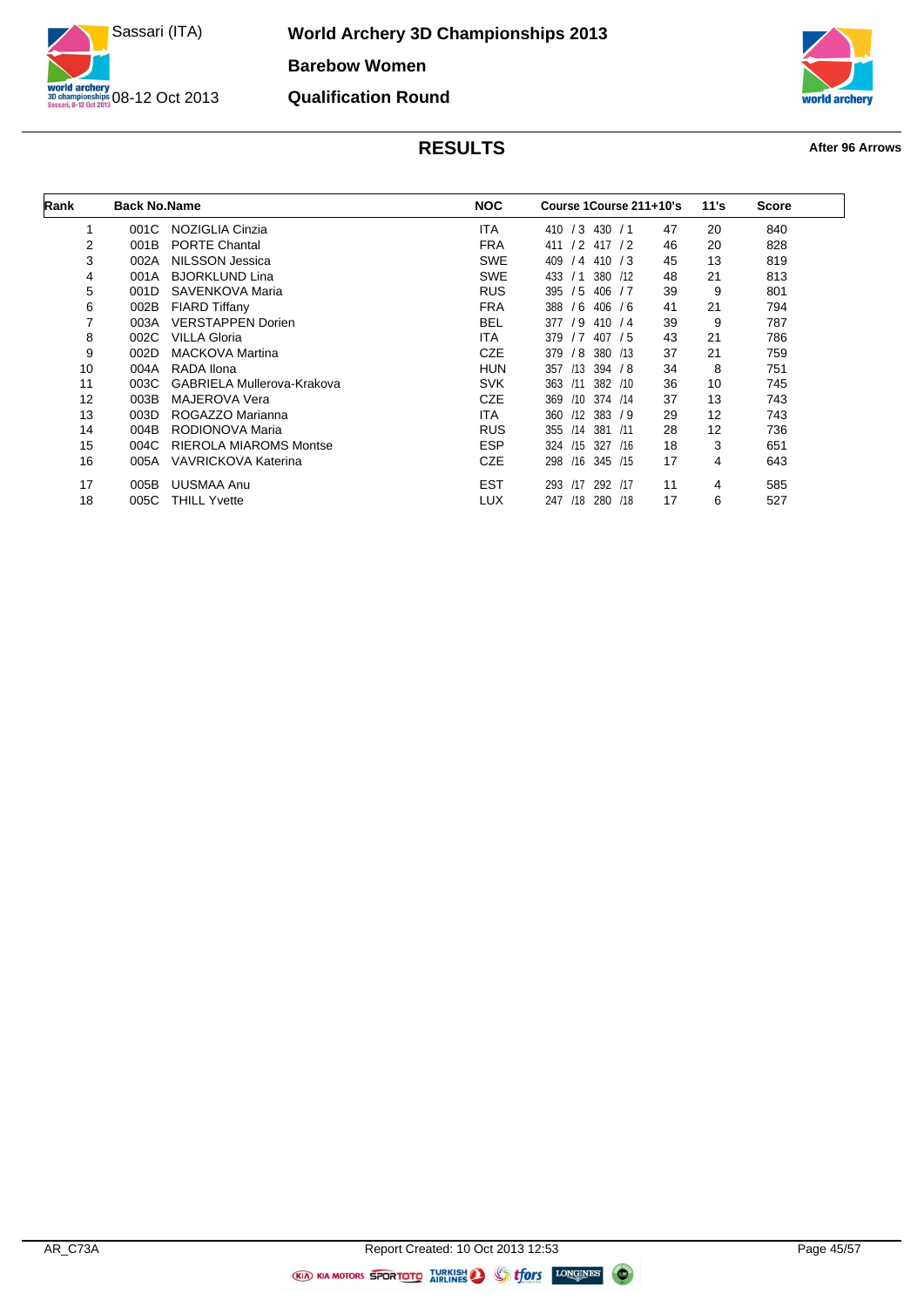

**World Archery 3D Championships 2013 Longbow Men Qualification Round**



| Rank<br><b>NOC</b><br><b>Back No.Name</b> |      | Course 1Course 211+10's          |            | 11's                  | <b>Score</b> |    |     |
|-------------------------------------------|------|----------------------------------|------------|-----------------------|--------------|----|-----|
| $\mathbf{1}$                              | 013B | <b>HANUS Tomas</b>               | CZE        | 406 / 2 423 / 1       | 48           | 23 | 829 |
| $\overline{2}$                            | 013A | <b>VERRIER Serge</b>             | <b>BEL</b> | 414 / 1<br>402 / 3    | 42           | 18 | 816 |
| 3                                         | 014A | <b>CORVINO Serge</b>             | <b>FRA</b> | 376 / 5 407 / 2       | 39           | 12 | 783 |
| 4                                         | 013C | <b>BUCCI Paolo</b>               | <b>ITA</b> | 393 / 3 378 / 7       | 32           | 12 | 771 |
| 5                                         | 013D | <b>IRIARTE LARUMBE Jose Luis</b> | <b>ESP</b> | 385 / 4 374 / 9       | 31           | 10 | 759 |
| 6                                         | 014B | PONTREMOLESI Marco               | <b>ITA</b> | 374 / 6 381 / 6       | 36           | 15 | 755 |
| 7                                         | 015A | NIELSEN Tom Hauberg Rask         | <b>DEN</b> | 371 / 9 368 /12       | 29           | 15 | 739 |
| 8                                         | 016B | <b>BINDER Dusan</b>              | <b>SVK</b> | 345 /14<br>389 / 4    | 29           | 10 | 734 |
| 9                                         | 014C | <b>MAKAI Robert</b>              | <b>HUN</b> | 358 /17<br>372 / 7    | 33           | 11 | 730 |
| 10                                        | 017C | <b>MOLNAR Jozsef</b>             | <b>HUN</b> | 341 /19<br>389 / 5    | 23           | 12 | 730 |
| 11                                        | 014D | <b>VILISTERS Armands</b>         | LAT        | 371 / 8 356 /18       | 31           | 13 | 727 |
| 12                                        | 016A | <b>GALLER Joachim</b>            | <b>AUT</b> | 348 /13 370 /10       | 25           | 8  | 718 |
| 13                                        | 018B | FANTOZZI Giacomo Luca            | <b>ITA</b> | 333 /22 376 / 8       | 31           | 10 | 709 |
| 14                                        | 018A | <b>RAINER Kurt</b>               | <b>AUT</b> | 338 /21<br>369 /11    | 32           | 10 | 707 |
| 15                                        | 017A | <b>KORAB Ladislav</b>            | <b>CZE</b> | 341 /17 365 /13       | 22           | 6  | 706 |
| 16                                        | 017B | <b>LAPSINS Eduards</b>           | LAT        | 341 /17 360 /15       | 23           | 8  | 701 |
| 17                                        | 016C | <b>BANG Per Kristian</b>         | <b>NOR</b> | 344 /15 352 /19       | 25           | 4  | 696 |
| 18                                        | 015C | <b>FERNANDEZ BUIL Javier</b>     | <b>ESP</b> | 339 /24<br>357 /11    | 20           | 8  | 696 |
| 19                                        | 015D | PLOUGMAND Soeren                 | <b>DEN</b> | 350 /12 340 /23       | 24           | 9  | 690 |
| 20                                        | 019B | <b>TOOMLA Avo</b>                | <b>EST</b> | 321 /26<br>362 /14    | 25           | 9  | 683 |
| 21                                        | 015B | <b>KUZMIN Sergey</b>             | <b>RUS</b> | 362 /10<br>320 /31    | 25           | 9  | 682 |
| 22                                        | 018C | <b>ELWING Jan</b>                | <b>SWE</b> | 333 /23 345 /22       | 13           | 3  | 678 |
| 23                                        | 019A | <b>LYSGAARD Jes</b>              | <b>DEN</b> | 331 /24<br>346 /21    | 23           | 11 | 677 |
| 24                                        | 019C | <b>GORSIC Karli Andrej</b>       | <b>SLO</b> | 316 /27 350 /20       | 29           | 9  | 666 |
| 25                                        | 017D | ROBL Helge                       | <b>AUT</b> | 339 /20<br>326 /29    | 26           | 10 | 665 |
| 26                                        | 018D | <b>KLANCAR Anton</b>             | <b>SLO</b> | 326 /25<br>338 /25    | 22           | 5  | 664 |
| 27                                        | 020C | <b>HANSMANN Maario</b>           | <b>EST</b> | 302 /31<br>360 /16    | 18           | 2  | 662 |
| 28                                        | 016D | PODDEVALIN Mikhail               | <b>RUS</b> | 342 /16 317 /33       | 25           | 9  | 659 |
| 29                                        | 020A | OKU Oku                          | <b>SLO</b> | 310 /28<br>334 /27    | 21           | 6  | 644 |
| 30                                        | 019D | <b>PATON Brock</b>               | CAN        | 306 /29<br>335 /26    | 19           | 7  | 641 |
| 31                                        | 021A | <b>STRIMARK Mattias</b>          | <b>SWE</b> | 282 /33<br>333 /28    | 17           | 6  | 615 |
| 32                                        | 021B | <b>NEMED Tomislav</b>            | CRO        | 279 /34<br>324 /30    | 18           | 5  | 603 |
| 33                                        | 020D | NEERGAARD Knut                   | <b>NOR</b> | /32 309 /35<br>291    | 18           | 5  | 600 |
| 34                                        | 021C | <b>NAUMAVICIUS Vitalijus</b>     | LTU        | 279 /35 312 /34       | 14           | 6  | 591 |
| 35                                        | 022A | <b>BURKE Steven</b>              | <b>GBR</b> | 259 /37 319 /32       | 22           | 12 | 578 |
| 36                                        | 020B | <b>TUOVINEN Jorma</b>            | <b>FIN</b> | 302 /30 257 /37       | 17           | 7  | 559 |
| 37                                        | 022B | <b>CAMPO Vito</b>                | <b>SMR</b> | /38<br>277 /36<br>230 | 11           | 2  | 507 |
| 38                                        | 022C | <b>CISTOVS Aleksandrs</b>        | LAT        | 190 /39 227 /38       | 8            | 4  | 417 |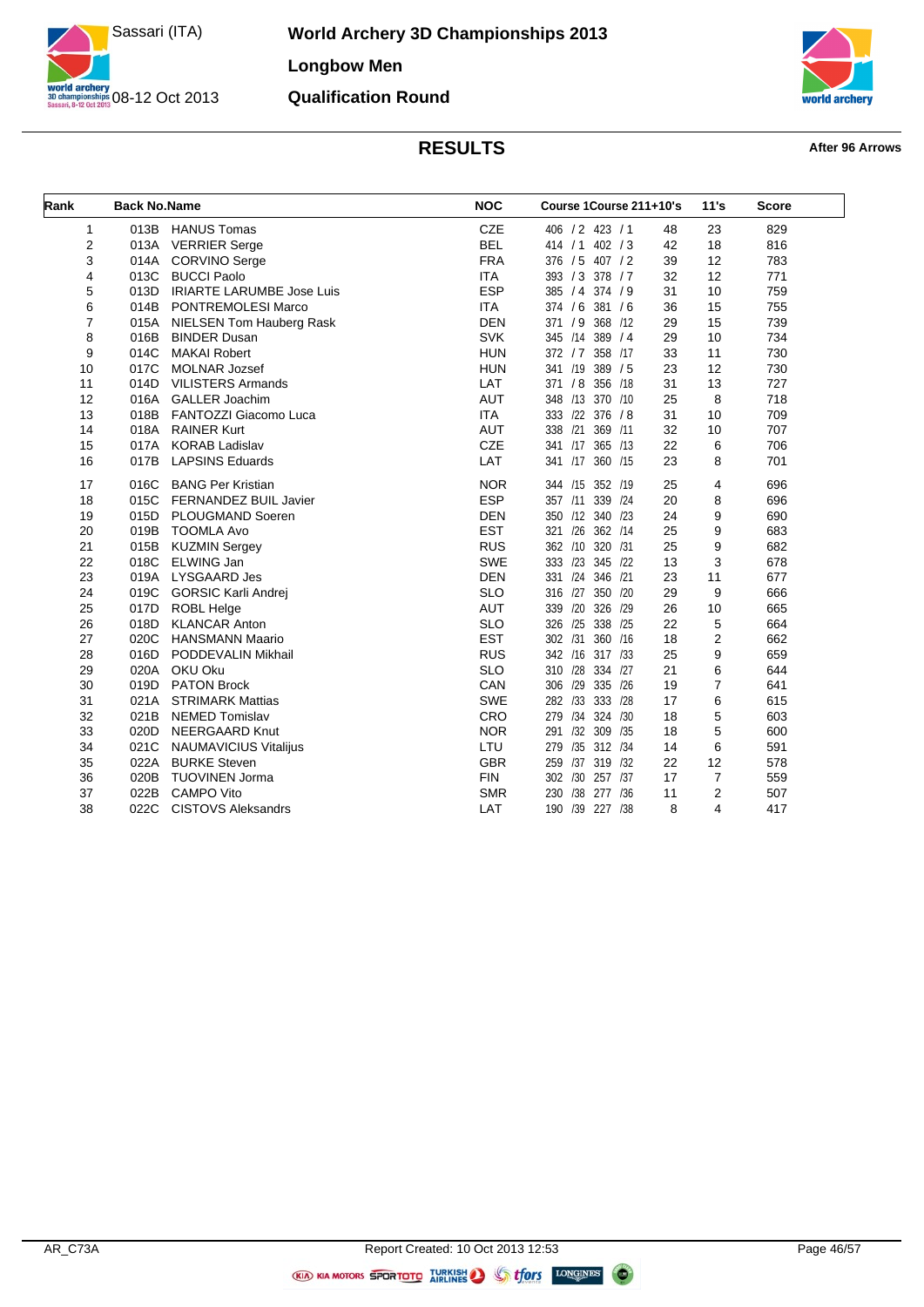

**World Archery 3D Championships 2013 Longbow Women Qualification Round**



| Rank | <b>Back No.Name</b> |                                | <b>NOC</b> | Course 1Course 211+10's           |    | 11's | <b>Score</b> |
|------|---------------------|--------------------------------|------------|-----------------------------------|----|------|--------------|
|      | 020A                | <b>BARBARO Giulia</b>          | <b>ITA</b> | 390 / 1<br>366<br>/1              | 33 | 11   | 756          |
| 2    | 020B                | <b>GARRIDO LAZARO Encarna</b>  | <b>ESP</b> | 385<br>/2<br>344<br>$\frac{1}{2}$ | 32 | 14   | 729          |
| 3    | 021A                | <b>CLUZE Sophie</b>            | <b>FRA</b> | 309<br>/5<br>345/3                | 18 | 4    | 654          |
| 4    | 020C                | <b>FINNOY Iris</b>             | <b>NOR</b> | 326<br>/3<br>305 / 7              | 18 | 3    | 631          |
| 5    | 020D                | SIRKEL-SUVISTE Inge            | <b>EST</b> | /6<br>302<br>310 / 5              | 27 | 11   | 612          |
| 6    | 021B                | <b>CANALE Laura</b>            | <b>ITA</b> | 319<br>/4<br>289 /12              | 16 | 11   | 608          |
| 7    | 021D                | ROEPSTORFF Josefine de         | <b>DEN</b> | 288<br>$/8$ 318 $/4$              | 14 | 7    | 606          |
| 8    | 021C                | <b>VIRULA Katrin</b>           | <b>EST</b> | /7<br>301 / 8<br>297              | 15 | 6    | 598          |
| 9    | 022A                | <b>KELL YIIe</b>               | <b>EST</b> | 283<br>/9<br>298 / 9              | 15 | 6    | 581          |
| 10   | 022B                | <b>RIZZI Donatella</b>         | <b>ITA</b> | 289<br>278<br>/10<br>/11          | 17 | 3    | 567          |
| 11   | 022D                | <b>BRUNNER Anita</b>           | <b>AUT</b> | /12<br>307 / 6<br>255             | 12 | 4    | 562          |
| 12   | 022C                | <b>KUZMENKOVA Anna</b>         | <b>RUS</b> | 266<br>/11<br>268 /14             | 11 | 5    | 534          |
| 13   | 023B                | <b>ANTMAN Viola</b>            | <b>SWE</b> | /14<br>271<br>252<br>/13          | 9  | 2    | 523          |
| 14   | 023A                | <b>SKUDSTRUP Tanja Dinesen</b> | <b>DEN</b> | /13<br>253<br>258 /15             | 13 | 4    | 511          |
| 15   | 024D                | <b>HOLSTEIN Sabina</b>         | <b>DEN</b> | 289<br>221<br>/20<br>/10          | 13 | 5    | 510          |
| 16   | 023C                | <b>NOLIMAL Renata</b>          | <b>SLO</b> | /15<br>251<br>256 /17             | 9  | 5    | 507          |
| 17   | 024A                | <b>SILKINA Kristine</b>        | LAT        | /17<br>256 /18<br>237             | 13 |      | 493          |
| 18   | 023D                | <b>LANGER Andrea</b>           | <b>AUT</b> | /16<br>250<br>120<br>243          | 11 | 4    | 493          |
| 19   | 024B                | DOMEIJ Ulla                    | <b>SWE</b> | 232<br>/18<br>258<br>/16          | 12 | 2    | 490          |
| 20   | 024C                | LAREVA Liudmila                | <b>RUS</b> | 226<br>256 /19<br>/19             | 9  | 2    | 482          |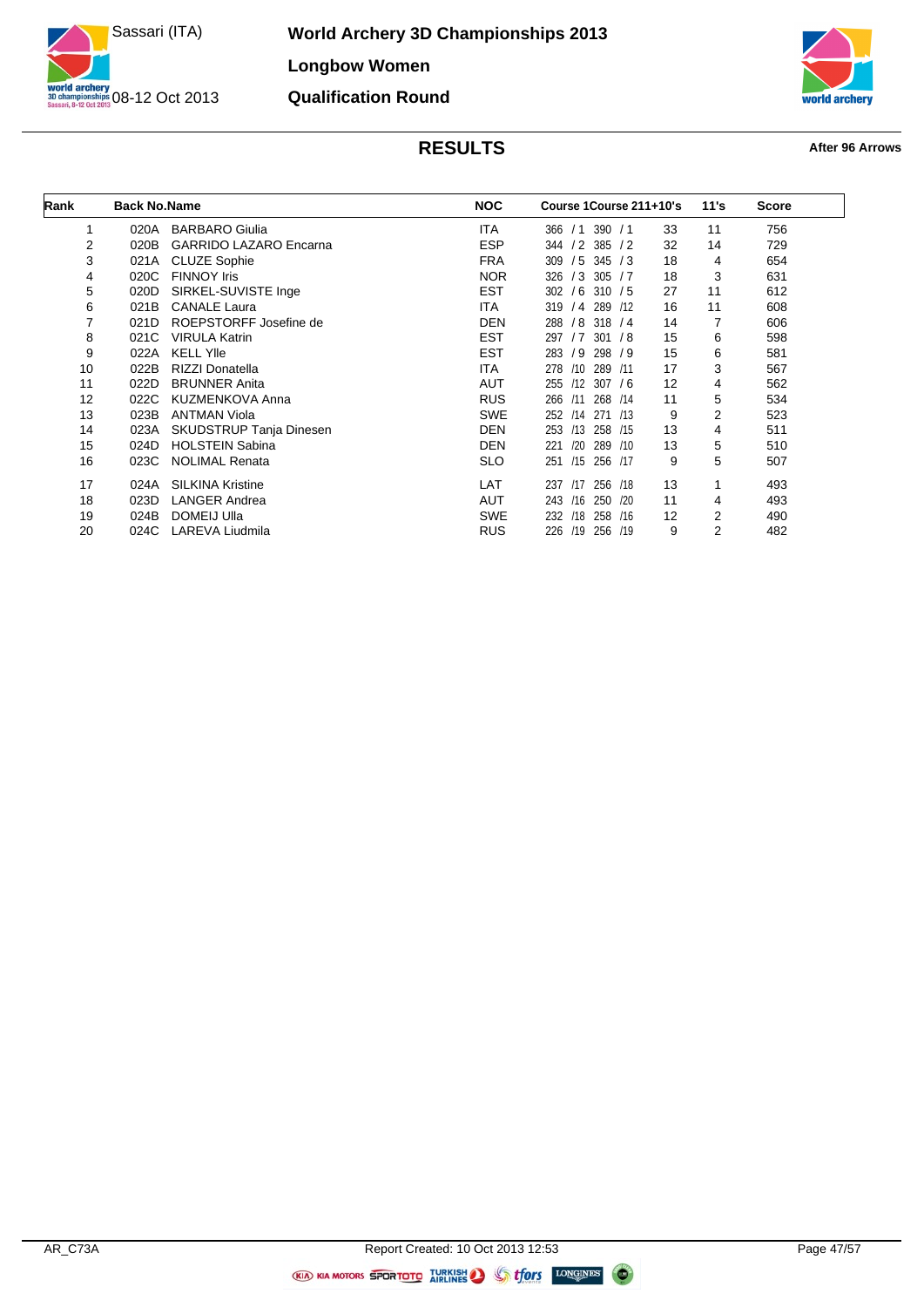

**World Archery 3D Championships 2013 Instinctive Men Qualification Round**



| Rank           | <b>Back No.Name</b> |                             | <b>NOC</b> | Course 1Course 211+10's |    | 11's           | <b>Score</b>   |
|----------------|---------------------|-----------------------------|------------|-------------------------|----|----------------|----------------|
| 1              | 010A                | <b>MOLNAR Ferenc</b>        | <b>HUN</b> | 454 / 1 452 / 1         | 68 | 25             | 906            |
| $\overline{2}$ | 010B                | <b>LAZZARONI Enzo</b>       | <b>ITA</b> | 439 / 2 434 / 4         | 52 | 20             | 873            |
| 3              | 010C                | <b>PARSCHISEK Alexander</b> | <b>AUT</b> | 427 / 3 431 / 5         | 45 | 23             | 858            |
| 4              | 011B                | <b>OCENASEK Wolfgang</b>    | <b>AUT</b> | 413 / 6 439 / 3         | 51 | 32             | 852            |
| 5              | 011D                | <b>FALETTI Giuliano</b>     | <b>ITA</b> | 404 / 8 446 / 2         | 52 | 21             | 850            |
| 6              | 010D                | <b>STRELEOFF Fred</b>       | CAN        | 416 / 4 401 / 8         | 43 | 14             | 817            |
| $\overline{7}$ |                     | 011A KOCMAN Marjan          | <b>SLO</b> | 415 / 5 387 /17         | 40 | 13             | 802            |
| 8              | 012C                | PITTALUGA Fabio             | <b>ITA</b> | 381 /11 420 / 6         | 38 | 9              | 801            |
| 9              | 011C                | <b>GARDEUR Robin</b>        | <b>FRA</b> | 409 / 7 376 / 20        | 40 | 11             | 785            |
| 10             | 012B                | <b>GOMEZ GARATE Juan</b>    | <b>ESP</b> | 382 /10 401 / 7         | 40 | 13             | 783            |
| 11             | 012A                | <b>MADURKAY Petr</b>        | <b>CZE</b> | 392 / 9 387 /18         | 36 | 18             | 779            |
| 12             | 013C                | <b>ROGIER Patrick</b>       | <b>FRA</b> | 374 /15 399 / 9         | 37 | 21             | 773            |
| 13             | 013A                | LORENZ JORNALET Jordi       | <b>ESP</b> | 380 /13 393 /12         | 35 | 11             | 773            |
| 14             | 012D                | <b>MORLEY Steve</b>         | <b>EST</b> | 381 /12 389 /16         | 37 | 17             | 770            |
| 15             | 014A                | SOTA GARCIA Carlos M.       | <b>ESP</b> | 378 /14<br>391 /14      | 34 | 11             | 769            |
| 16             | 013B                | <b>NAHOCZKI Peter</b>       | <b>HUN</b> | 373 /16 385 /19         | 35 | 16             | 758 SO<br>T.11 |
| 17             | 015B                | <b>CARLSSON Bo</b>          | <b>SWE</b> | 360 /22 398 /10         | 41 | 13             | 758 SO T.10    |
| 18             | 014B                | <b>KLAAPBAKKEN Ola</b>      | <b>NOR</b> | 368 /18 390 /15         | 40 | 17             | 758 SO T.10    |
| 19             | 013D                | <b>PEDERSEN Roar Aulie</b>  | <b>NOR</b> | 371 /17 372 /22         | 31 | $\overline{7}$ | 743            |
| 20             | 015A                | <b>KLEIN Vasilii</b>        | <b>RUS</b> | 362 /21<br>375 /21      | 37 | 14             | 737            |
| 21             | 014C                | <b>MORALES Javier</b>       | <b>MEX</b> | 367 /19<br>360 /25      | 28 | 9              | 727            |
| 22             | 016C                | <b>STAHLING Ronny</b>       | <b>SWE</b> | 334 /27<br>392 /13      | 27 | 16             | 726            |
| 23             | 017A                | <b>COANTA Ciprian</b>       | ROU        | /29<br>393 /11<br>329   | 34 | 11             | 722            |
| 24             | 014D                | <b>MALEK Lubomir</b>        | <b>SVK</b> | 367 /20<br>345 /30      | 22 | 9              | 712            |
| 25             | 016B                | <b>KOSZORUS Zsolt</b>       | <b>HUN</b> | 342 /26<br>364 /23      | 30 | 11             | 706            |
| 26             | 015D                | <b>JEZDIK Robert</b>        | <b>CZE</b> | 347 /24<br>359 /26      | 24 | 9              | 706            |
| 27             | 017B                | <b>JELINEK Josef</b>        | <b>CZE</b> | /28<br>364 /24<br>331   | 25 | $\overline{7}$ | 695            |
| 28             | 015C                | <b>KREMPL Werner</b>        | <b>AUT</b> | 352 /23<br>316 /33      | 20 | $\overline{7}$ | 668            |
| 29             | 017C                | NIELSEN Jan E.              | <b>DEN</b> | 317 /31<br>351 /28      | 20 | 6              | 668            |
| 30             | 016A                | <b>BARTOLINI Marino</b>     | <b>SMR</b> | /25<br>324 /32<br>344   | 19 | 5              | 668            |
| 31             | 018A                | <b>MYSIAK Stefan</b>        | <b>SVK</b> | /32<br>356 /27<br>296   | 20 | 5              | 652            |
| 32             | 016D                | <b>SKJEMSTAD Rune</b>       | <b>DEN</b> | /30<br>330 /31<br>321   | 26 | 6              | 651            |
| 33             | 017D                | MESHCHANOV Andrey           | <b>RUS</b> | 293 /33 347 /29         | 22 | 8              | 640            |
| 34             | 018B                | <b>HANSEN Finn Bjoern</b>   | <b>DEN</b> | /34<br>283 /35<br>280   | 14 | 5              | 563            |
| 35             | 018C                | STOLYAROV Oleg              | <b>RUS</b> | 246 /35 295 /34         | 13 | $\overline{2}$ | 541            |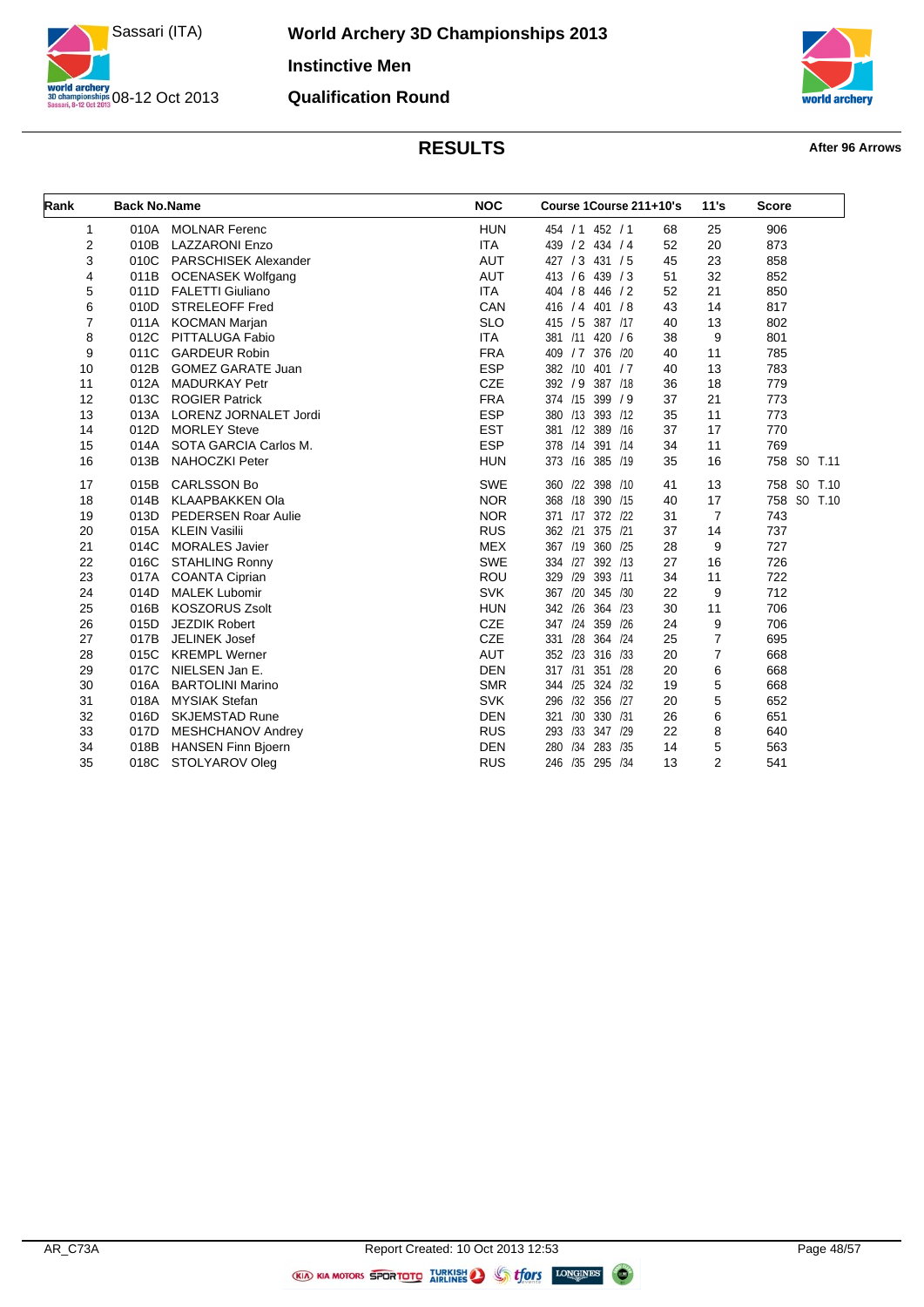

**World Archery 3D Championships 2013 Instinctive Women Qualification Round**



| Rank | <b>Back No.Name</b> |                                 | <b>NOC</b> | Course 1Course 211+10's        |    | 11's           | <b>Score</b> |
|------|---------------------|---------------------------------|------------|--------------------------------|----|----------------|--------------|
|      | 007A                | <b>MOLNARNE TOTH Szilvia</b>    | <b>HUN</b> | 349<br>/3<br>382 / 1           | 30 | 9              | 731          |
| 2    | 007C                | <b>OCENASEK Christa</b>         | <b>AUT</b> | $/3$ 372 $/1$<br>350           | 25 | 10             | 722          |
| 3    | 007D                | <b>CAPRETTA Francesca</b>       | ITA.       | 345<br>355<br>/4<br>$\sqrt{2}$ | 27 | 9              | 700          |
| 4    | 010A                | JIMENEZ GARCIA Inmaculada       | <b>ESP</b> | 338<br>305<br>/11<br>76        | 24 | 8              | 643          |
| 5    | 007B                | <b>OBLAK Doroteja</b>           | <b>SLO</b> | $/2$ 319<br>360<br>78          | 23 | 11             | 679          |
| 6    | 008B                | <b>GYORGYNE KERESZT Piroska</b> | <b>HUN</b> | 329<br>/ 6<br>342/5            | 17 | 3              | 671          |
| 7    | 008C                | <b>PERRINEL Francoise</b>       | <b>FRA</b> | 307<br>/ 9<br>344 / 4          | 27 |                | 651          |
| 8    | 008A                | PEREZ GARRIDO Begona            | <b>ESP</b> | /5<br>318 / 9<br>331           | 19 | 2              | 649          |
| 9    | 009B                | <b>BASSI</b> luana              | <b>ITA</b> | 334 / 7<br>305<br>/10          | 24 | $\overline{2}$ | 639          |
| 10   | 009D                | STANDERHOLEN Nina Andrea        | <b>NOR</b> | 296<br>$/12$ 310 $/10$         | 20 | 4              | 606          |
| 11   | 008D                | <b>FORNI Marilena</b>           | ITA.       | 310<br>/8<br>288<br>/11        | 17 | 6              | 598          |
| 12   | 009C                | MOSQUERA GARCIA M Jose          | <b>ESP</b> | 316<br>/7<br>267<br>/14        | 17 | 3              | 583          |
| 13   | 010B                | DANIELA Kubisova                | <b>SVK</b> | 268<br>285<br>/14<br>/13       | 14 | 4              | 553          |
| 14   | 009A                | <b>KROISS Waltraud</b>          | <b>AUT</b> | /13<br>251<br>293<br>/16       | 13 | 4              | 544          |
| 15   | 011A                | <b>BINDEROVA Tatiana</b>        | <b>SVK</b> | 225<br>/16<br>279<br>/12       | 10 | 4              | 504          |
| 16   | 011C                | <b>KOORT Kadi</b>               | <b>EST</b> | /15 213 /17<br>245             | 11 | 5              | 458          |
| 17   | 010C                | LAPTEVA Svetlana                | <b>RUS</b> | /18<br>252 /15<br>202          | 8  | 3              | 454          |
| 18   | 011B                | <b>BUGROVA Anna</b>             | <b>RUS</b> | /17<br>213<br>211<br>/18       | 5  | 1              | 424          |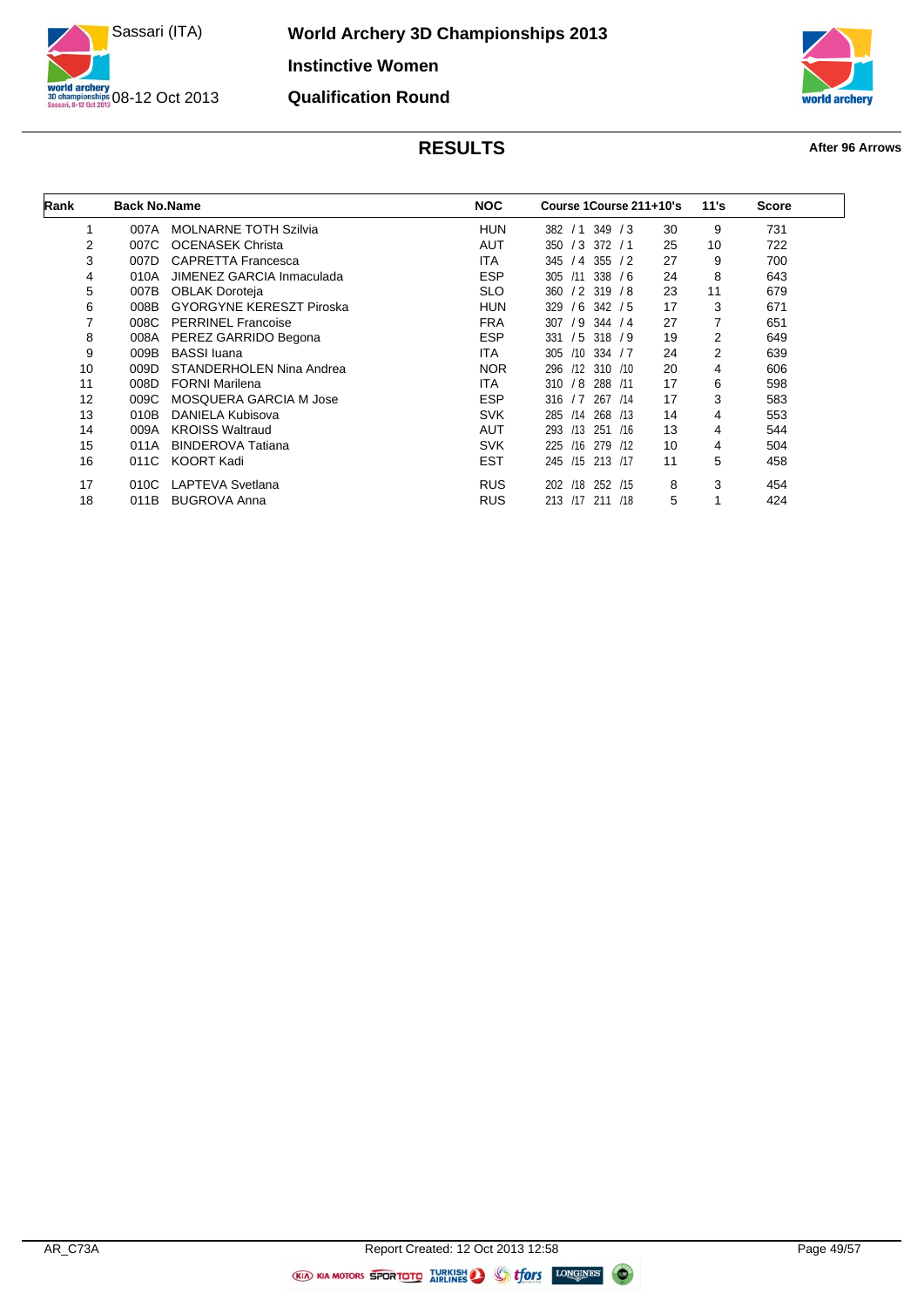



| Rk             | <b>NOC</b>           | <b>BackName</b><br>No                                                                | <b>RR</b> Score<br>Rank | 1/4 | 1/2 | <b>Finals</b> |
|----------------|----------------------|--------------------------------------------------------------------------------------|-------------------------|-----|-----|---------------|
| $\mathbf{1}$   | DEN - Denmark        | 5A ANDERSEN Stig<br>5B NIELSEN Tom Hauberg Rask<br>5C LARSEN Claus                   | 2600 /05                | 228 | 114 | 102           |
| 2              | HUN - Hungary        | 3A SZEDLAR Janos<br>3B MOLNAR Jozsef<br>3C MOLNAR Ferenc                             | 2611 /03                | 221 | 103 | 93            |
| 3              | ESP - Spain          | 1A RODRIGUEZ Jose Maria<br>1B IRIARTE LARUMBE Jose Luis<br>1C GARCIA FERNANDEZ David | 2669 / 01               | 222 | 112 | 107           |
| 4              | ITA - Italy          | 2A POMPEO Antonio<br>2B BUCCI Paolo<br>2C SEIMANDI Giuseppe                          | 2649 /02                | 230 | 94  | 101           |
| 5              | SWE - Sweden         | 6A NOREN Andreas<br>6B ELWING Jan<br>6C LARSSON Bobby                                | 2574 / 06               | 212 |     |               |
| 6              | NOR - Norway         | 8A LIE Eivind<br>8B BANG Per Kristian<br>8C EDVARDSEN Ronny Margly                   | 2553 /08                | 211 |     |               |
| $\overline{7}$ | FRA - France         | 4A GIRARD Benoit<br>4B CORVINO Serge<br>4C RIBES Loic                                | 2607 /04                | 201 |     |               |
| 8              | CZE - Czech Republic | 7A LAIFR Tom<br>7B HANUS Tomas<br>7C KOCOUREK Richard                                | 2563 /07                | 198 |     |               |
| 9              | AUT - Austria        | 9A BITTERMANN Klaus<br>9B GALLER Joachim<br>9C PARSCHISEK Alexander                  | 2541 /09                |     |     |               |
| 10             | RUS - Russia         | 10A SBRODOV Mikhail<br>10B KUZMIN Sergey<br>10C KALUGIN Viacheslav                   | 2496 /10                |     |     |               |
| 11             | BEL - Belgium        | 11A VANDERVELDEN Vincent<br>11B VERRIER Serge<br>11C PUTTEMANS Pieter                | 2479 /11                |     |     |               |
| 12             | SLO - Slovenia       | 12A TURSIC Slavko<br>12B GORSIC Karli Andrej<br>12C KOCMAN Marjan                    | 2477 /12                |     |     |               |
| 13             | SVK - Slovakia       | 13A BOMBUSKAR Milan<br>13B BINDER Dusan<br>13C VALENT Ladislav                       | 2464 /13                |     |     |               |
| 14             | CRO - Croatia        | 14A MUSTAPIC Ivan<br>14B NEMED Tomislav<br>14C PETROVIC Zoran                        | 2439 /14                |     |     |               |
| 15             | CAN - Canada         | 15A HARPER Bryan<br>15B PATON Brock<br>15C STRELEOFF Fred                            | 2393 /15                |     |     |               |
| 16             | LTU - Lithuania      | 16A SVEDAS Vilius<br>16B NAUMAVICIUS Vitalijus<br>16C JUNEVICIUS Mindaugas           | 2228 /16                |     |     |               |
| 17             | FIN - Finland        | 17A KORHONEN Seppo<br>17B TUOVINEN Jorma<br>17C KARI Hannu H                         | 2195 /17                |     |     |               |
| 18             | SMR - San Marino     | 18A BONELLI Giovanni Paolo                                                           | 2094 /18                |     |     |               |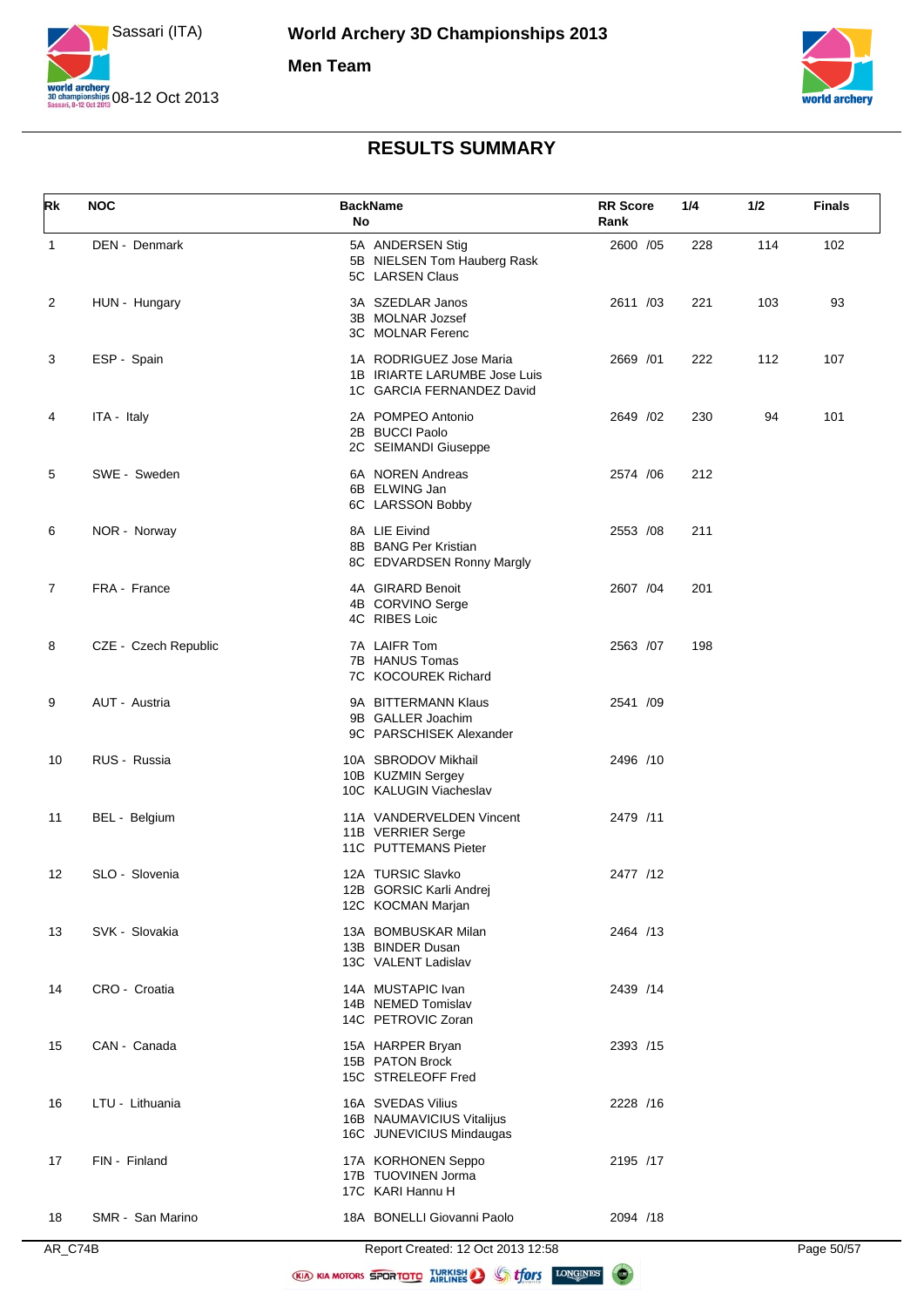



| Rk | <b>NOC</b> | <b>BackName</b><br>No | <b>RR Score</b><br>Rank | 1/4 | 1/2 | <b>Finals</b> |
|----|------------|-----------------------|-------------------------|-----|-----|---------------|
|    |            | 18B CAMPO Vito        |                         |     |     |               |

18C BARTOLINI Marino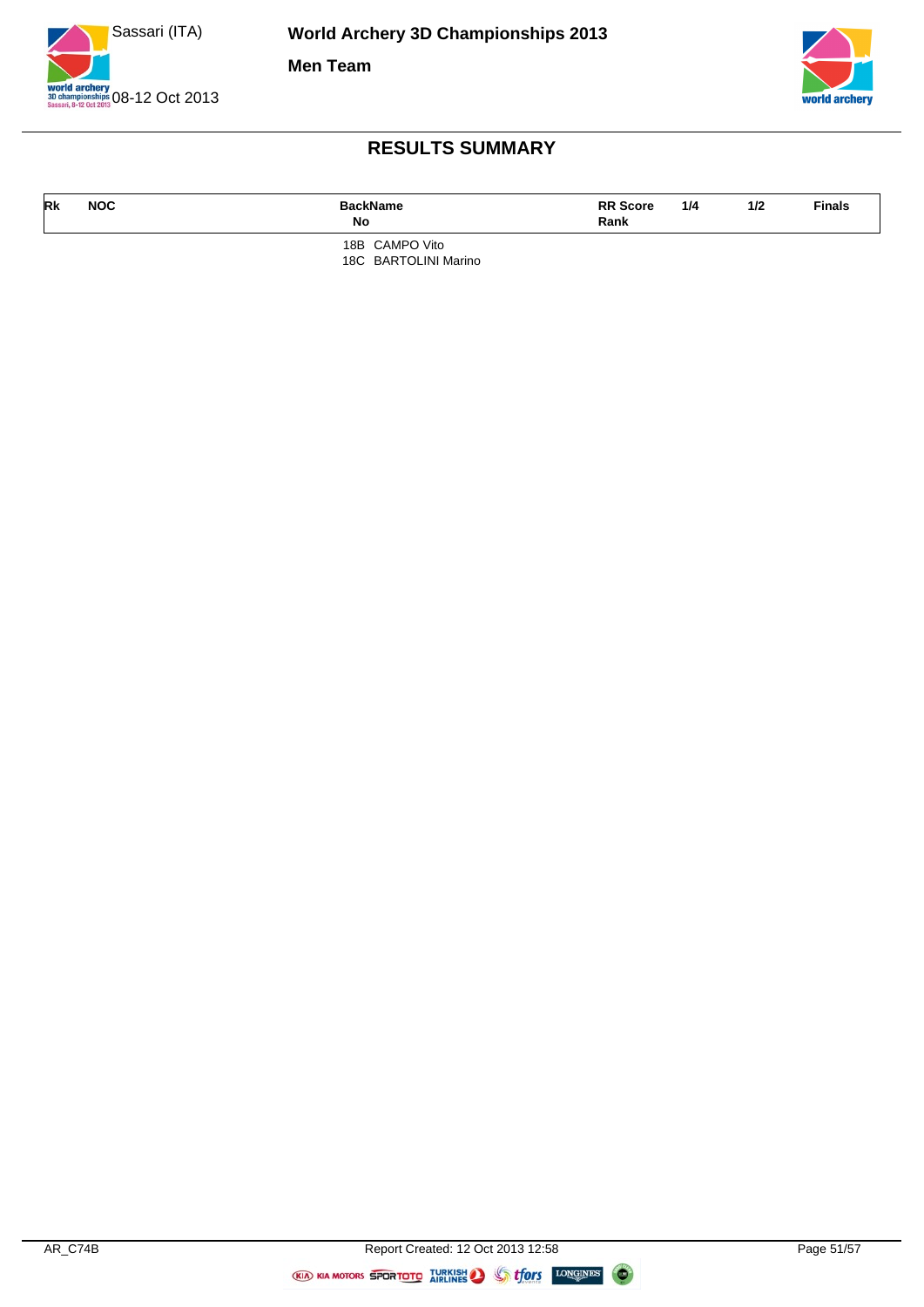![](_page_51_Picture_0.jpeg)

![](_page_51_Picture_2.jpeg)

| Rk             | <b>NOC</b>    | <b>BackName</b><br>No                                                                      | <b>RR Score</b><br>Rank | 1/4   | 1/2 | <b>Finals</b> |
|----------------|---------------|--------------------------------------------------------------------------------------------|-------------------------|-------|-----|---------------|
| 1              | ITA - Italy   | 1A BIANCHI Sonia<br>1B BARBARO Giulia<br>1C NOZIGLIA Cinzia                                | 2534 /01                | -Bye- | 112 | 103           |
| $\overline{2}$ | FRA - France  | 2A COURPRON Deborah<br>2B CLUZE Sophie<br>2C PORTE Chantal                                 | 2434 /02                | -Bye- | 98  | 101           |
| 3              | SWE - Sweden  | 4A SODERSTEN Lisa<br>4B ANTMAN Viola<br>4C NILSSON Jessica                                 | 2253 /04                | 192   | 85  | 97            |
| 4              | AUT - Austria | 6A SABITZER Michaela<br><b>BRUNNER Anita</b><br>6B.<br>6C OCENASEK Christa                 | 2219 / 06               | 205   | 76  | 91            |
| 5              | ESP - Spain   | 3A MERIDA MORENO Shenaida<br>3B GARRIDO LAZARO Encarna<br><b>3C RIEROLA MIAROMS Montse</b> | 2291 /03                | 205   |     |               |
| 6              | RUS - Russia  | 5A LEBEDEVA Alexandra<br>5B KUZMENKOVA Anna<br>5C SAVENKOVA Maria                          | 2228 /05                | 177   |     |               |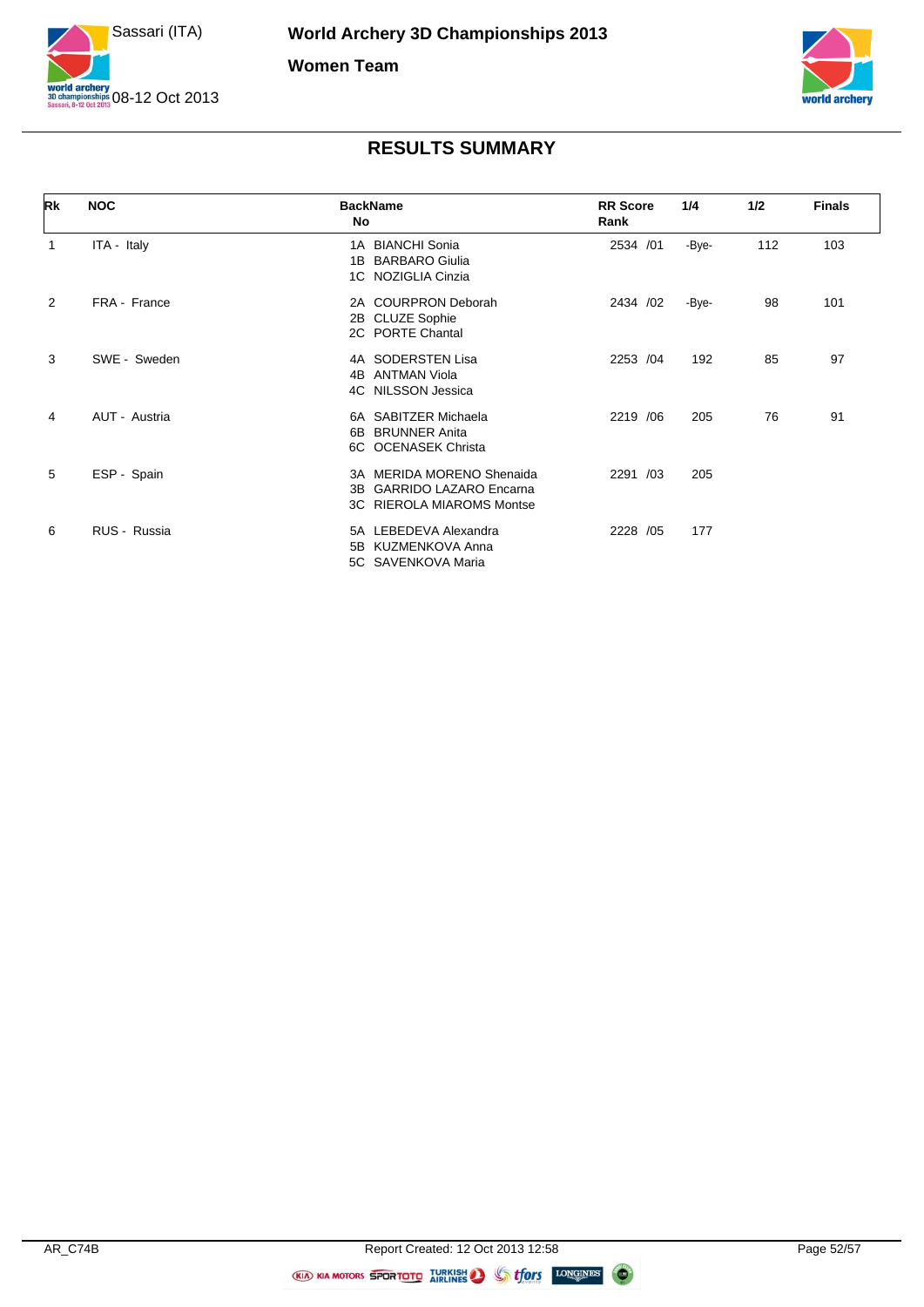![](_page_52_Picture_0.jpeg)

![](_page_52_Picture_2.jpeg)

![](_page_52_Figure_4.jpeg)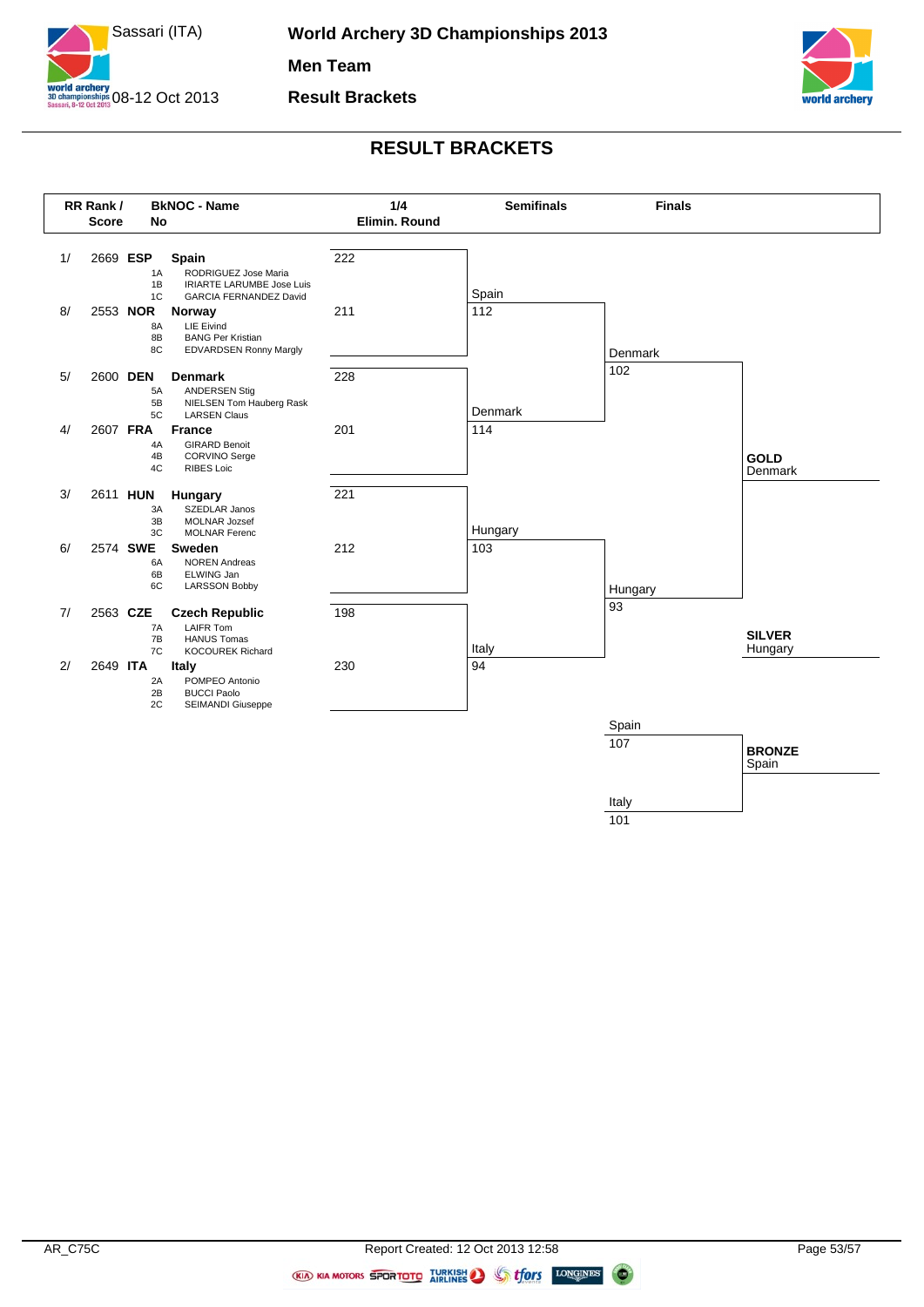![](_page_53_Picture_0.jpeg)

![](_page_53_Picture_2.jpeg)

![](_page_53_Figure_4.jpeg)

**CON** 

(KIA) KIA MOTORS SPORTOTO IURKISH STORY LONGINES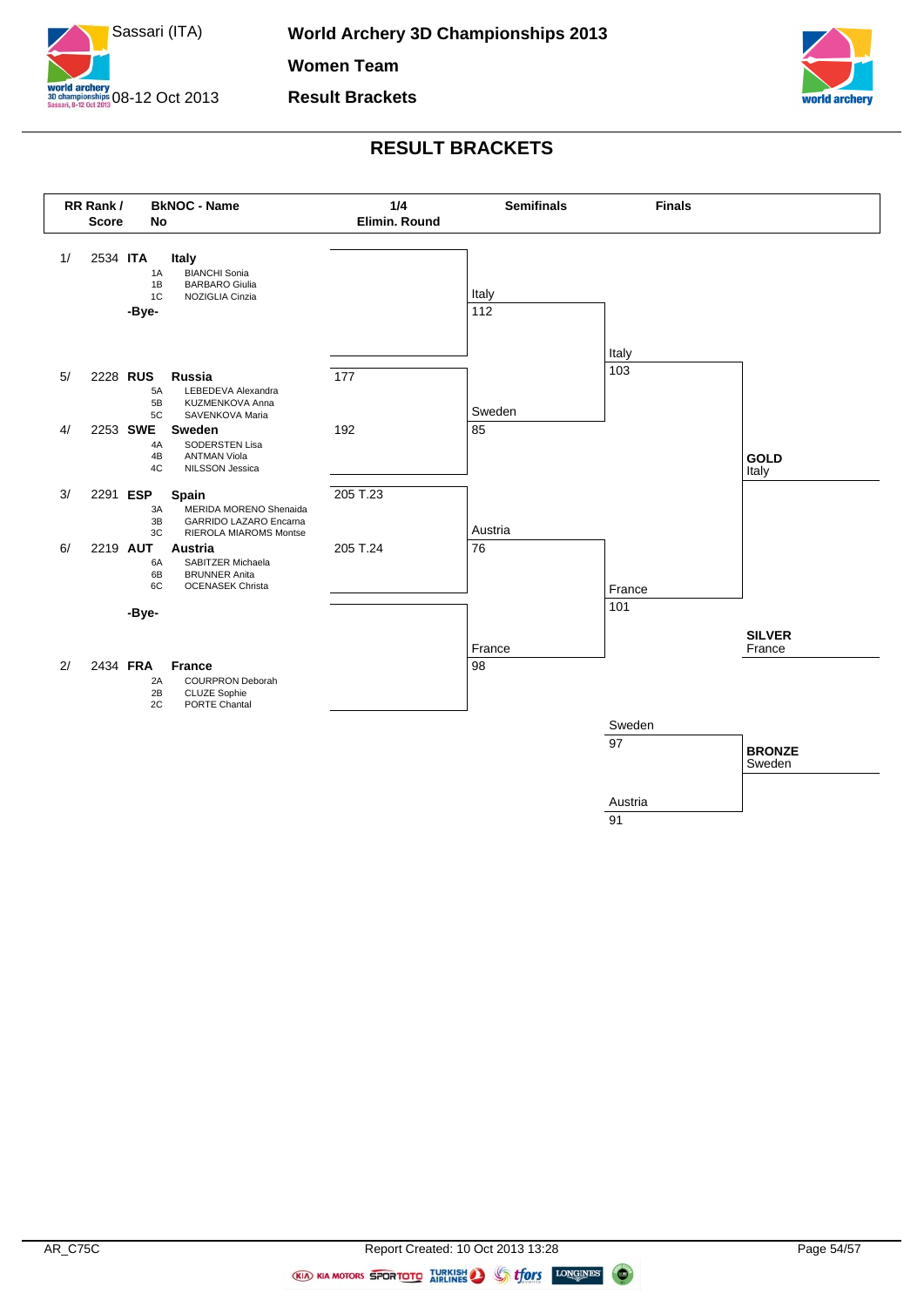![](_page_54_Picture_0.jpeg)

**World Archery 3D Championships 2013 Men Team Qualification Round**

![](_page_54_Picture_2.jpeg)

#### **RESULTS After 288 Arrows**

| Rank | <b>NOC</b>             | Name                                                                                      | Individual<br><b>Total</b> | Team<br><b>Total</b> |
|------|------------------------|-------------------------------------------------------------------------------------------|----------------------------|----------------------|
|      | 1 ESP - Spain          | RODRIGUEZ Jose Maria<br><b>IRIARTE LARUMBE Jose Luis</b><br><b>GARCIA FERNANDEZ David</b> | 987<br>759<br>923          | 2669                 |
|      | 2 ITA - Italy          | POMPEO Antonio<br><b>BUCCI Paolo</b>                                                      | 980<br>771                 | 2649                 |
|      | 3 HUN - Hungary        | <b>SEIMANDI Giuseppe</b><br><b>SZEDLAR Janos</b><br><b>MAKAI Robert</b>                   | 898<br>975<br>730          | 2611                 |
|      | 4 FRA - France         | <b>MOLNAR Ferenc</b><br><b>JUNET Philippe</b><br><b>CORVINO Serge</b>                     | 906<br>970<br>783          | 2607                 |
| 5    | DEN - Denmark          | <b>RIBES Loic</b><br><b>ANDERSEN Stig</b>                                                 | 854<br>989                 | 2600                 |
|      | 6 SWE - Sweden         | NIELSEN Tom Hauberg Rask<br><b>LARSEN Claus</b>                                           | 739<br>872                 |                      |
|      |                        | <b>NOREN Andreas</b><br>ELWING Jan<br><b>LARSSON Bobby</b>                                | 969<br>678<br>927          | 2574                 |
|      | 7 CZE - Czech Republic | <b>LAIFR Tom</b><br><b>HANUS Tomas</b><br><b>KOCOUREK Richard</b>                         | 854<br>829<br>880          | 2563                 |
| 8    | NOR - Norway           | LIE Eivind<br><b>BANG Per Kristian</b><br><b>EDVARDSEN Ronny Margly</b>                   | 966<br>696<br>891          | 2553                 |
|      | 9 AUT - Austria        | <b>BITTERMANN Klaus</b><br><b>GALLER Joachim</b><br>PARSCHISEK Alexander                  | 965<br>718<br>858          | 2541                 |
|      | 10 RUS - Russia        | <b>SBRODOV Mikhail</b><br><b>KUZMIN Sergey</b><br><b>KALUGIN Viacheslav</b>               | 971<br>682<br>843          | 2496                 |
| 11   | BEL - Belgium          | <b>VANDERVELDEN Vincent</b><br><b>VERRIER Serge</b><br><b>PUTTEMANS Pieter</b>            | 889<br>816<br>774          | 2479                 |
|      | 12 SLO - Slovenia      | <b>TURSIC Slavko</b><br><b>GORSIC Karli Andrej</b><br><b>KOCMAN Marjan</b>                | 1009<br>666<br>802         | 2477                 |
|      | 13 SVK - Slovakia      | <b>BOMBUSKAR Milan</b><br><b>BINDER Dusan</b><br><b>VALENT Ladislav</b>                   | 855<br>734<br>875          | 2464                 |
|      | 14 CRO - Croatia       | MUSTAPIC Ivan<br><b>NEMED Tomislav</b><br>PETROVIC Zoran                                  | 992<br>603<br>844          | 2439                 |
|      | 15 CAN - Canada        | <b>HARPER Bryan</b><br><b>PATON Brock</b><br>STRELEOFF Fred                               | 935<br>641<br>817          | 2393                 |
|      | 16 LTU - Lithuania     | <b>SVEDAS Vilius</b><br><b>NAUMAVICIUS Vitalijus</b><br>JUNEVICIUS Mindaugas              | 856<br>591<br>781          | 2228                 |
|      | 17 FIN - Finland       | <b>KORHONEN Seppo</b><br>TUOVINEN Jorma<br>KARI Hannu H                                   | 815<br>559<br>821          | 2195                 |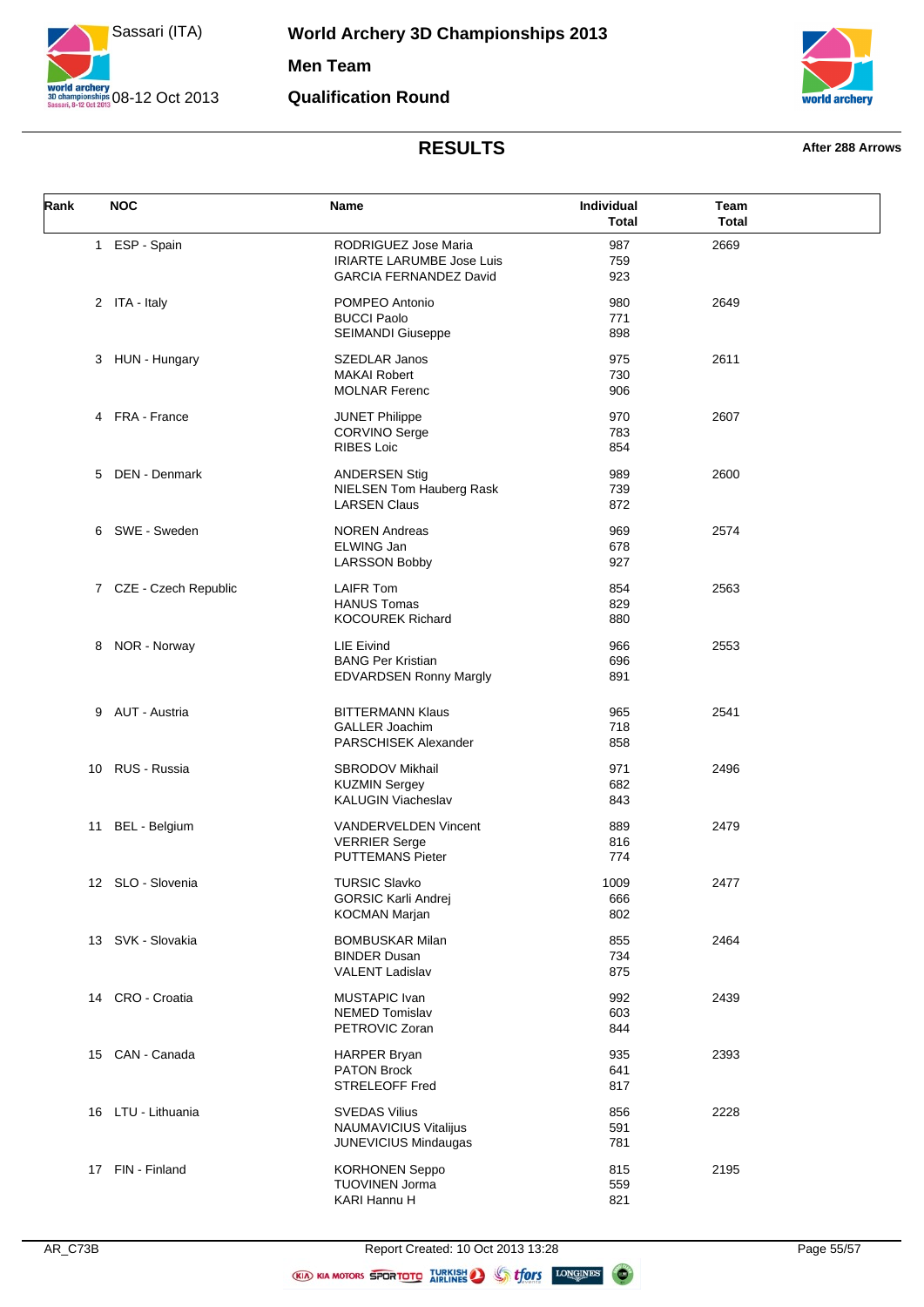![](_page_55_Picture_0.jpeg)

![](_page_55_Picture_2.jpeg)

#### **RESULTS After 288 Arrows**

| Rank | <b>NOC</b>          | Name                          | <b>Individual</b><br><b>Total</b> | Team<br><b>Total</b> |  |
|------|---------------------|-------------------------------|-----------------------------------|----------------------|--|
|      | 18 SMR - San Marino | <b>BONELLI Giovanni Paolo</b> | 919                               | 2094                 |  |
|      |                     | CAMPO Vito                    | 507                               |                      |  |
|      |                     | <b>BARTOLINI Marino</b>       | 668                               |                      |  |